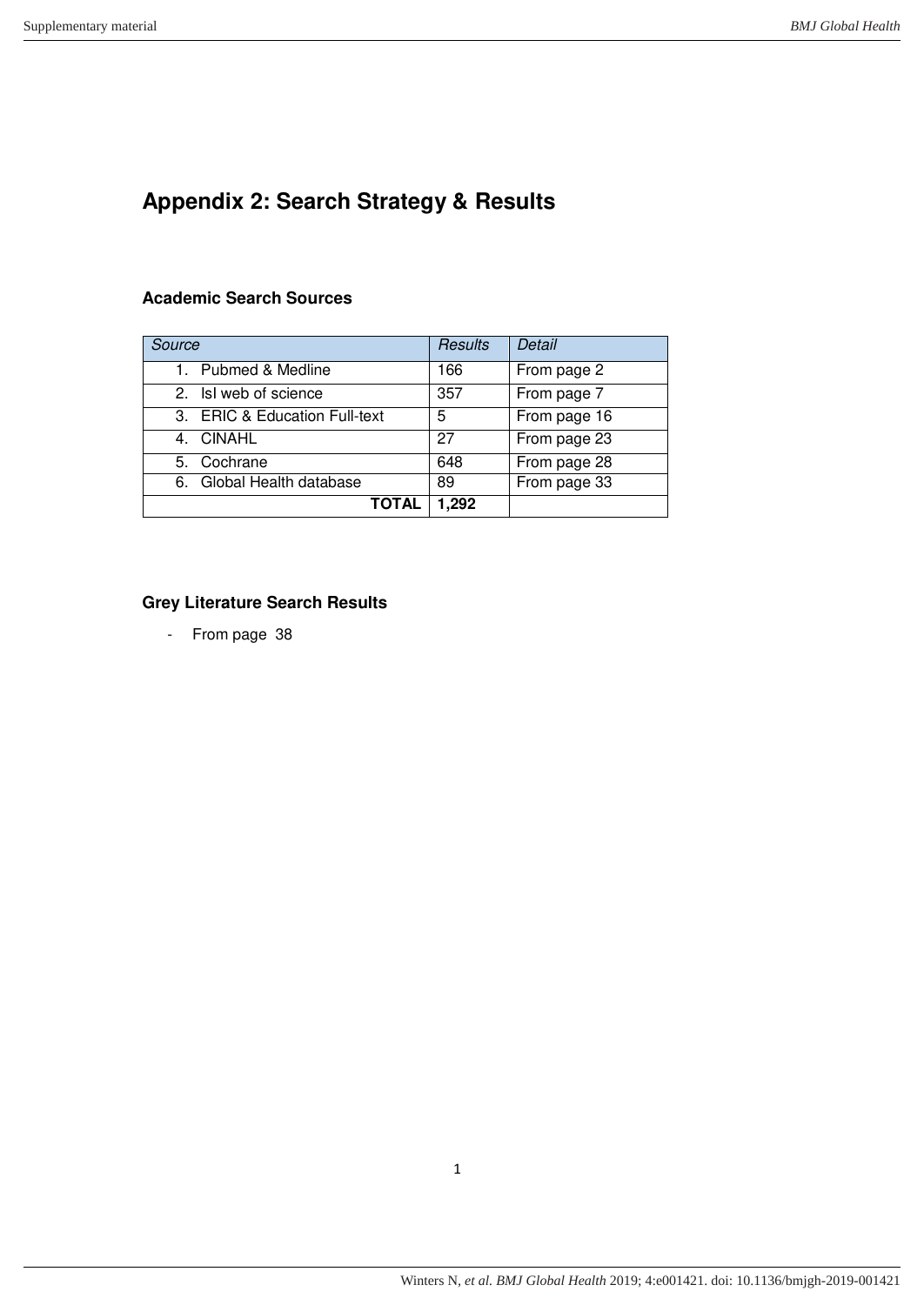## **PubMed strategy: evidence map on CHWs, mobile technology, and training**

### **Search Sources**

Source

Pubmed (Medline)

**Cochrane** CINAHL Global Health' database ERIC Education Full-text IsI web of science

| <b>Search 1 with EBSCO Host</b> |  |  |  |
|---------------------------------|--|--|--|
| <b>CINAHL</b>                   |  |  |  |
| <b>Search 2 with EBSCO Host</b> |  |  |  |
| <b>ERIC</b>                     |  |  |  |
| <b>Education Full-text</b>      |  |  |  |

## **Master Search String**

Combination of concepts: Community health care workers **AND** LMICs **AND** mobile technology **AND** training

Pub Med

Searched on 13 April Timeframe: 2000-2018 Search in Abstract and title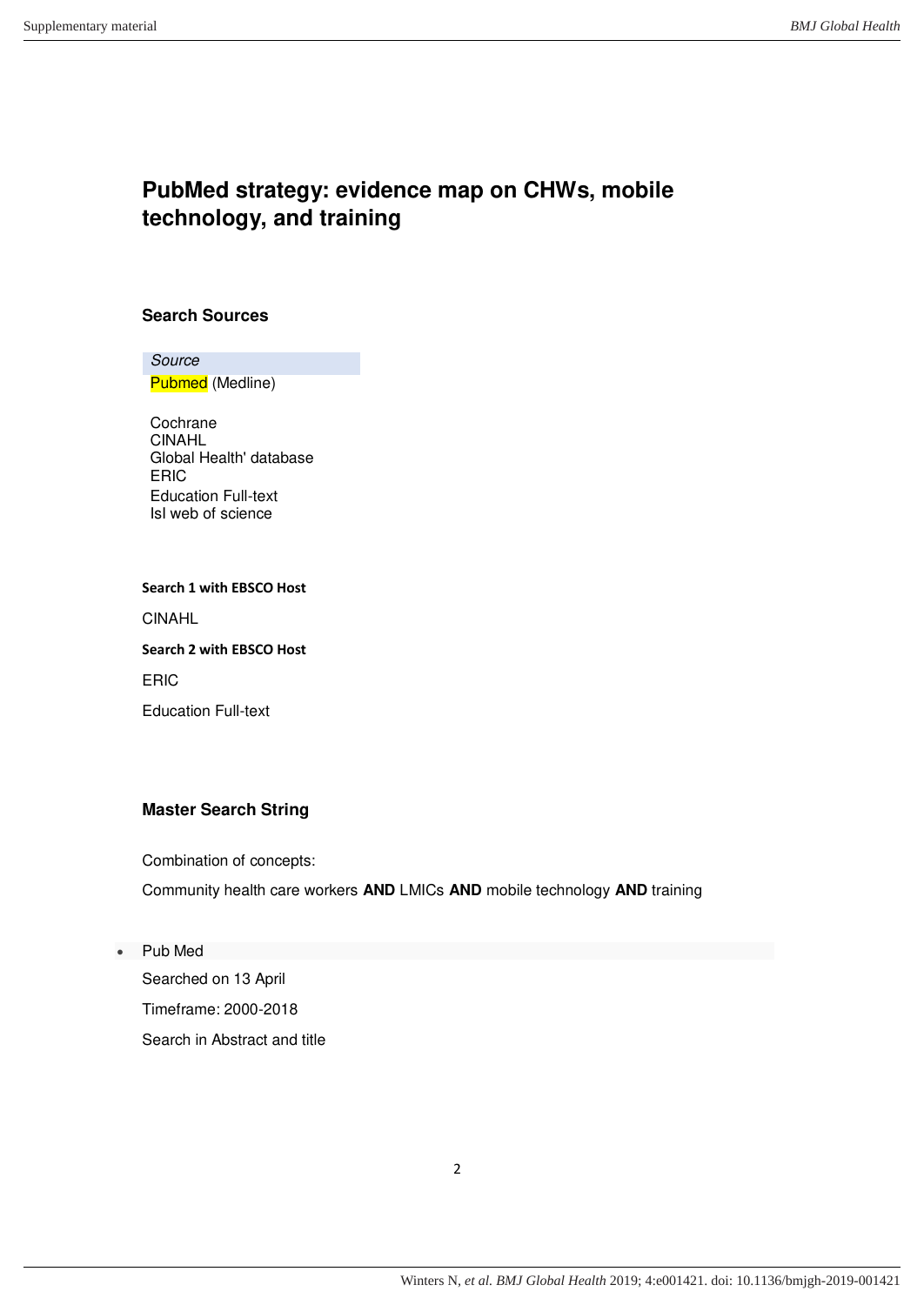## Search History:

#### RESULTS: 166

Search **((((((((("community health care worker\*"[Title/Abstract] OR CHW[Title/Abstract] OR CHWs[Title/Abstract]))) OR (("community health worker\*"[Title/Abstract] OR "community health volunteer\*"[Title/Abstract] OR "community health aide\*"[Title/Abstract] OR "community health practition\*"[Title/Abstract] OR "community health representative\*"[Title/Abstract] OR "community health advocate\*"[Title/Abstract] OR "community health promote\*"[Title/Abstract]))) OR (((community[Title/Abstract] AND "mental health\*"[Title/Abstract])) AND (worker\*[Title/Abstract] OR volunteer\*[Title/Abstract] OR aide\*[Title/Abstract]))) OR (((village[Title/Abstract] AND health\*[Title/Abstract])) AND (worker\*[Title/Abstract] OR team\*[Title/Abstract] OR guide\*[Title/Abstract]))) OR (("lady health worker\*"[Title/Abstract] OR "lady health visitor\*"[Title/Abstract] OR "front-line primary healthcare"[Title/Abstract] OR "front-line primary health care"[Title/Abstract] OR behvarz[Title/Abstract] OR brigadista[Title/Abstract] OR manzaneras[Title/Abstract] OR "rural health assistant\*"[Title/Abstract] OR gramsakhi[Title/Abstract] OR Doula[Title/Abstract] OR "lay health worker\*"[Title/Abstract] OR "trained birth assistant\*"[Title/Abstract] OR "accredited social health activist\*"[Title/Abstract] OR "adherence support worker\*"[Title/Abstract] OR "care facilitator\*"[Title/Abstract] OR "health extension worker\*"[Title/Abstract] OR "lay counsellor\*"[Title/Abstract] OR "peer counsellor\*"[Title/Abstract] OR "maternal health worker\*"[Title/Abstract] OR "shasthy\* shebikas"[Title/Abstract] OR "shasthy\* kormis"[Title/Abstract] OR "front line primary health\* care worker\*"[Title/Abstract] OR "front line primary healthcare worker\*"[Title/Abstract] OR "health activist\*"[Title/Abstract] OR "home health aide\*"[Title/Abstract] OR "Nutrition worker\*"[Title/Abstract] OR "barefoot doctor\*"[Title/Abstract] OR "basic health worker\*"[Title/Abstract]))) OR ((midwife[Title/Abstract] OR midwives[Title/Abstract] OR midwifery[Title/Abstract] OR "birth assistant\*"[Title/Abstract])))) AND (((((((((in-service[Title/Abstract] OR ongoing[Title/Abstract] OR update[Title/Abstract] OR recap\*[Title/Abstract]))) OR (((refresher\* train\*[Title/Abstract] OR refresher\* course\*[Title/Abstract] OR "continuing medical education"[Title/Abstract] OR "continuing medical training"[Title/Abstract] OR "continuing nursing education"[Title/Abstract] OR "continuing nursing training"[Title/Abstract] OR "continuing education"[Title/Abstract])) OR (adequa\*[Title/Abstract] AND train\*[Title/Abstract]))) OR ((Education\*[Title/Abstract] OR learn\*[Title/Abstract] OR train\*[Title/Abstract] OR teach\*[Title/Abstract] OR instruct\*[Title/Abstract] OR coach\*[Title/Abstract] OR guide\*[Title/Abstract] OR tutor\*[Title/Abstract] OR supervision[Title/Abstract] OR "decision-support"[Title/Abstract] OR "provider-provider communication"[Title/Abstract] OR "provider work planning"[Title/Abstract] OR "provider work scheduling"[Title/Abstract])))) AND (((((Text message\*[Title/Abstract] OR short messag\*[Title/Abstract] OR SMS[Title/Abstract] OR "social media"[Title/Abstract] OR "mobile communication"[Title/Abstract]))) OR ((("mobile technology"[Title/Abstract] OR "mobile technologies"[Title/Abstract] OR "mobile phone"[Title/Abstract] OR "mobile phones"[Title/Abstract] OR mobile telephone\*[Title/Abstract] OR cell phone\*[Title/Abstract] OR mobile device\*[Title/Abstract] OR portable electronic device\*[Title/Abstract] OR phone\*[Title/Abstract] OR tablet\*[Title/Abstract] OR PDA[Title/Abstract]**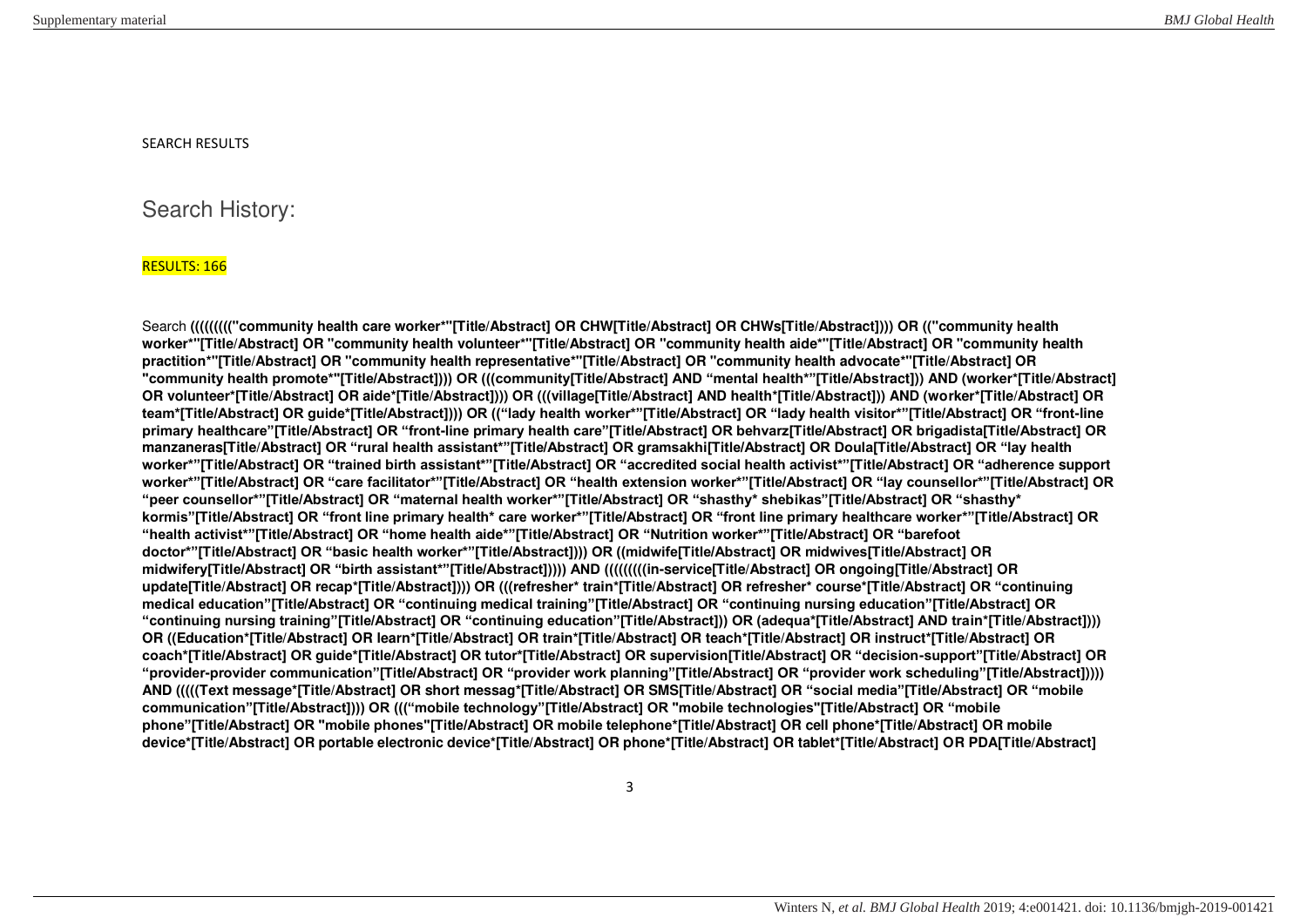**OR personal digital assistant\*[Title/Abstract] OR handheld computer\*[Title/Abstract] OR tablet computer\*[Title/Abstract] OR computer tablet\*[Title/Abstract] OR iPAD[Title/Abstract] OR iPOD[Title/Abstract] OR iPhone[Title/Abstract] OR smart phone\*[Title/Abstract] OR smartphone\*[Title/Abstract] OR feature phone\*[Title/Abstract] OR basic phone\*[Title/Abstract] OR "app"[Title/Abstract] OR mobile application\*[Title/Abstract]))) OR ((mhealth[Title/Abstract] OR m-health[Title/Abstract] OR "mobile health"[Title/Abstract]))))) AND ((((((((Africa[Title/Abstract] OR Asia[Title/Abstract] OR Caribbean[Title/Abstract] OR "West Indies"[Title/Abstract] OR "South America"[Title/Abstract] OR "Latin America"[Title/Abstract] OR "Central America"[Title/Abstract] OR Afghanistan[Title/Abstract] OR Albania[Title/Abstract] OR Algeria[Title/Abstract] OR Angola[Title/Abstract] OR Antigua[Title/Abstract] OR Barbuda[Title/Abstract] OR Argentina[Title/Abstract] OR Armenia[Title/Abstract] OR Aruba[Title/Abstract] OR Azerbaijan[Title/Abstract] OR Bahrain[Title/Abstract] OR Bangladesh[Title/Abstract] OR Barbados[Title/Abstract] OR Benin[Title/Abstract] OR Byelarus[Title/Abstract] OR Byelorussian[Title/Abstract] OR Belarus[Title/Abstract] OR Belorussian[Title/Abstract] OR Belorussia[Title/Abstract] OR Belize[Title/Abstract] OR Bhutan[Title/Abstract] OR Bolivia[Title/Abstract] OR Bosnia[Title/Abstract] OR Herzegovina[Title/Abstract] OR Hercegovina[Title/Abstract] OR Botswana[Title/Abstract] OR Brasil[Title/Abstract] OR Brazil[Title/Abstract] OR Bulgaria[Title/Abstract] OR "Burkina Faso"[Title/Abstract] OR "Burkina Fasso"[Title/Abstract] OR "Upper Volta"[Title/Abstract] OR Burundi[Title/Abstract] OR Urundi[Title/Abstract] OR Cambodia[Title/Abstract] OR "Khmer Republic"[Title/Abstract] OR Kampuchea[Title/Abstract] OR Cameroon[Title/Abstract] OR Cameroons[Title/Abstract] OR Cameron[Title/Abstract] OR Camerons[Title/Abstract] OR "Cape Verde"[Title/Abstract] OR "Central African Republic"[Title/Abstract] OR CAR[Title/Abstract] OR Chad[Title/Abstract] OR Chile[Title/Abstract] OR China[Title/Abstract] OR Colombia[Title/Abstract] OR Comoros[Title/Abstract] OR "Comoro Islands"[Title/Abstract] OR Comores[Title/Abstract] OR Mayotte[Title/Abstract] OR Congo[Title/Abstract] OR Zaire[Title/Abstract] OR "Costa Rica"[Title/Abstract] OR "Cote d'Ivoire"[Title/Abstract] OR "Ivory Coast"[Title/Abstract] OR Croatia[Title/Abstract] OR Cuba[Title/Abstract] OR Cyprus[Title/Abstract] OR Czechoslovakia[Title/Abstract] OR "Czech Republic"[Title/Abstract] OR Slovakia[Title/Abstract] OR "Slovak Republic"[Title/Abstract] OR Djibouti[Title/Abstract] OR "French Somaliland"[Title/Abstract] OR Dominica[Title/Abstract] OR "Dominican Republic"[Title/Abstract] OR "East Timor"[Title/Abstract] OR "East Timur"[Title/Abstract] OR "Timor Leste"[Title/Abstract] OR Ecuador[Title/Abstract] OR Egypt[Title/Abstract] OR "United Arab Republic"[Title/Abstract] OR "El Salvador"[Title/Abstract] OR Eritrea[Title/Abstract] OR Estonia[Title/Abstract] OR Ethiopia[Title/Abstract] OR Fiji[Title/Abstract] OR Gabon[Title/Abstract] OR "Gabonese Republic"[Title/Abstract] OR Gambia[Title/Abstract] OR Gaza[Title/Abstract] OR Georgia[Title/Abstract] OR Ghana[Title/Abstract] OR "Gold Coast"[Title/Abstract] OR Greece[Title/Abstract] OR Grenada[Title/Abstract] OR Guatemala[Title/Abstract] OR Guinea[Title/Abstract] OR Guam[Title/Abstract] OR Guiana[Title/Abstract] OR Guyana[Title/Abstract] OR Haiti[Title/Abstract] OR Honduras[Title/Abstract] OR Hungary[Title/Abstract] OR India[Title/Abstract] OR Maldives[Title/Abstract] OR Indonesia[Title/Abstract] OR Iran[Title/Abstract] OR Iraq[Title/Abstract] OR Jamaica[Title/Abstract] OR Jordan[Title/Abstract] OR Kazakhstan[Title/Abstract] OR Kazakh[Title/Abstract] OR Kenya[Title/Abstract] OR Kiribati[Title/Abstract] OR Korea[Title/Abstract] OR Kosovo[Title/Abstract] OR Kyrgyzstan[Title/Abstract] OR Kirghizia[Title/Abstract] OR "Kyrgyz Republic"[Title/Abstract] OR Kirghiz[Title/Abstract] OR Kirgizstan[Title/Abstract] OR "Lao PDR"[Title/Abstract] OR Laos[Title/Abstract] OR Latvia[Title/Abstract] OR Lebanon[Title/Abstract] OR Lesotho[Title/Abstract] OR Basutoland[Title/Abstract] OR Liberia[Title/Abstract] OR Libya[Title/Abstract] OR Lithuania[Title/Abstract] OR Macedonia[Title/Abstract] OR Madagascar[Title/Abstract] OR "Malagasy Republic"[Title/Abstract] OR Malaysia[Title/Abstract] OR Malaya[Title/Abstract] OR Malay[Title/Abstract] OR Sabah[Title/Abstract] OR Sarawak[Title/Abstract] OR Malawi[Title/Abstract] OR Nyasaland[Title/Abstract] OR Mali[Title/Abstract] OR Malta[Title/Abstract] OR "Marshall Islands"[Title/Abstract] OR Mauritania[Title/Abstract] OR Mauritius[Title/Abstract] OR "Agalega Islands"[Title/Abstract] OR Mexico[Title/Abstract] OR Micronesia[Title/Abstract] OR "Middle East"[Title/Abstract] OR Moldova[Title/Abstract] OR**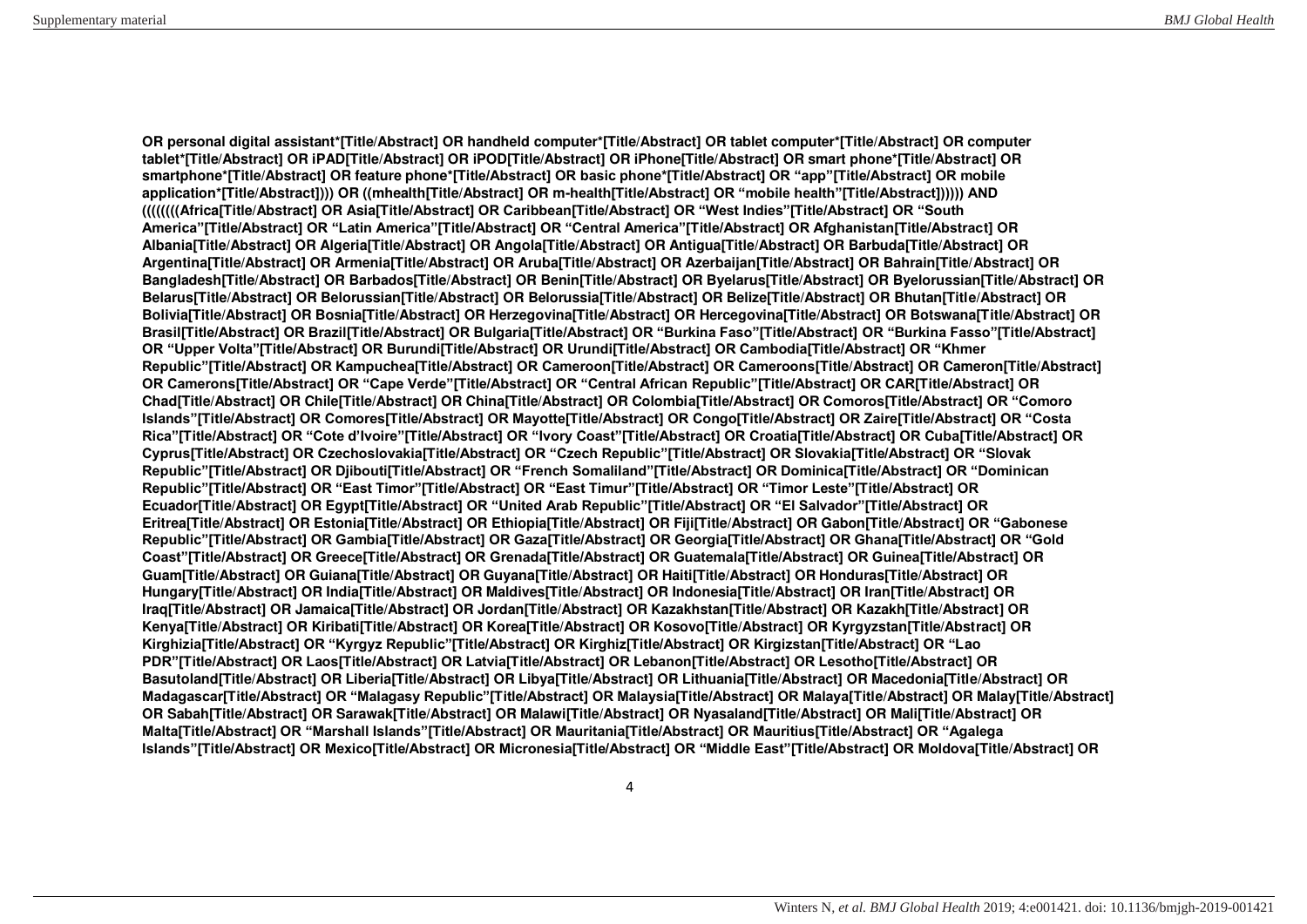**Moldovia[Title/Abstract] OR Mongolia[Title/Abstract] OR Montenegro[Title/Abstract] OR Morocco [Title/Abstract] OR Mozambique[Title/Abstract] OR Mocambique[Title/Abstract] OR Myanmar[Title/Abstract] OR Myanma[Title/Abstract] OR Burma[Title/Abstract] OR Namibia[Title/Abstract] OR Nepal[Title/Abstract] OR "Netherlands Antilles"[Title/Abstract] OR "New Caledonia"[Title/Abstract] OR Nicaragua[Title/Abstract] OR Niger[Title/Abstract] OR Nigeria[Title/Abstract] OR "Northern Mariana Islands"[Title/Abstract] OR Oman[Title/Abstract] OR Muscat[Title/Abstract]**  OR Pakistan[Title/Abstract] OR Palau[Title/Abstract] OR Palestine[Title/Abstract] OR Panama[Title/Abstract] OR Paraguay[Title/Abstract] OR **Peru[Title/Abstract] OR Philippines[Title/Abstract] OR Philipines[Title/Abstract] OR Phillipines[Title/Abstract] OR Phillippines[Title/Abstract] OR Poland[Title/Abstract] OR Portugal[Title/Abstract] OR "Puerto Rico"[Title/Abstract] OR Romania[Title/Abstract] OR Rumania[Title/Abstract] OR Roumania[Title/Abstract] OR Russia[Title/Abstract] OR Russian[Title/Abstract] OR Rwanda[Title/Abstract] OR Ruanda[Title/Abstract] OR "Saint Kitts"[Title/Abstract] OR "St Kitts"[Title/Abstract] OR Nevis[Title/Abstract] OR "Saint Lucia"[Title/Abstract] OR "St Lucia"[Title/Abstract] OR "Saint Vincent"[Title/Abstract] OR "St Vincent"[Title/Abstract] OR Grenadines[Title/Abstract] OR Samoa[Title/Abstract] OR "Samoan Islands"[Title/Abstract] OR "Navigator Island"[Title/Abstract] OR "Navigator Islands"[Title/Abstract] OR "Sao Tome"[Title/Abstract] OR "Saudi Arabia"[Title/Abstract] OR Senegal[Title/Abstract] OR Serbia[Title/Abstract] OR Montenegro[Title/Abstract] OR Seychelles[Title/Abstract] OR "Sierra Leone"[Title/Abstract] OR Slovenia[Title/Abstract] OR "Sri Lanka"[Title/Abstract] OR Ceylon[Title/Abstract] OR "Solomon Islands"[Title/Abstract] OR Somalia[Title/Abstract] OR Sudan[Title/Abstract] OR Suriname[Title/Abstract] OR Surinam[Title/Abstract] OR Swaziland[Title/Abstract] OR Syria[Title/Abstract] OR Tajikistan[Title/Abstract] OR Tadzhikistan[Title/Abstract] OR Tadjikistan[Title/Abstract] OR Tadzhik[Title/Abstract] OR Tanzania[Title/Abstract] OR Thailand[Title/Abstract] OR Togo[Title/Abstract] OR "Togolese Republic"[Title/Abstract] OR Tonga[Title/Abstract] OR Trinidad[Title/Abstract] OR Tobago[Title/Abstract] OR Tunisia[Title/Abstract] OR Turkey[Title/Abstract] OR Turkmenistan[Title/Abstract] OR Turkmen[Title/Abstract] OR Uganda[Title/Abstract] OR Ukraine[Title/Abstract] OR Uruguay[Title/Abstract] OR "USSR"[Title/Abstract] OR "Soviet Union"[Title/Abstract] OR "Union of Soviet Socialist Republics"[Title/Abstract] OR Uzbekistan[Title/Abstract] OR Uzbek[Title/Abstract] OR Vanuatu[Title/Abstract] OR "New Hebrides"[Title/Abstract] OR Venezuela[Title/Abstract] OR Vietnam[Title/Abstract] OR "Viet Nam"[Title/Abstract] OR "West Bank"[Title/Abstract] OR Yemen[Title/Abstract] OR Yugoslavia[Title/Abstract] OR Zambia[Title/Abstract] OR Zimbabwe[Title/Abstract]))) OR (("developing countr\*"[Title/Abstract] OR "developing countries"[Title/Abstract] OR "developing nation\*"[Title/Abstract] OR "developing world"[Title/Abstract] OR "less-developed countr\*"[Title/Abstract] OR "less developed countr\*"[Title/Abstract] OR "less-developed world"[Title/Abstract] OR "lesser developed world"[Title/Abstract] OR "lesser-developed countr\*"[Title/Abstract] OR "lesser developed countr\*"[Title/Abstract] OR "lesser-developed nation\*"[Title/Abstract] OR "lesser developed nation\*"[Title/Abstract] OR "lesser-developed world"[Title/Abstract] OR "under-developed countr\*"[Title/Abstract] OR "under developed countr\*"[Title/Abstract] OR "under-developed nation\*"[Title/Abstract] OR "under developed nation\*" [Title/Abstract] OR "under-developed world"[Title/Abstract] OR "underdeveloped world" [Title/Abstract] OR "under developed world"[Title/Abstract] OR "underdeveloped countr\*"[Title/Abstract] OR "under-developed countr\*"[Title/Abstract] OR "Under developed countr\*"[Title/Abstract] OR "under developed nation\*"[Title/Abstract] OR "under-developed nation\*"[Title/Abstract] OR "underdeveloped nation\*"[Title/Abstract])))) OR (("lower middle income country"[Title/Abstract] OR "lower middle-income country" [Title/Abstract] OR "lower middle income nation"[Title/Abstract] OR "lower middleincome nation" [Title/Abstract] OR "upper middle-income country"[Title/Abstract] OR "upper middle income country"[Title/Abstract] OR "upper middle-income nation" [Title/Abstract] OR "upper middle income nation"[Title/Abstract] OR "low-income country"[Title/Abstract] OR "low income country" [Title/Abstract] OR "low-income nation"[Title/Abstract] OR "low income nation" [Title/Abstract] OR "lower income country" [Title/Abstract] OR "lower-income country"[Title/Abstract] OR "lower income nation" [Title/Abstract] OR "lower-income nation" [Title/Abstract] OR "Low-[Title/Abstract] AND Middle- Income country"[Title/Abstract] OR "Low[Title/Abstract] AND Middle Income Country"[Title/Abstract]))) OR**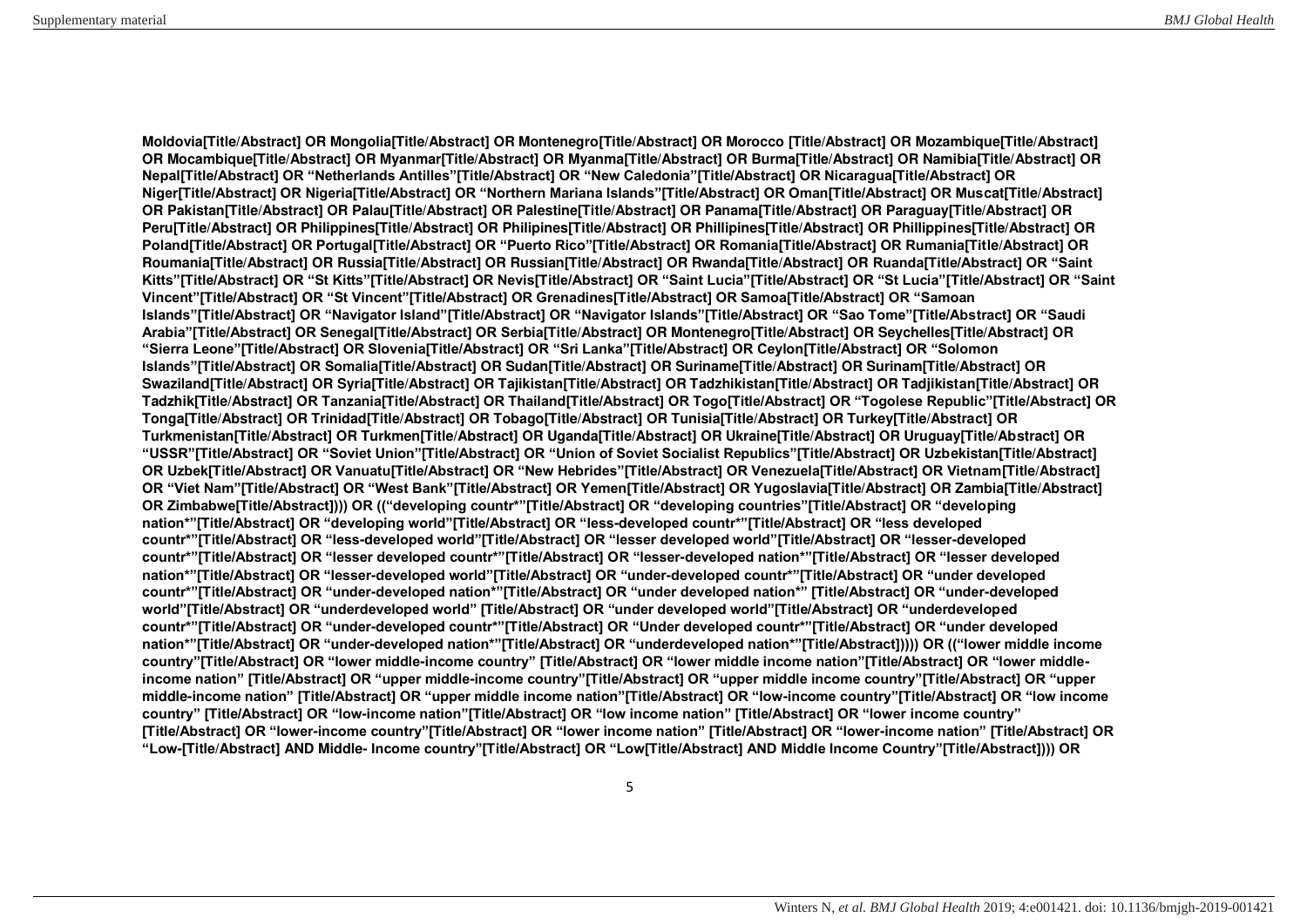**(("lower middle income countries"[Title/Abstract] OR "lower middle-income countries" [Title/Abstract] OR "lower middle income nation"[Title/Abstract] OR "lower middle-income nation" [Title/Abstract] OR "upper middle-income countries"[Title/Abstract] OR "upper middle income countries"[Title/Abstract] OR "upper middle-income nation" [Title/Abstract] OR "upper middle income nation"[Title/Abstract] OR "lowincome countries"[Title/Abstract] OR "low income countries" [Title/Abstract] OR "low-income nation"[Title/Abstract] OR "low income nation" [Title/Abstract] OR "lower income countries" [Title/Abstract] OR "lower-income countries"[Title/Abstract] OR "lower income nation" [Title/Abstract] OR "lower-income nation" [Title/Abstract] OR "Low-[Title/Abstract] AND Middle- Income countries"[Title/Abstract] OR "Low[Title/Abstract] AND Middle Income Countries"[Title/Abstract]))) OR ((lmic[Title/Abstract] OR lmics [Title/Abstract] OR "third**  world"[Title/Abstract] OR "lami countr\*"[Title/Abstract] OR "transitional countr\*"[Title/Abstract] OR "majority world"[Title/Abstract] OR "Global **South"[Title/Abstract] OR LMIC[Title/Abstract] OR LMICs[Title/Abstract] OR LIC[Title/Abstract] OR LICs[Title/Abstract] OR LMICs[Title/Abstract] OR LMIC[Title/Abstract] OR UMICs[Title/Abstract] OR UMIC"[Title/Abstract]))))** Filters: **Publication date from 2000/01/01 to 2019/12/31**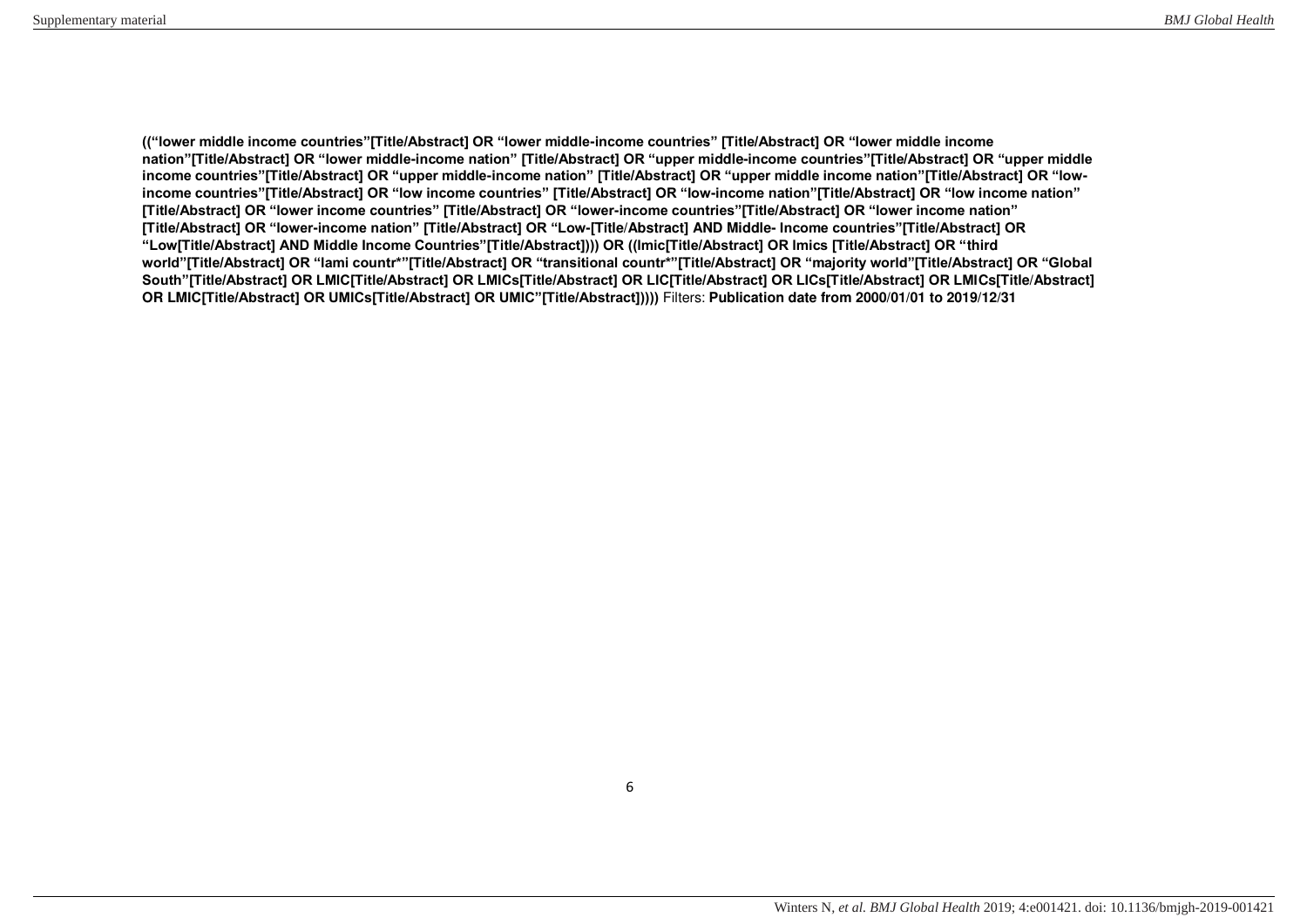## **Web of Science strategy: evidence map on CHWs, mobile technology, and training**

#### **Search Sources**

Source Pubmed Medline **Cochrane** CINAHL Global Health' database ERIC Education Full-text **IsI web of science** 

#### **Master Search String**

Combination of concepts:

Community health care workers **AND** LMICs **AND** mobile technology **AND** training

#### Web of Science Catalogue:

Web of Science Core Collection: Citation Indexes

- Science Citation Index Expanded (SCI-EXPANDED) --1981-present
- Social Sciences Citation Index (SSCI) --1981-present
- Arts & Humanities Citation Index (A&HCI) --1981-2016
- Emerging Sources Citation Index (ESCI) --2015-present

Timeframe: 2000-2018

Search in TS: Topic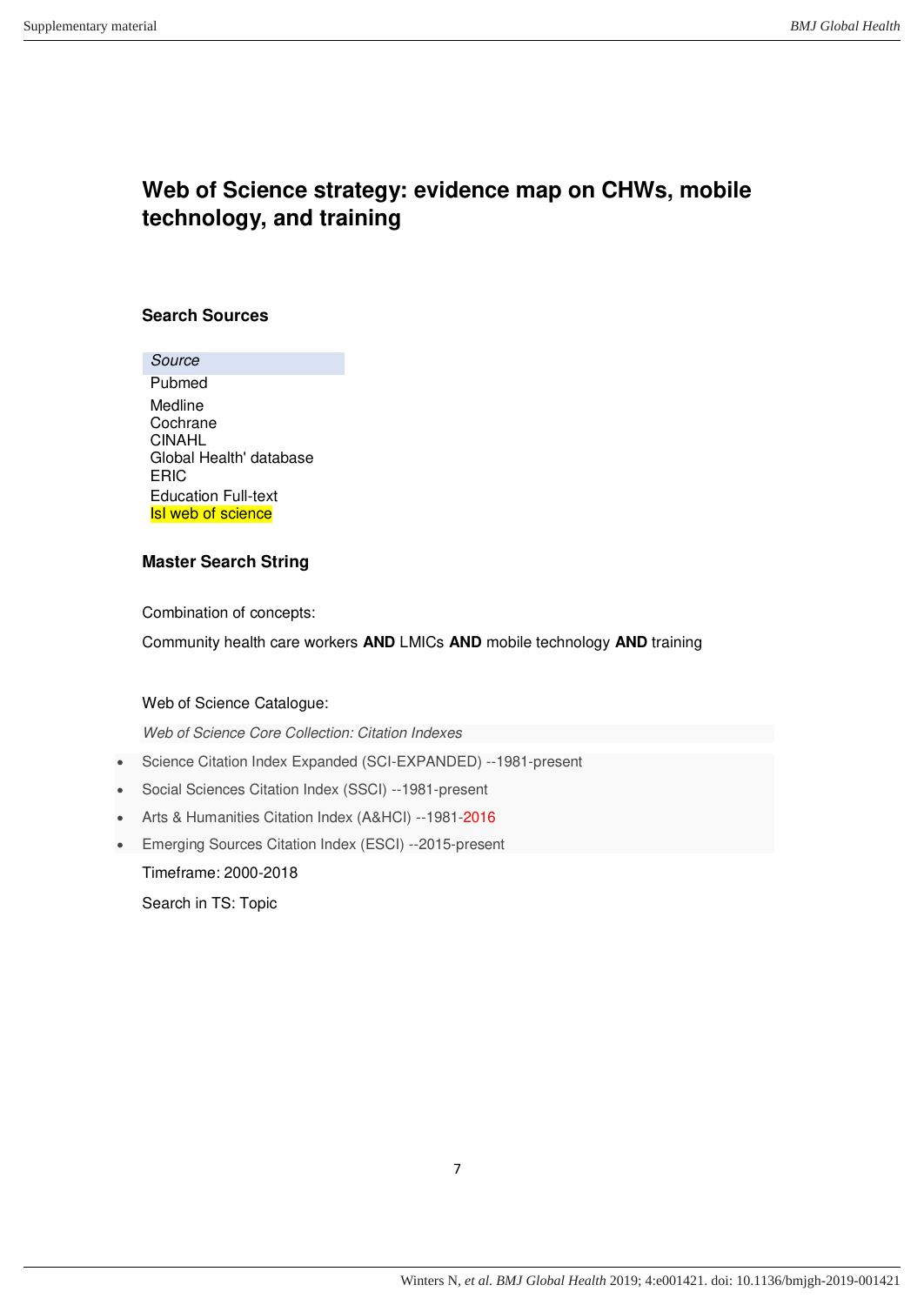# Search History:

|      | Search History     |                                                                                                     |             |                                           |                      |
|------|--------------------|-----------------------------------------------------------------------------------------------------|-------------|-------------------------------------------|----------------------|
|      | <b>Set Results</b> | Save History / Create AlertOpen Saved History                                                       | <b>Sets</b> | <b>Edit Combine Delete</b><br><b>Sets</b> | <b>Sets</b>          |
|      |                    |                                                                                                     |             | <b>AND OR Select</b><br><b>Combine</b>    | All<br><b>Delete</b> |
|      |                    |                                                                                                     |             |                                           |                      |
| # 27 | 357                | #26 AND #22 AND #16 AND #8                                                                          | <b>Edit</b> |                                           |                      |
|      |                    | Indexes=SCI-EXPANDED, SSCI, A&HCI, ESCI Timespan=2000-2018                                          |             |                                           |                      |
|      |                    |                                                                                                     |             |                                           |                      |
|      |                    | # 26 2,104,101 #25 OR #24 OR #23                                                                    | Edit        |                                           |                      |
|      |                    | Indexes=SCI-EXPANDED, SSCI, A&HCI, ESCI Timespan=2000-2018                                          |             |                                           |                      |
|      |                    |                                                                                                     |             |                                           |                      |
|      |                    | # 25 15,270 TS=(((in-service OR ongoing OR update OR recap <sup>*</sup> ) AND train <sup>*</sup> )) | <b>Edit</b> |                                           |                      |
|      |                    | Indexes=SCI-EXPANDED, SSCI, A&HCI, ESCI Timespan=2000-2018                                          |             |                                           |                      |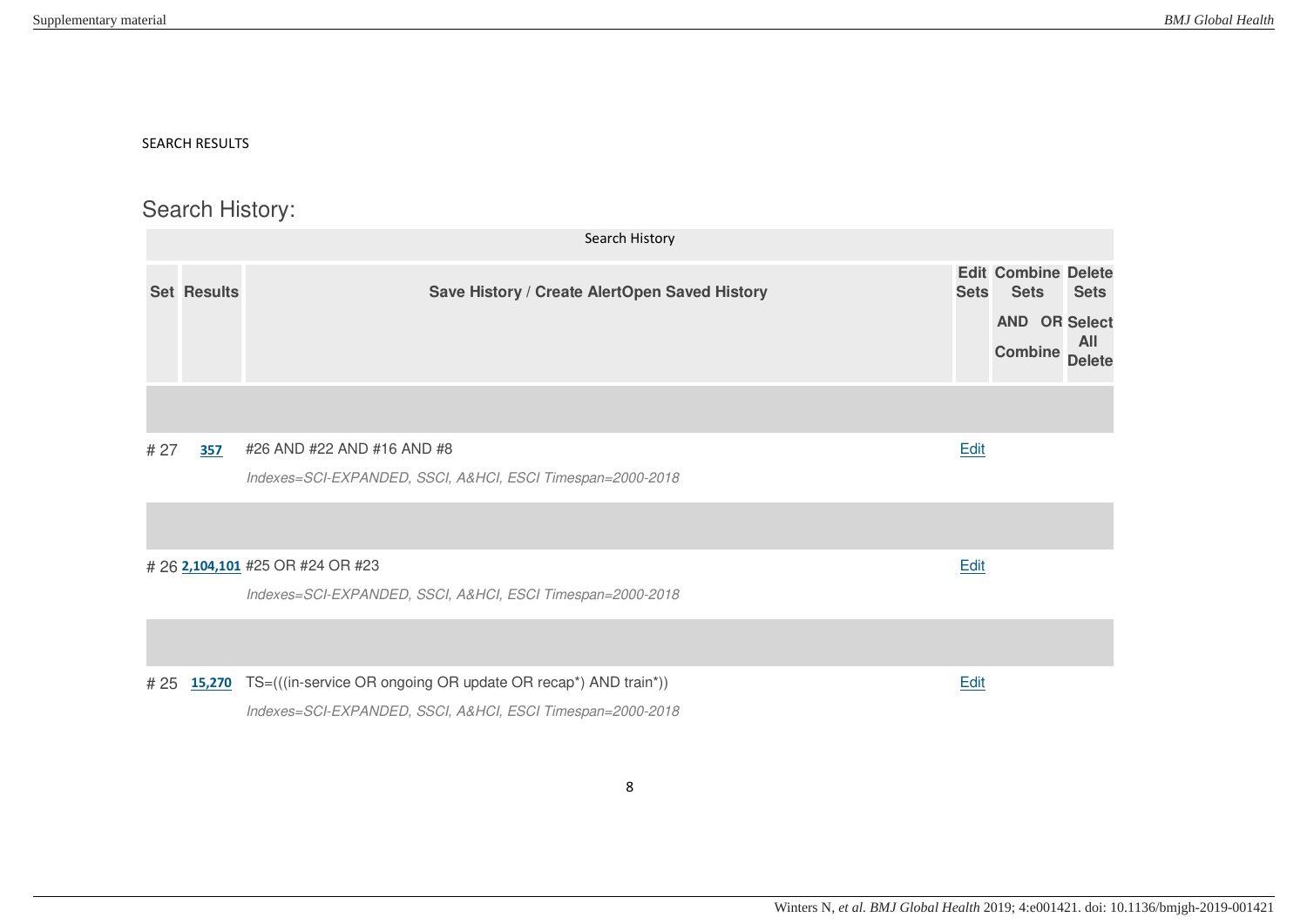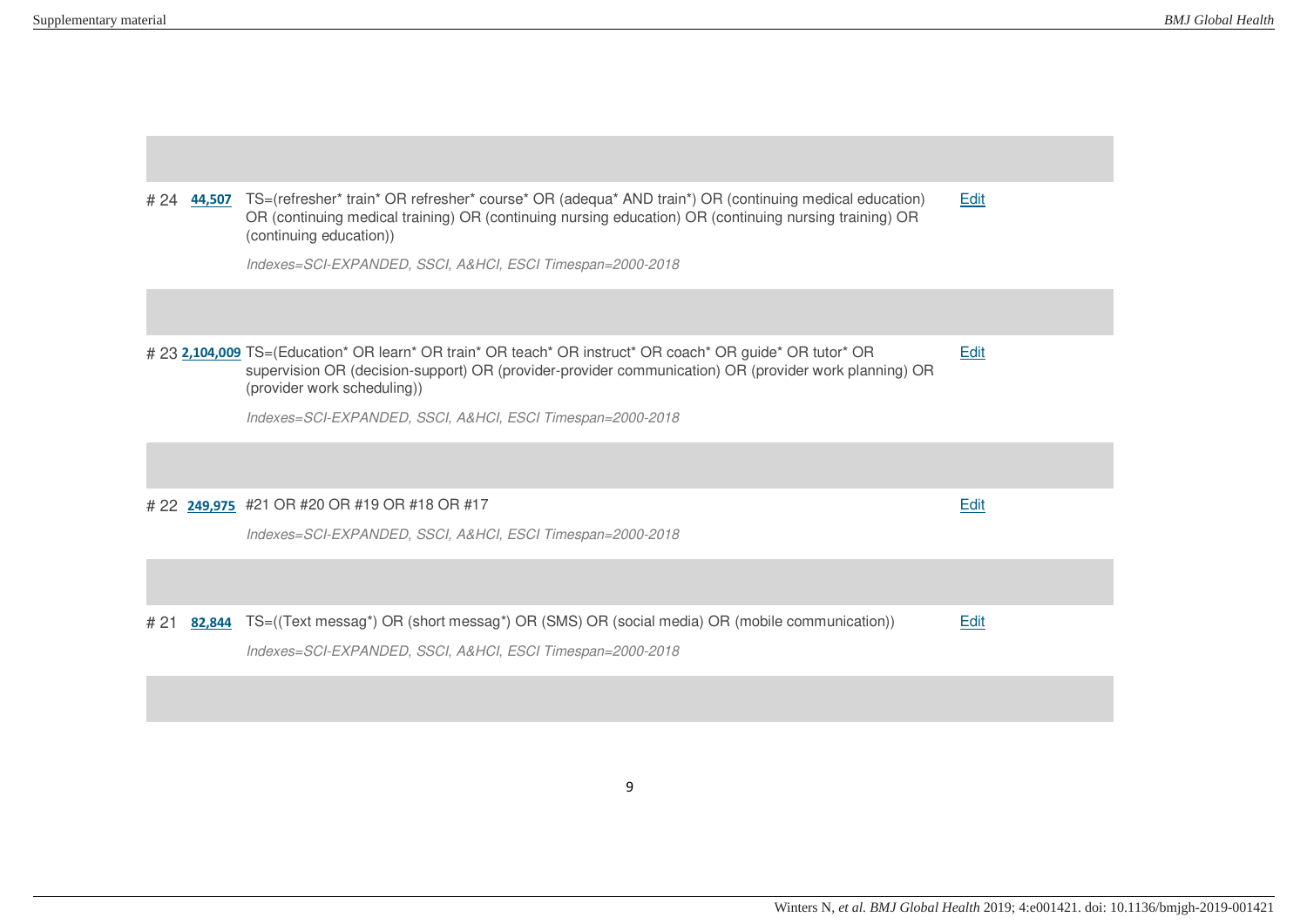|      | # 20 73,016 TS=((iPAD) OR (iPOD) OR (iPhone) OR (smart phone*) OR (smartphone*) OR (feature phone*) OR (basic<br>phone*) OR (app) OR (mobile application*)) | Edit |
|------|-------------------------------------------------------------------------------------------------------------------------------------------------------------|------|
|      | Indexes=SCI-EXPANDED, SSCI, A&HCI, ESCI Timespan=2000-2018                                                                                                  |      |
|      |                                                                                                                                                             |      |
|      | # 19 102,297 TS=(phone* OR tablet* OR PDA OR (personal digital assistant*) OR (handheld computer*) OR (tablet<br>computer*) OR (computer tablet*))          | Edit |
|      | Indexes=SCI-EXPANDED, SSCI, A&HCI, ESCI Timespan=2000-2018                                                                                                  |      |
|      |                                                                                                                                                             |      |
| # 18 | 56,652 TS=((mobile technolog*) OR (mobile phone*) OR (mobile telephone*) OR (cell* phone*) OR (mobile device*) Edit<br>OR (portable electronic device*))    |      |
|      | Indexes=SCI-EXPANDED, SSCI, A&HCI, ESCI Timespan=2000-2018                                                                                                  |      |
|      |                                                                                                                                                             |      |
| # 17 | 12,987 TS=(mhealth OR m-health OR (mobile health))                                                                                                          | Edit |
|      | Indexes=SCI-EXPANDED, SSCI, A&HCI, ESCI Timespan=2000-2018                                                                                                  |      |
|      |                                                                                                                                                             |      |
|      | # 16 2,538,459 #15 OR #14 OR #13 OR #12 OR #11 OR #10 OR #9                                                                                                 | Edit |
|      | Indexes=SCI-EXPANDED, SSCI, A&HCI, ESCI Timespan=2000-2018                                                                                                  |      |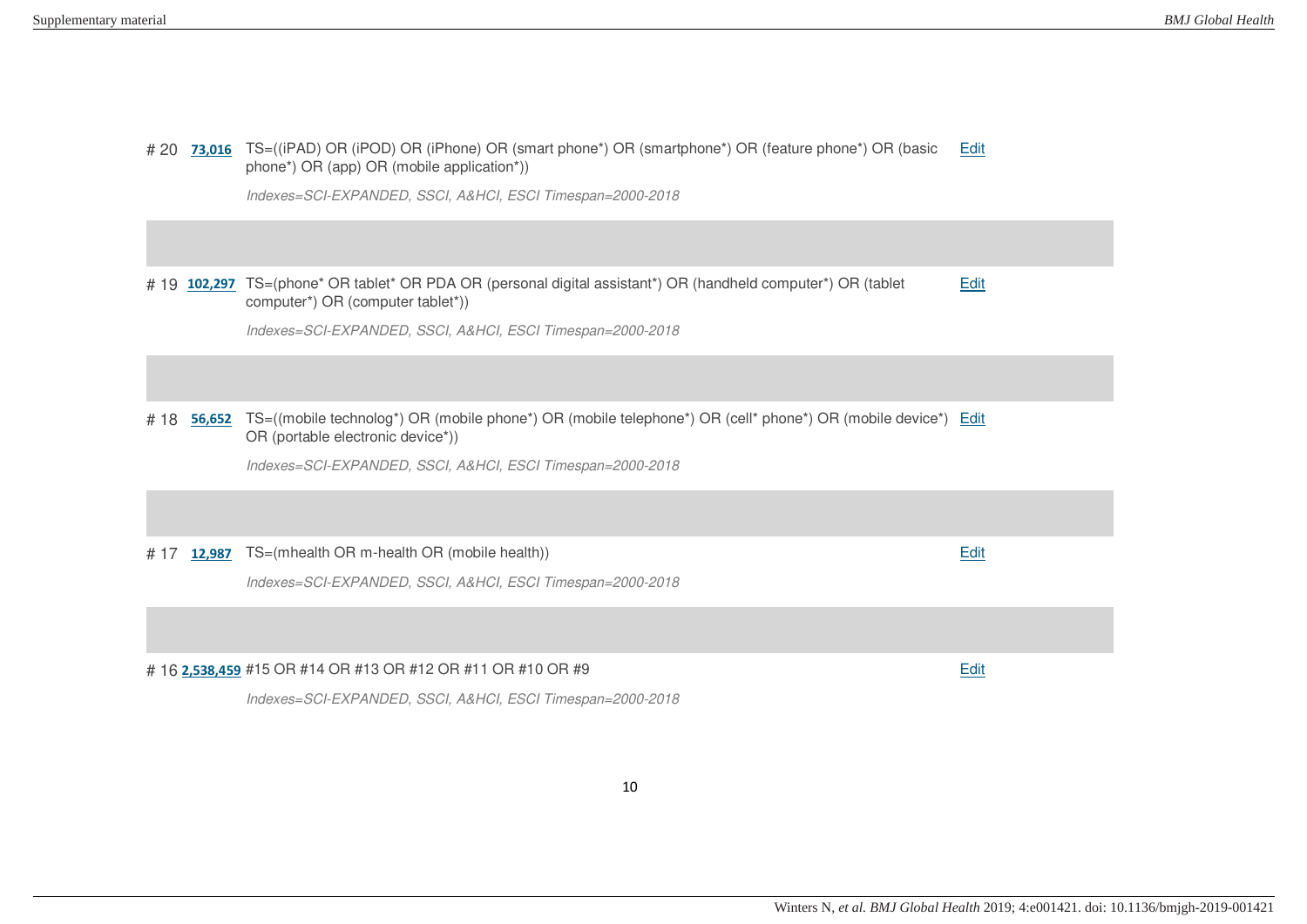| # 15 | 3,743      | TS=(LMIC OR LMICs OR LIC OR LICs OR LMICs OR LMIC OR UMICs OR UMIC)<br>Indexes=SCI-EXPANDED, SSCI, A&HCI, ESCI Timespan=2000-2018                                                                                                                                                                                                                                                                                                                                                                                                                                                                                                | Edit |
|------|------------|----------------------------------------------------------------------------------------------------------------------------------------------------------------------------------------------------------------------------------------------------------------------------------------------------------------------------------------------------------------------------------------------------------------------------------------------------------------------------------------------------------------------------------------------------------------------------------------------------------------------------------|------|
|      |            |                                                                                                                                                                                                                                                                                                                                                                                                                                                                                                                                                                                                                                  |      |
|      |            | # 14 63,343 TS=((third world) OR (lami countr <sup>*</sup> ) OR (transitional countr <sup>*</sup> ) OR (majority world) OR (Global South))<br>Indexes=SCI-EXPANDED, SSCI, A&HCI, ESCI Timespan=2000-2018                                                                                                                                                                                                                                                                                                                                                                                                                         | Edit |
|      |            |                                                                                                                                                                                                                                                                                                                                                                                                                                                                                                                                                                                                                                  |      |
|      |            | # 13 143,455 TS=((developing econom <sup>*</sup> ) OR (less developed econom <sup>*</sup> ) OR (lesser developed econom <sup>*</sup> ) OR (under<br>developed econom*) OR (underdeveloped econom*) OR (middle income econom*) OR (low income<br>econom*) OR (lower income econom*))                                                                                                                                                                                                                                                                                                                                              | Edit |
|      |            | Indexes=SCI-EXPANDED, SSCI, A&HCI, ESCI Timespan=2000-2018                                                                                                                                                                                                                                                                                                                                                                                                                                                                                                                                                                       |      |
|      |            |                                                                                                                                                                                                                                                                                                                                                                                                                                                                                                                                                                                                                                  |      |
|      | #12 49,429 | TS=((underserved country) OR (underserved countries) OR (underserved nation) OR (underserved nations)<br>OR (underserved world) OR (under served country) OR (under served countries) OR (under served nation)<br>OR (under served nations) OR (under served world) OR (deprived country) OR (deprived countries) OR<br>(deprived nation) OR (deprived nations) OR (deprived world) OR (poor countr*) OR (poor nation) OR (poor<br>nations) OR (poor world) OR (poorer country) OR (poorer countries) OR (poorer nation) OR (poorer nations)<br>OR (poorer world))<br>Indexes=SCI-EXPANDED, SSCI, A&HCI, ESCI Timespan=2000-2018 | Edit |
|      |            |                                                                                                                                                                                                                                                                                                                                                                                                                                                                                                                                                                                                                                  |      |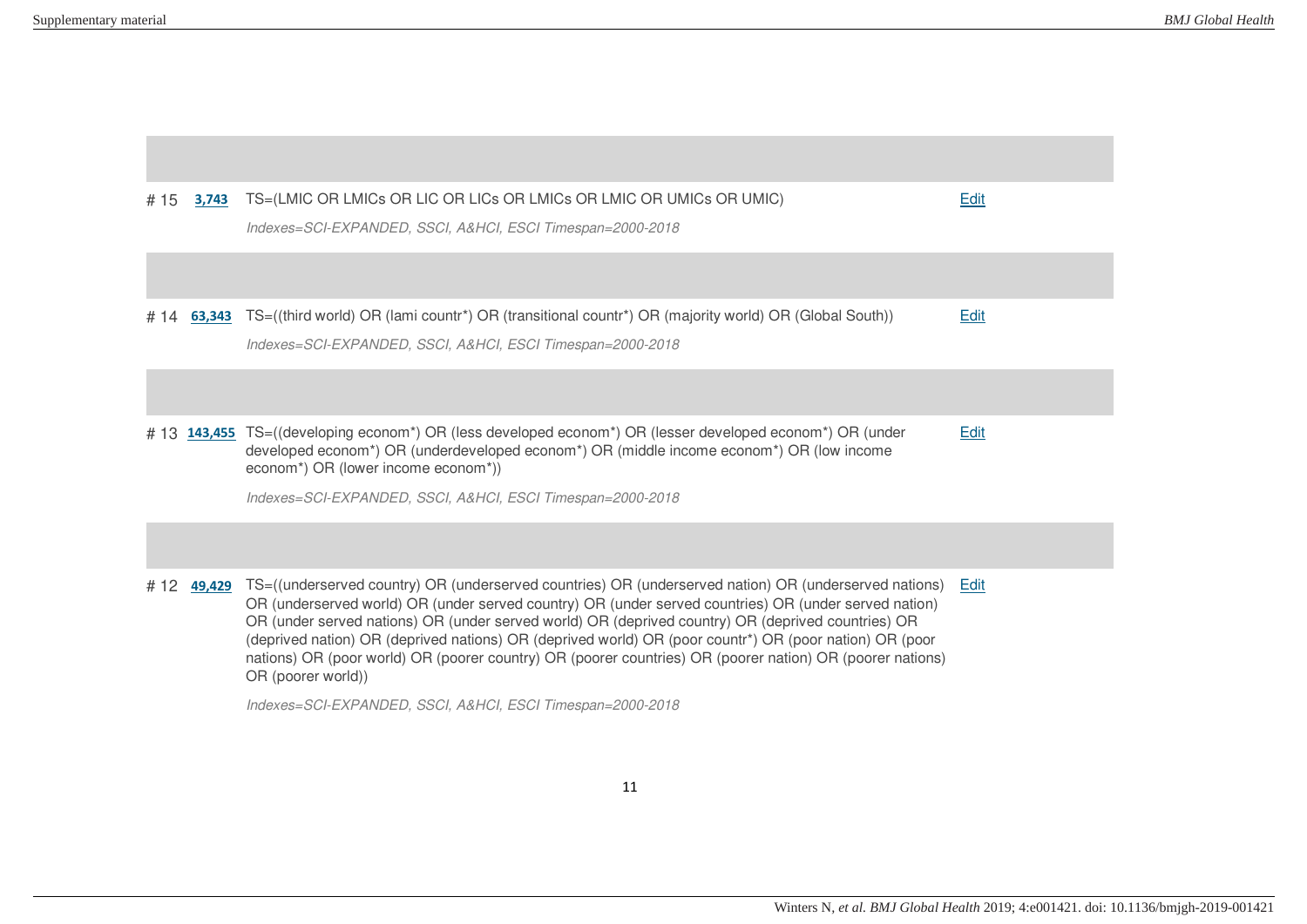# 11 **[36,217](https://0-apps-webofknowledge-com.ujlink.uj.ac.za/summary.do?product=WOS&doc=1&qid=38&SID=C3tKTWQhGRw2vnjBNFT&search_mode=AdvancedSearch&update_back2search_link_param=yes)** TS=((lower middle income countr\*) OR (lower middle-income countr\*) OR (lower middle income nation\*) OR [Edit](https://0-apps-webofknowledge-com.ujlink.uj.ac.za/WOS_AdvancedSearch_input.do?product=WOS&SID=C3tKTWQhGRw2vnjBNFT&search_mode=AdvancedSearch&replaceSetId=11&editState=init) (lower middle-income nation\*) OR (upper middle-income countr\*) OR (upper middle income countr\*) OR (upper middle-income nation\*) OR (upper middle income nation\*) OR (low-income countr\*) OR (low income countr\*) OR (low-income nation\*) OR (low income nation\*) OR (lower income countr\*) OR (lower-income countr\*) OR (lower income nation\*) OR (lower-income nation\*) OR (Low- and Middle- Income countr\*) OR (Low and Middle Income Countr\*) OR (underserved country))

Indexes=SCI-EXPANDED, SSCI, A&HCI, ESCI Timespan=2000-2018

# 10 **[309,170](https://0-apps-webofknowledge-com.ujlink.uj.ac.za/summary.do?product=WOS&doc=1&qid=34&SID=C3tKTWQhGRw2vnjBNFT&search_mode=AdvancedSearch&update_back2search_link_param=yes)** TS=((developing countr\*) OR (developing countries) OR (developing nation\*) OR (developing world) OR (less-developed countr\*) OR (less developed countr\*) OR (less-developed world) OR (lesser developed world) OR (lesser-developed countr\*) OR (lesser developed countr\*) OR (lesser-developed nation\*) OR (lesser developed nation\*) OR (lesser-developed world) OR (under-developed countr\*) OR (under developed countr\*) OR (under-developed nation\*) OR (under developed nation\*) OR (under-developed world) OR (underdeveloped world) OR (under developed world) OR (underdeveloped countr\*) OR (underdeveloped countr\*) OR (Under developed countr\*) OR (under developed nation\*) OR (under-developed nation\*) OR (underdeveloped nation\*)) [Edit](https://0-apps-webofknowledge-com.ujlink.uj.ac.za/WOS_AdvancedSearch_input.do?product=WOS&SID=C3tKTWQhGRw2vnjBNFT&search_mode=AdvancedSearch&replaceSetId=10&editState=init)

Indexes=SCI-EXPANDED, SSCI, A&HCI, ESCI Timespan=2000-2018

# 9 **[2,219,398](https://0-apps-webofknowledge-com.ujlink.uj.ac.za/summary.do?product=WOS&doc=1&qid=29&SID=C3tKTWQhGRw2vnjBNFT&search_mode=AdvancedSearch&update_back2search_link_param=yes)** TS=(Africa OR Asia OR Caribbean OR (West Indies) OR (South America) OR (Latin America) OR (Central America) OR Afghanistan OR Albania OR Algeria OR Angola OR Antigua OR Barbuda OR Argentina OR Armenia OR Aruba OR Azerbaijan OR Bahrain OR Bangladesh OR Barbados OR Benin OR Byelarus OR Byelorussian OR Belarus OR Belorussian OR Belorussia OR Belize OR Bhutan OR Bolivia OR Bosnia OR Herzegovina OR Hercegovina OR Botswana OR Brasil OR Brazil OR Bulgaria OR (Burkina Faso) OR (Burkina Fasso) OR (Upper Volta) OR Burundi OR Urundi OR Cambodia OR (Khmer Republic) OR [Edit](https://0-apps-webofknowledge-com.ujlink.uj.ac.za/WOS_AdvancedSearch_input.do?product=WOS&SID=C3tKTWQhGRw2vnjBNFT&search_mode=AdvancedSearch&replaceSetId=9&editState=init)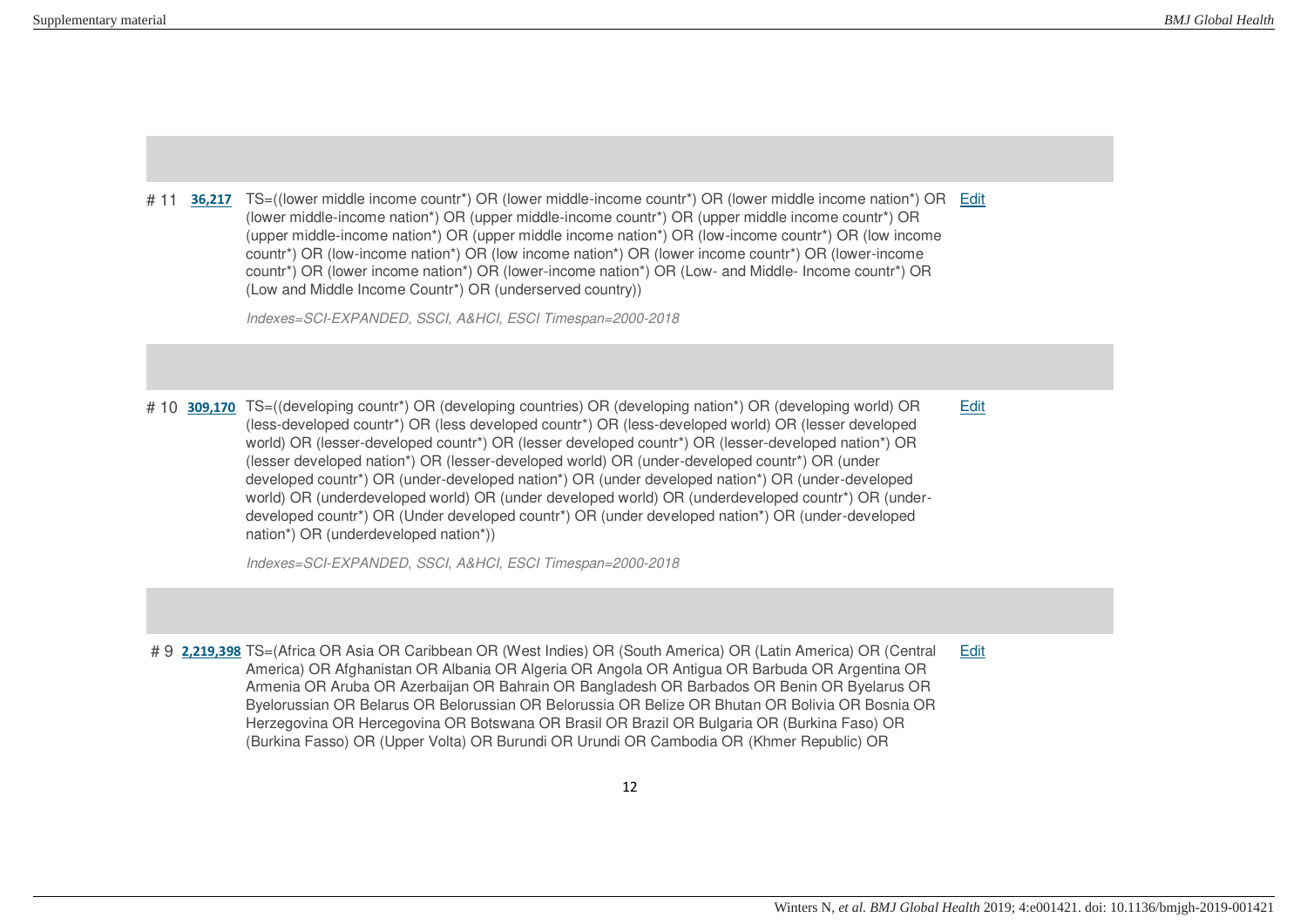Kampuchea OR Cameroon OR Cameroons OR Cameron OR Camerons OR (Cape Verde) OR (Central African Republic) OR CAR OR Chad OR Chile OR China OR Colombia OR Comoros OR (Comoro Islands) OR Comores OR Mayotte OR Congo OR Zaire OR (Costa Rica) OR (Cote d'Ivoire) OR (Ivory Coast) OR Croatia OR Cuba OR Cyprus OR Czechoslovakia OR (Czech Republic) OR Slovakia OR (Slovak Republic) OR Djibouti OR (French Somaliland) OR Dominica OR (Dominican Republic) OR (East Timor) OR (East Timur) OR (Timor Leste) OR Ecuador OR Egypt OR (United Arab Republic) OR (El Salvador) OR Eritrea OR Estonia OR Ethiopia OR Fiji OR Gabon OR (Gabonese Republic) OR Gambia OR Gaza OR Georgia OR Ghana OR (Gold Coast) OR Greece OR Grenada OR Guatemala OR Guinea OR Guam OR Guiana OR Guyana OR Haiti OR Honduras OR Hungary OR India OR Maldives OR Indonesia OR Iran OR Iraq OR Jamaica OR Jordan OR Kazakhstan OR Kazakh OR Kenya OR Kiribati OR Korea OR Kosovo OR Kyrgyzstan OR Kirghizia OR (Kyrgyz Republic) OR Kirghiz OR Kirgizstan OR (Lao PDR) OR Laos OR Latvia OR Lebanon OR Lesotho OR Basutoland OR Liberia OR Libya OR Lithuania OR Macedonia OR Madagascar OR (Malagasy Republic) OR Malaysia OR Malaya OR Malay OR Sabah OR Sarawak OR Malawi OR Nyasaland OR Mali OR Malta OR (Marshall Islands) OR Mauritania OR Mauritius OR (Agalega Islands) OR Mexico OR Micronesia OR (Middle East) OR Moldova OR Moldovia OR Mongolia OR Montenegro OR Morocco OR Mozambique OR Mocambique OR Myanmar OR Myanma OR Burma OR Namibia OR Nepal OR (Netherlands Antilles) OR (New Caledonia) OR Nicaragua OR Niger OR Nigeria OR (Northern Mariana Islands) OR Oman OR Muscat OR Pakistan OR Palau OR Palestine OR Panama OR Paraguay OR Peru OR Philippines OR Philipines OR Phillipines OR Phillippines OR Poland OR Portugal OR (Puerto Rico) OR Romania OR Rumania OR Roumania OR Russia OR Russian OR Rwanda OR Ruanda OR (Saint Kitts) OR (St Kitts) OR Nevis OR (Saint Lucia) OR (St Lucia) OR (Saint Vincent) OR (St Vincent) OR Grenadines OR Samoa OR (Samoan Islands) OR (Navigator Island) OR (Navigator Islands) OR (Sao Tome) OR (Saudi Arabia) OR Senegal OR Serbia OR Montenegro OR Seychelles OR (Sierra Leone) OR Slovenia OR (Sri Lanka) OR Ceylon OR (Solomon Islands) OR Somalia OR Sudan OR Suriname OR Surinam OR Swaziland OR Syria OR Tajikistan OR Tadzhikistan OR Tadjikistan OR Tadzhik OR Tanzania OR Thailand OR Togo OR (Togolese Republic) OR Tonga OR Trinidad OR Tobago OR Tunisia OR Turkey OR Turkmenistan OR Turkmen OR Uganda OR Ukraine OR Uruguay OR (USSR) OR (Soviet Union) OR (Union of Soviet Socialist Republics) OR Uzbekistan OR Uzbek OR Vanuatu OR (New Hebrides) OR Venezuela OR Vietnam OR (Viet Nam) OR (West Bank) OR Yemen OR Yugoslavia OR Zambia OR Zimbabwe)

Indexes=SCI-EXPANDED, SSCI, A&HCI, ESCI Timespan=2000-2018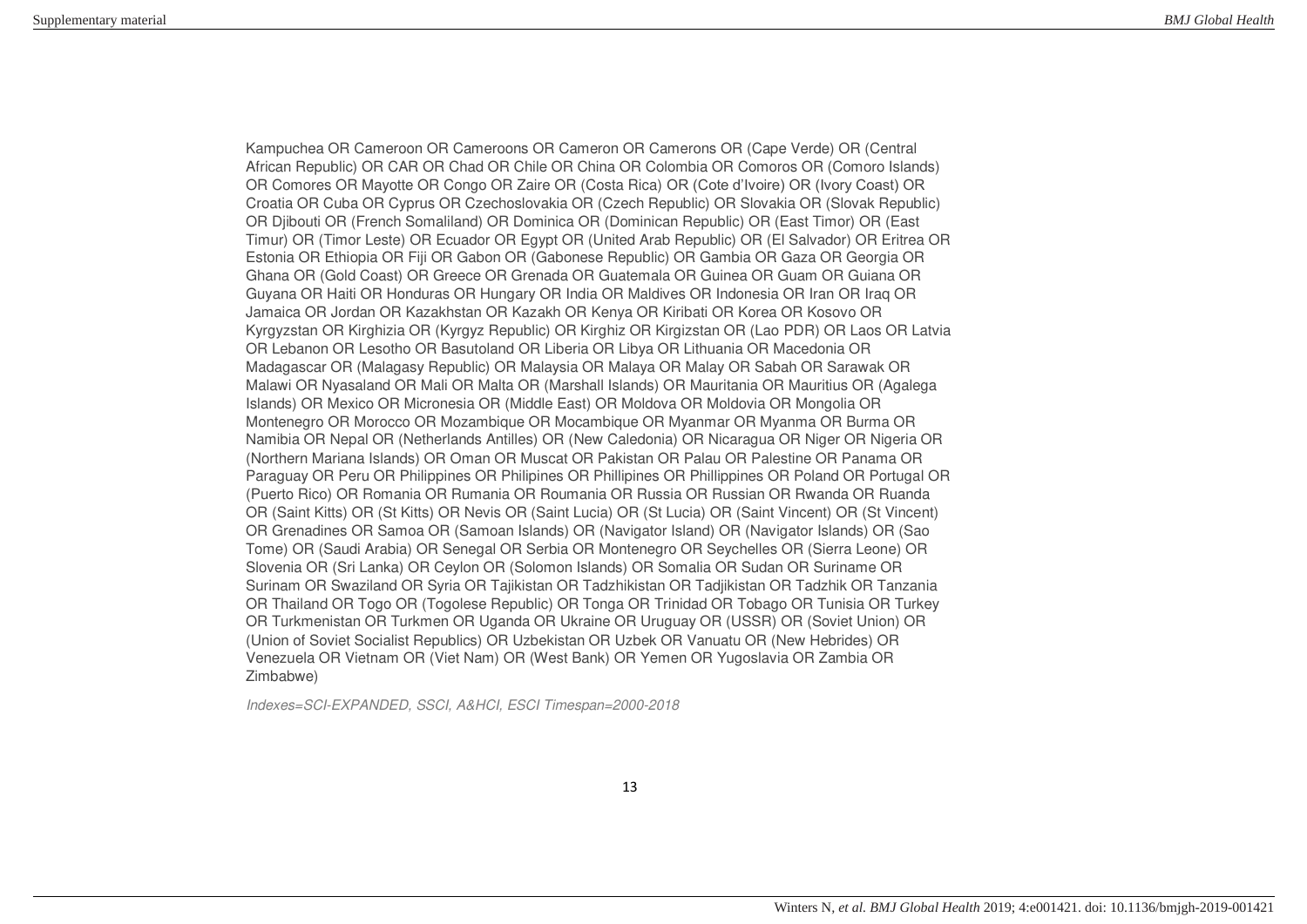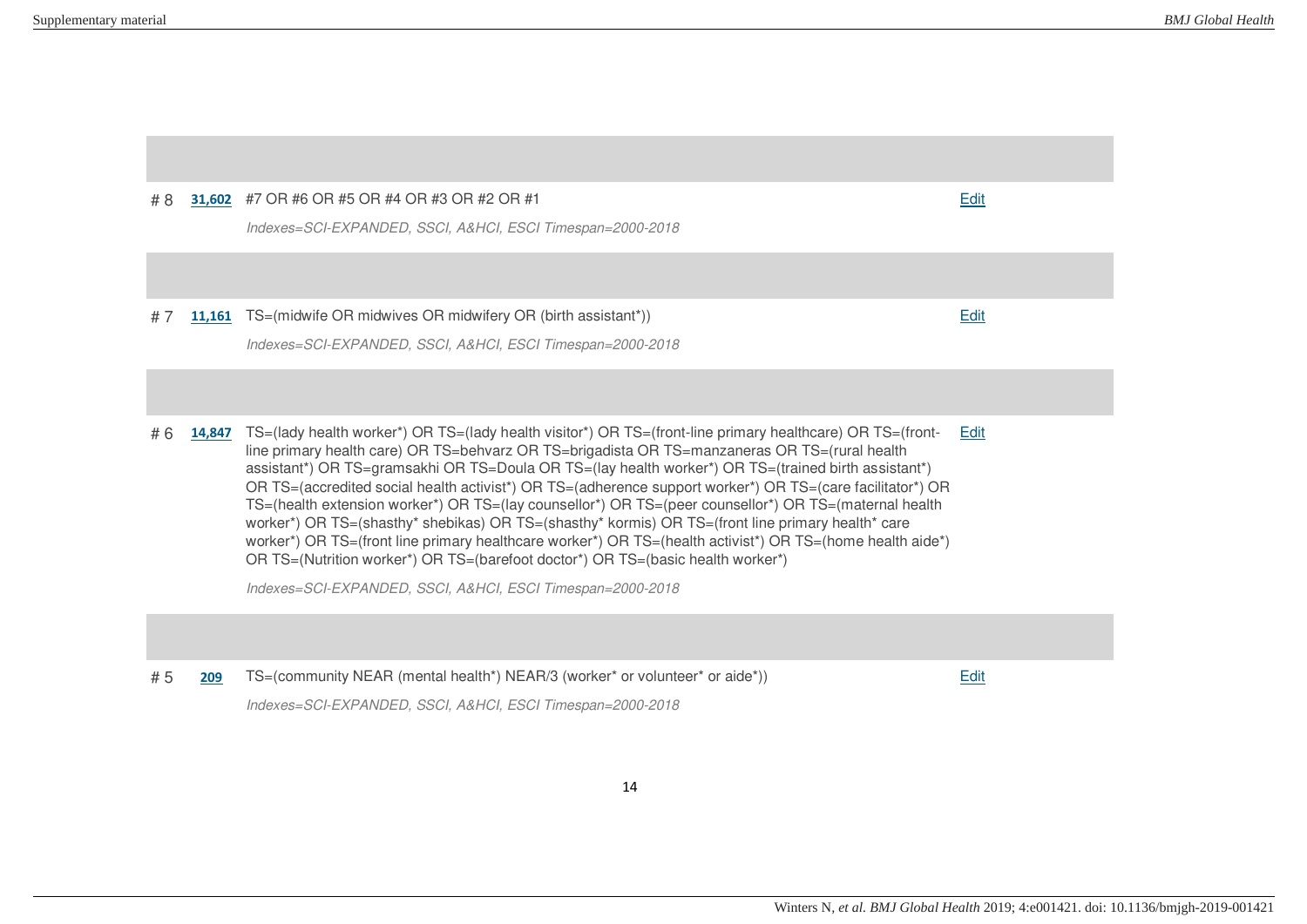| 358          | health* NEAR/3 representative*) OR TS=(community health* NEAR/3 advocate*) OR TS=( community<br>health* NEAR/3 promote*) | Edit |                                                                                                   |
|--------------|--------------------------------------------------------------------------------------------------------------------------|------|---------------------------------------------------------------------------------------------------|
|              | Indexes=SCI-EXPANDED, SSCI, A&HCI, ESCI Timespan=2000-2018                                                               |      |                                                                                                   |
|              |                                                                                                                          |      |                                                                                                   |
| 240          | TS=(community health* NEAR/3 volunteer*) OR TS=(community health* NEAR/3 volunteer)                                      | Edit |                                                                                                   |
|              | Indexes=SCI-EXPANDED, SSCI, A&HCI, ESCI Timespan=2000-2018                                                               |      |                                                                                                   |
|              |                                                                                                                          |      |                                                                                                   |
| 3,061        | TS=(community health* NEAR/3 worker*)                                                                                    | Edit |                                                                                                   |
|              | Indexes=SCI-EXPANDED, SSCI, A&HCI, ESCI Timespan=2000-2018                                                               |      |                                                                                                   |
|              |                                                                                                                          |      |                                                                                                   |
| <u>6,911</u> | TS=((community health care worker*) OR CHW OR CHWs)                                                                      | Edit |                                                                                                   |
|              | Indexes=SCI-EXPANDED, SSCI, A&HCI, ESCI Timespan=2000-2018                                                               |      |                                                                                                   |
|              |                                                                                                                          |      | TS=(community health* NEAR/3 aide*) OR TS=(community health* NEAR/3 practition*) OR TS=(community |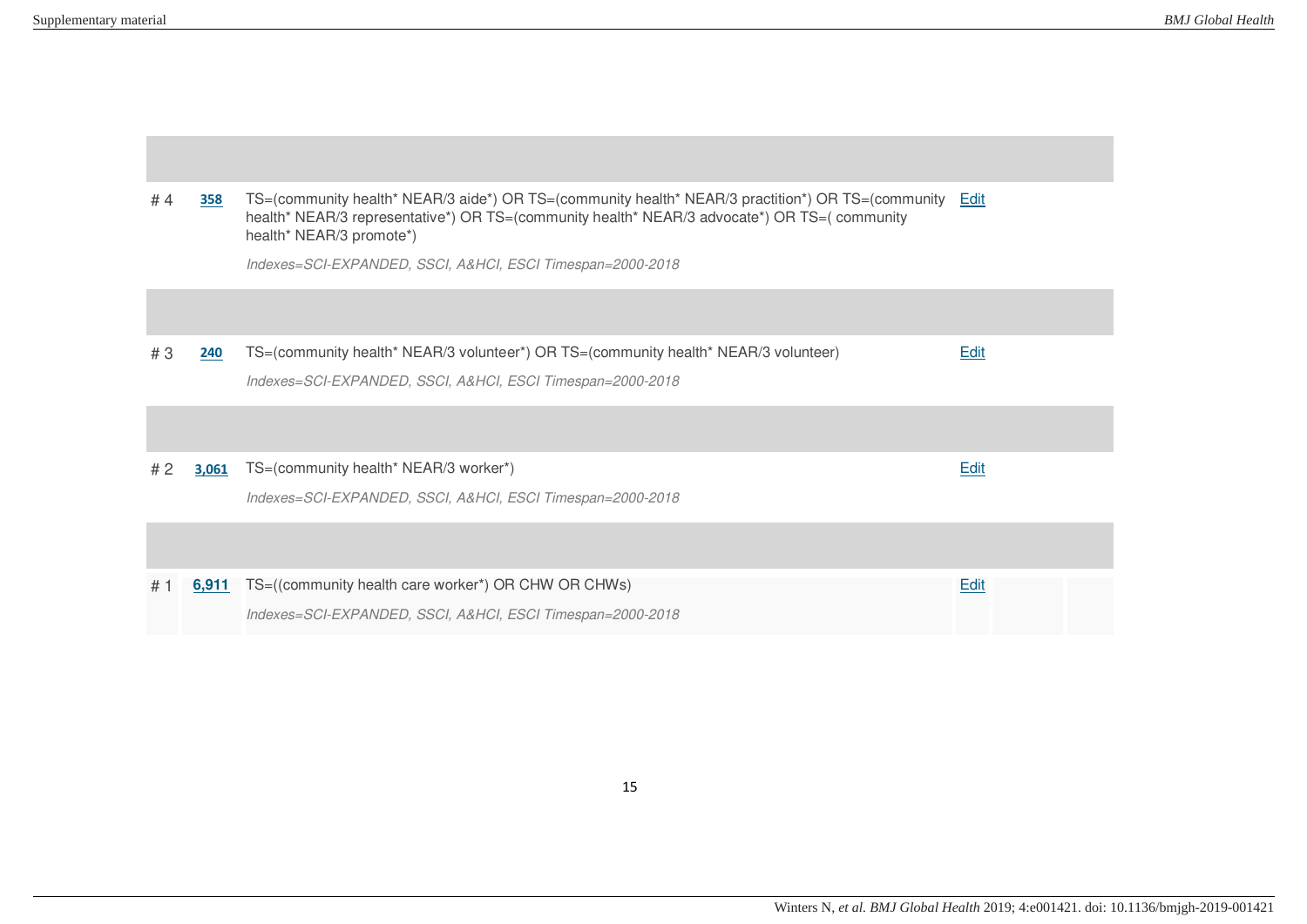## **ERIC & Edu FT strategy: evidence map on CHWs, mobile technology, and training**

#### **Search Sources**

Source Pubmed (Medline)

**Cochrane** CINAHL Global Health' database ERIC **Education Full-text** IsI web of science

**Search 1 with EBSCO Host**  CINAHL

**Search 2 with EBSCO Host** 

**ERIC** 

## **Master Search String**

Combination of concepts:

Community health care workers **AND** LMICs **AND** mobile technology **AND** training

 ERIC and Education Full-text (via Ebsco Host) Searched on 19 April Timeframe: 2000-2019 Search in Abstract and title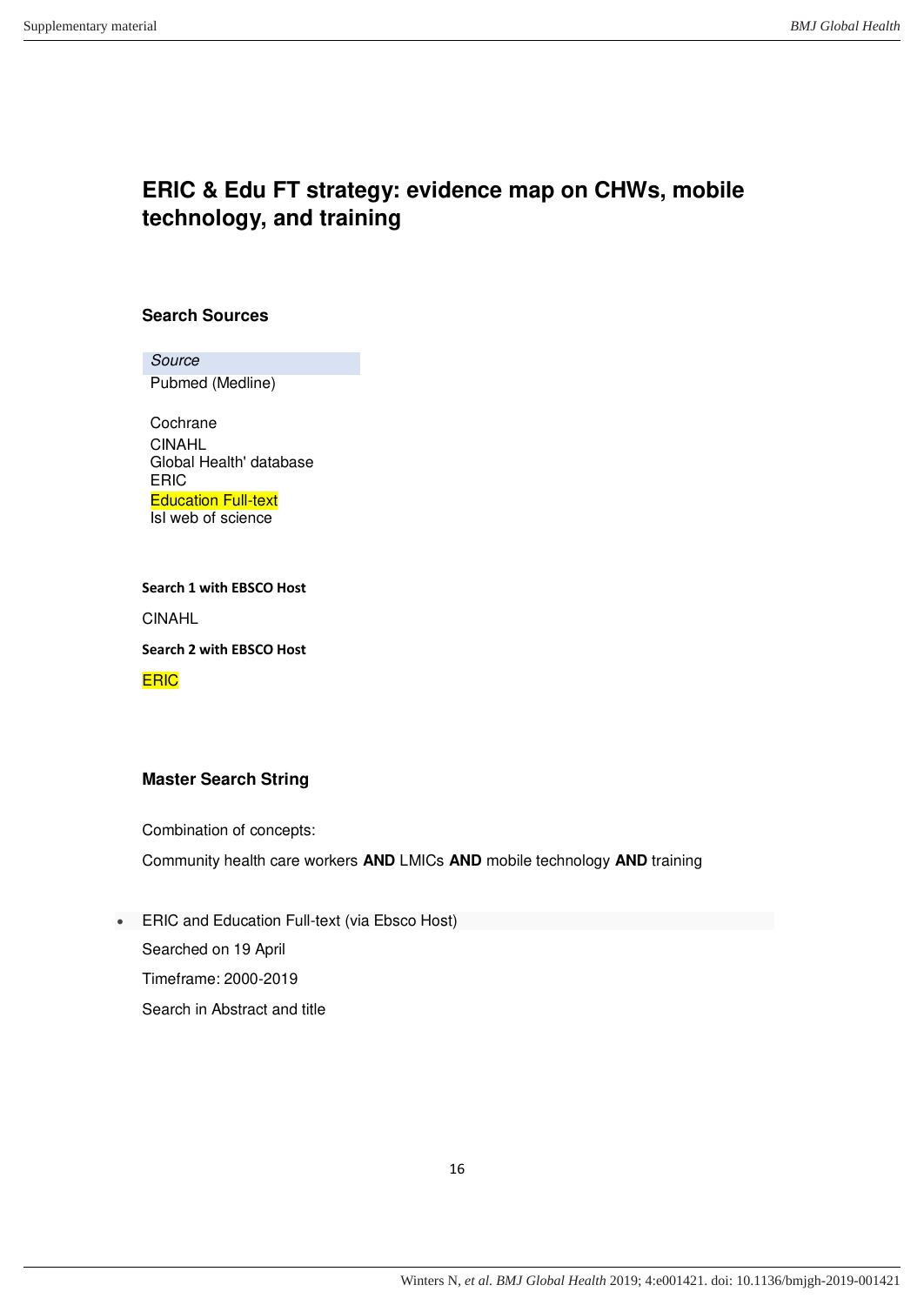Search History:

RESULTS: 5

|   | Search<br>ID#   | <b>Search Terms</b>                                                                                                                                                                                                                          | <b>Search Options</b>                                                                    | <b>Actions</b>                                               |
|---|-----------------|----------------------------------------------------------------------------------------------------------------------------------------------------------------------------------------------------------------------------------------------|------------------------------------------------------------------------------------------|--------------------------------------------------------------|
| П | S <sub>25</sub> | S7 AND S16 AND S20 AND S24                                                                                                                                                                                                                   | Search modes - Boolean/Phrase                                                            | View Results (5)<br><b>View Details</b><br><u>Edit</u>       |
| П | S <sub>24</sub> | S <sub>21</sub> OR S <sub>22</sub> OR S <sub>23</sub>                                                                                                                                                                                        | Search modes - Boolean/Phrase                                                            | View Results (827,009)<br><b>View Details</b><br><b>Edit</b> |
| П | S <sub>23</sub> | AB ((in-service OR ongoing OR update OR recap <sup>*</sup> ) AND train <sup>*</sup> ))                                                                                                                                                       | <b>Limiters</b> - Published Date: 20000101-<br>20191231<br>Search modes - Boolean/Phrase | View Results (12,675)<br><b>View Details</b><br><u>Edit</u>  |
| П | S22             | AB (refresher* train* OR refresher* course* OR (adequa* AND<br>train*) OR "continuing medical education" OR "continuing medical<br>training" OR "continuing nursing education" OR "continuing nursing<br>training" OR "continuing education" | Limiters - Published Date: 20000101-<br>20191231<br>Search modes - Boolean/Phrase        | View Results (5,525)<br><b>View Details</b><br><b>Edit</b>   |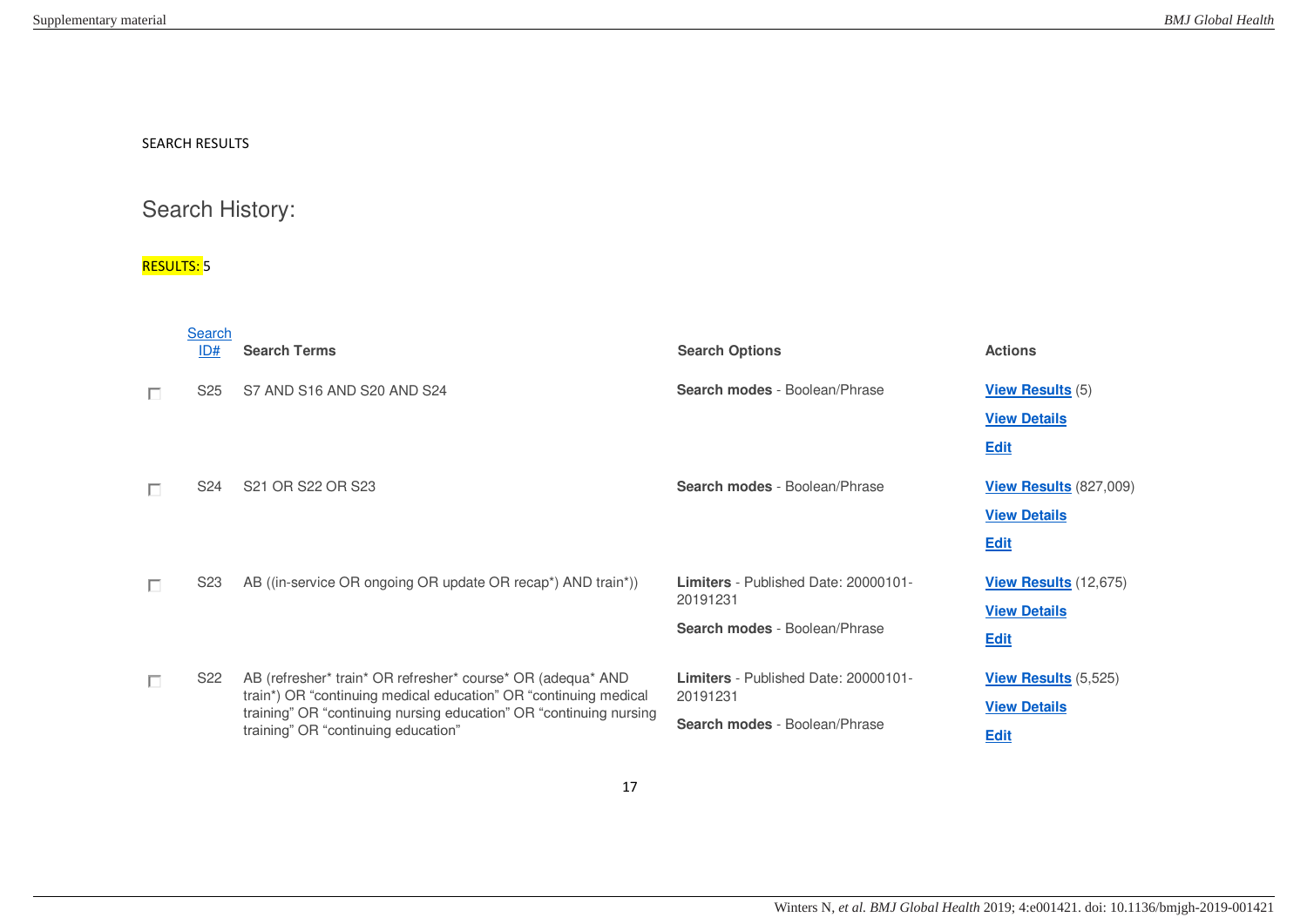| п | S <sub>21</sub> | AB Education* OR learn* OR train* OR teach* OR instruct* OR<br>coach* OR guide* OR tutor* OR supervision OR "decision-support"<br>OR "provider-provider communication" OR "provider work planning"<br>OR "provider work scheduling"                                                                                                                                                                                               | Limiters - Published Date: 20000101-<br>20191231<br>Search modes - Boolean/Phrase | <b>View Results (826,991)</b><br><b>View Details</b><br><b>Edit</b> |
|---|-----------------|-----------------------------------------------------------------------------------------------------------------------------------------------------------------------------------------------------------------------------------------------------------------------------------------------------------------------------------------------------------------------------------------------------------------------------------|-----------------------------------------------------------------------------------|---------------------------------------------------------------------|
|   | S <sub>20</sub> | S17 OR S18 OR S19                                                                                                                                                                                                                                                                                                                                                                                                                 | Search modes - Boolean/Phrase                                                     | View Results (24,762)<br><b>View Details</b><br><b>Edit</b>         |
| п | S <sub>19</sub> | AB ("Text messag*" OR "short messag*" OR SMS OR "social<br>media" OR "mobile communication")                                                                                                                                                                                                                                                                                                                                      | Limiters - Published Date: 20000101-<br>20191231<br>Search modes - Boolean/Phrase | View Results (7,089)<br><b>View Details</b><br><b>Edit</b>          |
| п | S <sub>18</sub> | AB ("mobile technolog*" OR "mobile phone*" OR "mobile<br>telephone*" OR "cell* phone*" OR "mobile device*" OR "portable<br>electronic device*" OR phone* OR tablet* OR PDA OR "personal<br>digital assistant*" OR "handheld computer*" OR "tablet computer*"<br>OR "computer tablet*" OR iPAD OR iPOD OR iPhone OR "smart<br>phone*" OR "smartphone*" OR "feature phone*" OR "basic phone*"<br>OR "app" OR "mobile application*") | Limiters - Published Date: 20000101-<br>20191231<br>Search modes - Boolean/Phrase | View Results (18,564)<br><b>View Details</b><br><b>Edit</b>         |
| п | S <sub>17</sub> | AB (mhealth OR m-health OR "mobile health")                                                                                                                                                                                                                                                                                                                                                                                       | Limiters - Published Date: 20000101-<br>20191231<br>Search modes - Boolean/Phrase | <b>View Results (74)</b><br><b>View Details</b><br><b>Edit</b>      |
|   | S <sub>16</sub> | S8 OR S9 OR S10 OR S11 OR S12 OR S13 OR S14 OR S15                                                                                                                                                                                                                                                                                                                                                                                | Search modes - Boolean/Phrase                                                     | View Results (116,865)<br><b>View Details</b><br><b>Edit</b>        |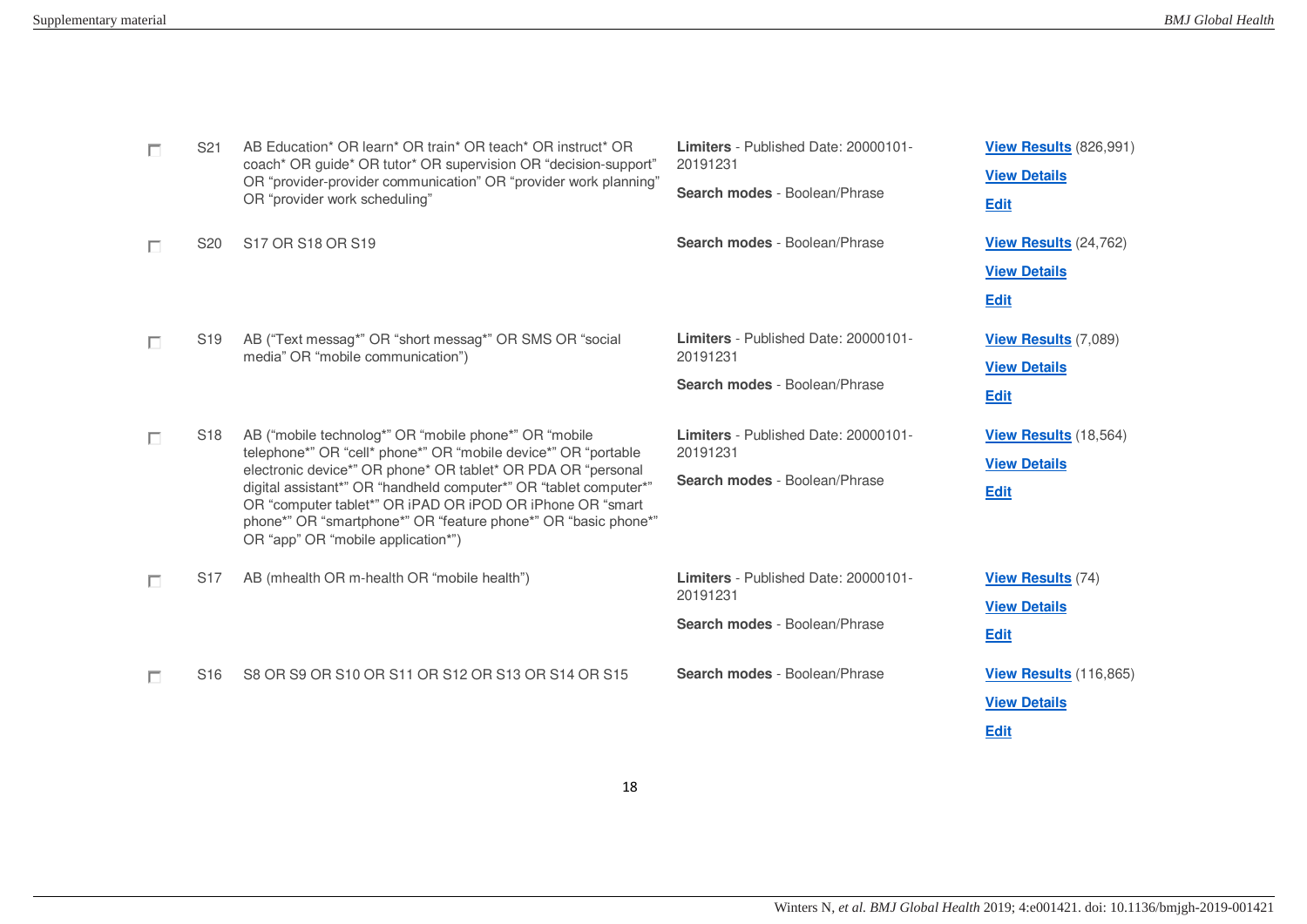| П | S <sub>15</sub> | AB ""khmer" AND "republic"" OR ""cape" AND "verde"" OR ""central" Limiters - Published Date: 20000101-<br>AND "african" AND "republic""                                                                                                                                                                                                                                                                                                                                                                                         | 20191231<br>Search modes - Boolean/Phrase                                                | View Results (56)<br><b>View Details</b><br><b>Edit</b>         |
|---|-----------------|---------------------------------------------------------------------------------------------------------------------------------------------------------------------------------------------------------------------------------------------------------------------------------------------------------------------------------------------------------------------------------------------------------------------------------------------------------------------------------------------------------------------------------|------------------------------------------------------------------------------------------|-----------------------------------------------------------------|
|   | S <sub>14</sub> | AB Imic OR Imics OR "third world" OR "lami countr*" OR<br>"transitional countr*" OR "majority world" OR "Global South" OR<br>LMIC OR LMICs OR LIC OR LICs OR LMICs OR LMIC OR UMICS<br>OR UMIC                                                                                                                                                                                                                                                                                                                                  | Limiters - Published Date: 20000101-<br>20191231<br>Search modes - Boolean/Phrase        | View Results (642)<br><b>View Details</b><br><b>Edit</b>        |
|   | S <sub>13</sub> | AB "developing econom*" OR "less developed econom*" OR "lesser<br>developed econom*" OR "under developed econom*" OR<br>"underdeveloped econom*" OR "middle income econom*" OR "low<br>income econom*" OR "lower income econom*"                                                                                                                                                                                                                                                                                                | <b>Limiters</b> - Published Date: 20000101-<br>20191231<br>Search modes - Boolean/Phrase | <b>View Results (183)</b><br><b>View Details</b><br><b>Edit</b> |
|   | S <sub>12</sub> | AB "underserved country" OR "underserved countries" OR<br>"underserved nation" OR "underserved nations" OR "underserved<br>world" OR "under served country" OR "under served countries" OR<br>"under served nation" OR "under served nations" OR "under served<br>world" OR "deprived country" OR "deprived countries" OR "deprived<br>nation" OR "deprived nations" OR "deprived world" OR "poor<br>countr*" OR "poor nation" OR "poor nations" OR "poor world" OR<br>"poorer country" OR "poorer countries" OR "poorer n      | Limiters - Published Date: 20000101-<br>20191231<br>Search modes - Boolean/Phrase        | <b>View Results (506)</b><br><b>View Details</b><br><b>Edit</b> |
|   | S <sub>11</sub> | "AB "lower middle income countr*" OR "lower middle-income countr*"<br>OR "lower middle income nation*" OR "lower middle-income nation*"<br>OR "upper middle-income countr*" OR "upper middle income<br>countr*" OR "upper middle-income nation*" OR "upper middle<br>income nation*" OR "low-income countr*" OR "low income countr*"<br>OR "low-income nation*" OR "low income nation*" OR "lower<br>income countr*" OR "lower-income countr*" OR "lower income<br>nation*" OR "lower-income nation*" OR "Low- and Middle- Inco | Limiters - Published Date: 20000101-<br>20191231<br>Search modes - Boolean/Phrase        | <b>View Results (480)</b><br><b>View Details</b><br><b>Edit</b> |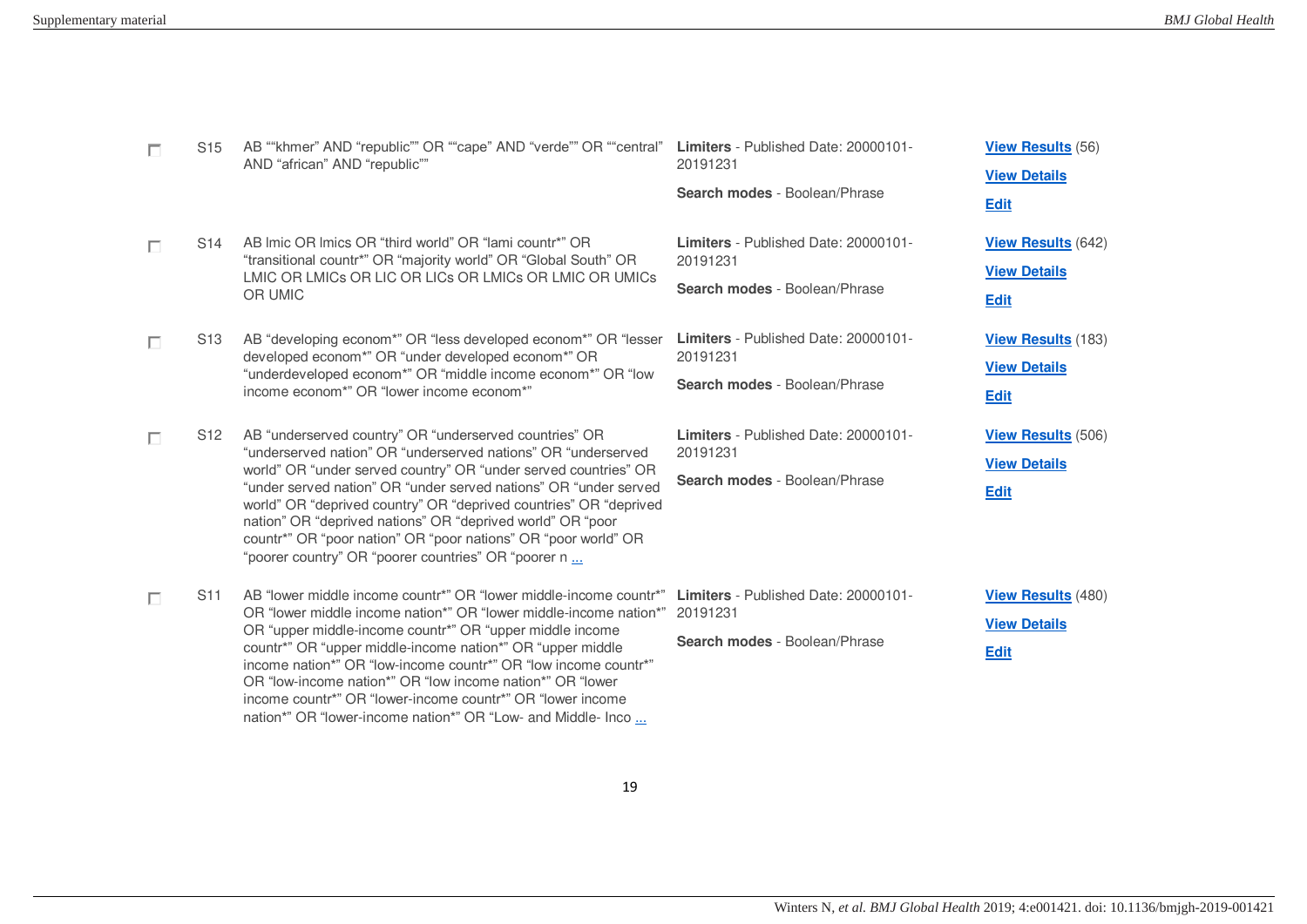|   | S <sub>10</sub> | AB "developing countr*" OR "developing countries" OR "developing<br>nation*" OR "developing world" OR "less-developed countr*" OR<br>"less developed countr*" OR "less-developed world" OR "lesser<br>developed world" OR "lesser-developed countr*" OR "lesser<br>developed countr*" OR "lesser-developed nation*" OR "lesser<br>developed nation*" OR "lesser-developed world" OR "under-<br>developed countr*" OR "under developed countr*" OR "under-<br>developed nation*" OR "under developed nation*" OR "under-<br>developed         | Limiters - Published Date: 20000101-<br>20191231<br>Search modes - Boolean/Phrase | View Results (7,331)<br><b>View Details</b><br><b>Edit</b>      |
|---|-----------------|----------------------------------------------------------------------------------------------------------------------------------------------------------------------------------------------------------------------------------------------------------------------------------------------------------------------------------------------------------------------------------------------------------------------------------------------------------------------------------------------------------------------------------------------|-----------------------------------------------------------------------------------|-----------------------------------------------------------------|
| п | S9              | AB Haiti OR Honduras OR Hungary OR India OR Maldives OR<br>Indonesia OR Iran OR Iraq OR Jamaica OR Jordan OR Kazakhstan<br>OR Kazakh OR Kenya OR Kiribati OR Korea OR Kosovo OR<br>Kyrgyzstan OR Kirghizia OR "Kyrgyz Republic" OR Kirghiz OR<br>Kirgizstan OR "Lao PDR" OR Laos OR Latvia OR Lebanon OR<br>Lesotho OR Basutoland OR Liberia OR Libya OR Lithuania OR<br>Macedonia OR Madagascar OR "Malagasy Republic" OR Malaysia<br>OR Malaya OR Malay OR Sabah OR Sarawak OR Malawi OR<br>Nyasaland OR Mali OR Malta OR "Marshall Island | Limiters - Published Date: 20000101-<br>20191231<br>Search modes - Boolean/Phrase | View Results (65,318)<br><b>View Details</b><br><b>Edit</b>     |
|   | S <sub>8</sub>  | AB Africa OR Asia OR Caribbean OR "West Indies" OR "South<br>America" OR "Latin America" OR "Central America" OR Afghanistan<br>OR Albania OR Algeria OR Angola OR Antigua OR Barbuda OR<br>Argentina OR Armenia OR Aruba OR Azerbaijan OR Bahrain OR<br>Bangladesh OR Barbados OR Benin OR Byelarus OR Byelorussian<br>OR Belarus OR Belorussian OR Belorussia OR Belize OR Bhutan<br>OR Bolivia OR Bosnia OR Herzegovina OR Hercegovina OR<br>Botswana OR Brasil OR Brazil OR Bulgaria OR "Burkina Faso" OR<br>"Burkina Fasso" OR "Upper V | Limiters - Published Date: 20000101-<br>20191231<br>Search modes - Boolean/Phrase | View Results (58,101)<br><b>View Details</b><br><b>Edit</b>     |
|   | S7              | S1 OR S2 OR S3 OR S4 OR S5 OR S6                                                                                                                                                                                                                                                                                                                                                                                                                                                                                                             | Search modes - Boolean/Phrase                                                     | <b>View Results (989)</b><br><b>View Details</b><br><b>Edit</b> |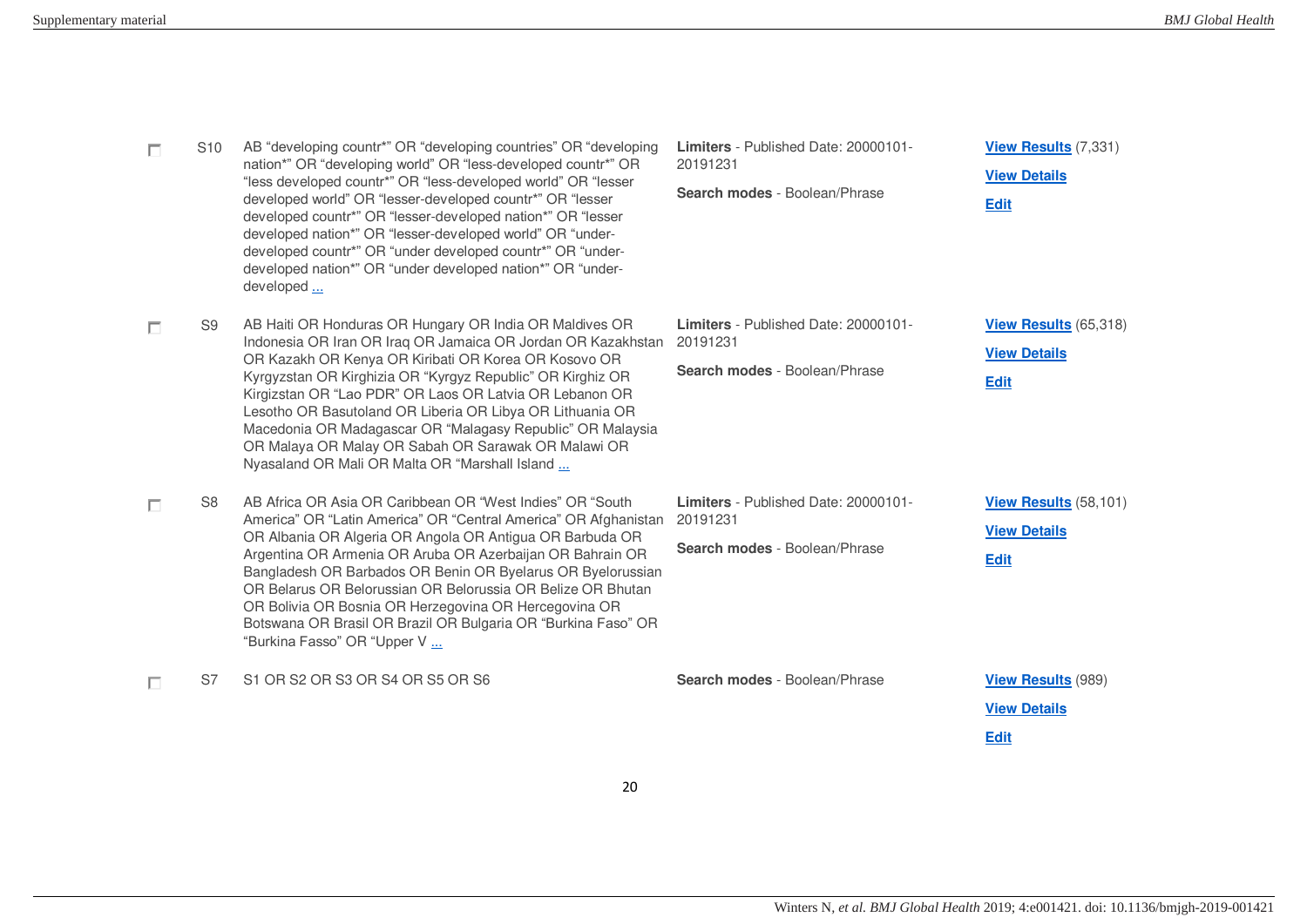| п | S <sub>6</sub> | AB midwife OR midwives OR midwifery OR "birth assistant*"                                                                                                                                                                                                                                                                                                                                                                                                                                                                                 | Limiters - Published Date: 20000101-<br>20191231<br>Search modes - Boolean/Phrase | <b>View Results (487)</b><br><b>View Details</b><br><b>Edit</b> |
|---|----------------|-------------------------------------------------------------------------------------------------------------------------------------------------------------------------------------------------------------------------------------------------------------------------------------------------------------------------------------------------------------------------------------------------------------------------------------------------------------------------------------------------------------------------------------------|-----------------------------------------------------------------------------------|-----------------------------------------------------------------|
| П | S <sub>5</sub> | AB "lady health worker*" OR "lady health visitor*" OR "front-line<br>primary healthcare" OR "front-line primary health care" OR behvarz<br>OR brigadista OR manzaneras OR "rural health assistant*" OR<br>gramsakhi OR Doula OR "lay health worker*" OR "trained birth<br>assistant*" OR "accredited social health activist*" OR "adherence<br>support worker*" OR "care facilitator*" OR "health extension<br>worker*" OR "lay counsellor*" OR "peer counsellor*" OR "maternal<br>health worker*" OR "shasthy* shebikas" OR "shasthy* ko | Limiters - Published Date: 20000101-<br>20191231<br>Search modes - Boolean/Phrase | <b>View Results (94)</b><br><b>View Details</b><br><b>Edit</b>  |
| п | S <sub>4</sub> | AB (village AND health* AND (worker* OR team* OR guide*))                                                                                                                                                                                                                                                                                                                                                                                                                                                                                 | Limiters - Published Date: 20000101-<br>20191231<br>Search modes - Boolean/Phrase | <b>View Results (41)</b><br><b>View Details</b><br><b>Edit</b>  |
| П | S <sub>3</sub> | AB (community AND "mental health*" AND (worker* OR volunteer*<br>OR aide*))                                                                                                                                                                                                                                                                                                                                                                                                                                                               | Limiters - Published Date: 20000101-<br>20191231<br>Search modes - Boolean/Phrase | View Results (175)<br><b>View Details</b><br><b>Edit</b>        |
| П | S <sub>2</sub> | AB "community health worker*" OR "community health volunteer*"<br>OR "community health aide*" OR "community health practition*" OR<br>"community health representative*" OR "community health<br>advocate*" OR "community health promote*"                                                                                                                                                                                                                                                                                                | Limiters - Published Date: 20000101-<br>20191231<br>Search modes - Boolean/Phrase | <b>View Results (208)</b><br><b>View Details</b><br><b>Edit</b> |
| п | S <sub>1</sub> | AB "community health care worker*" OR CHW OR CHWs                                                                                                                                                                                                                                                                                                                                                                                                                                                                                         | Limiters - Published Date: 20000101-<br>20191231<br>Search modes - Boolean/Phrase | <b>View Results (102)</b><br><b>View Details</b>                |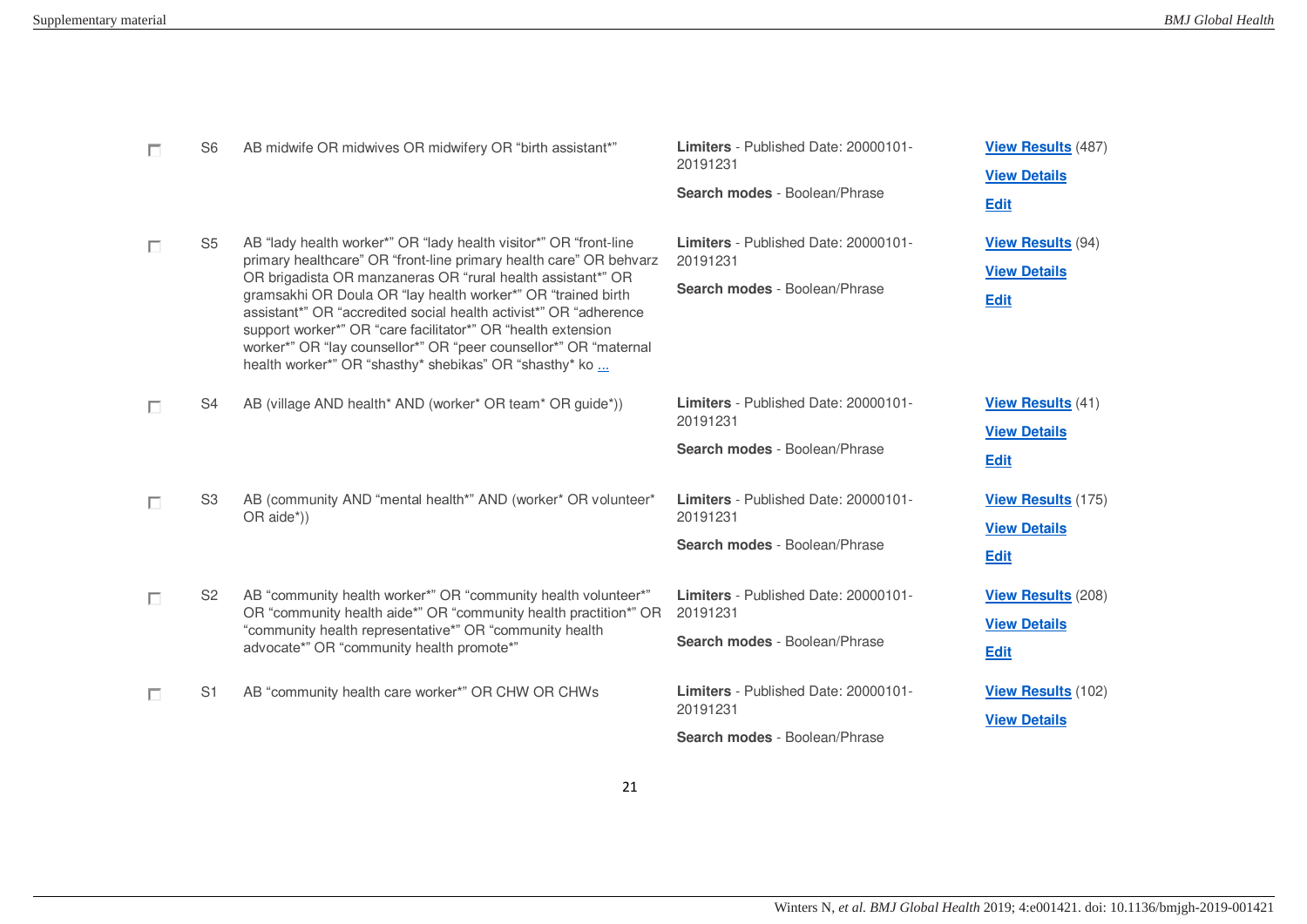**[Edit](http://0-web.a.ebscohost.com.ujlink.uj.ac.za/Legacy/Views/UserControls/Ehost/)**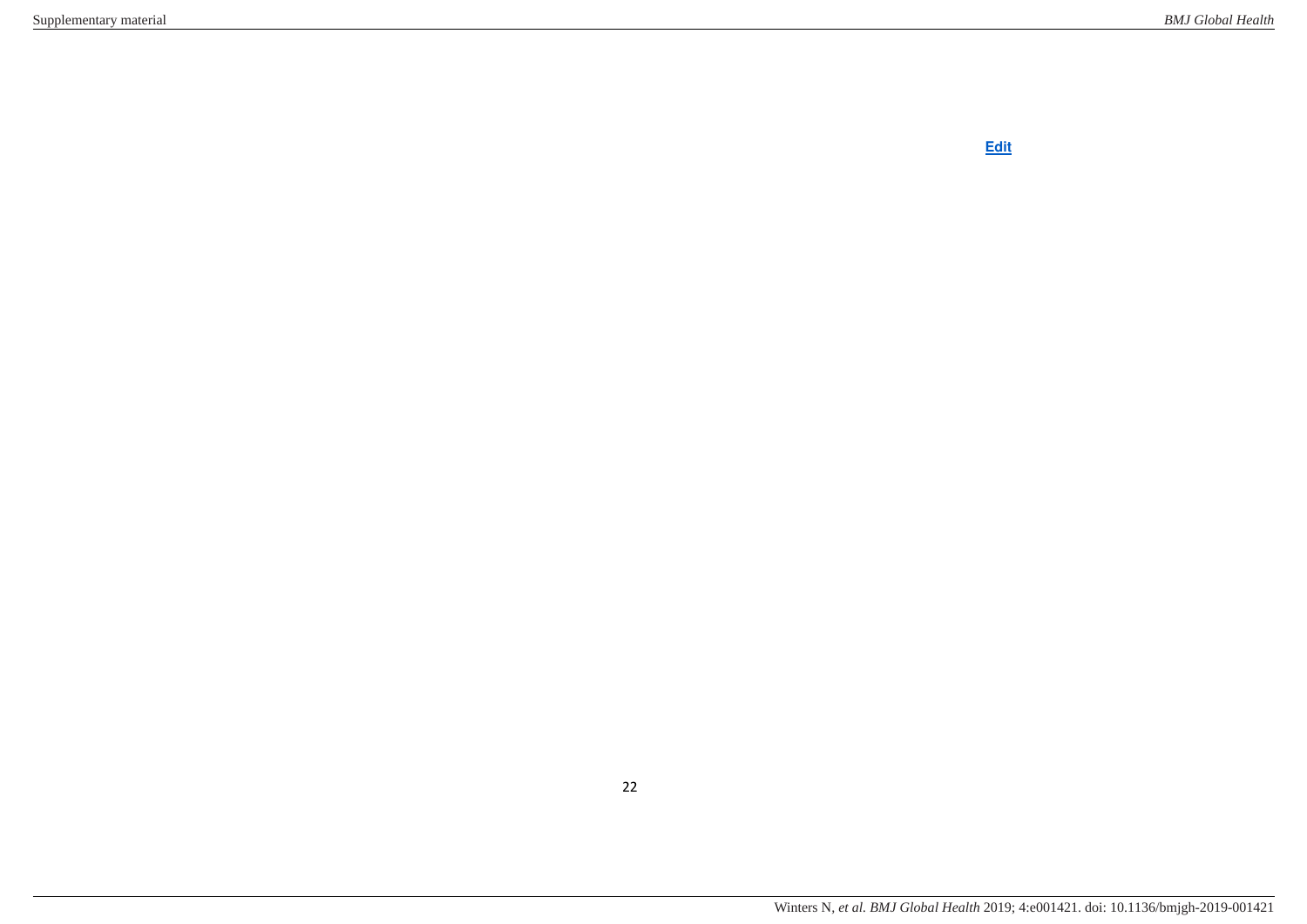## **CINAHL strategy: evidence map on CHWs, mobile technology, and training**

#### **Search Sources**

Source Pubmed (Medline)

**Cochrane CINAHL** Global Health' database ERIC Education Full-text IsI web of science

### **Master Search String**

Combination of concepts:

Community health care workers **AND** LMICs **AND** mobile technology **AND** training

 CINAHL (via Ebsco Host) Searched on 18 April Timeframe: 2000-2018 Search in Abstract and title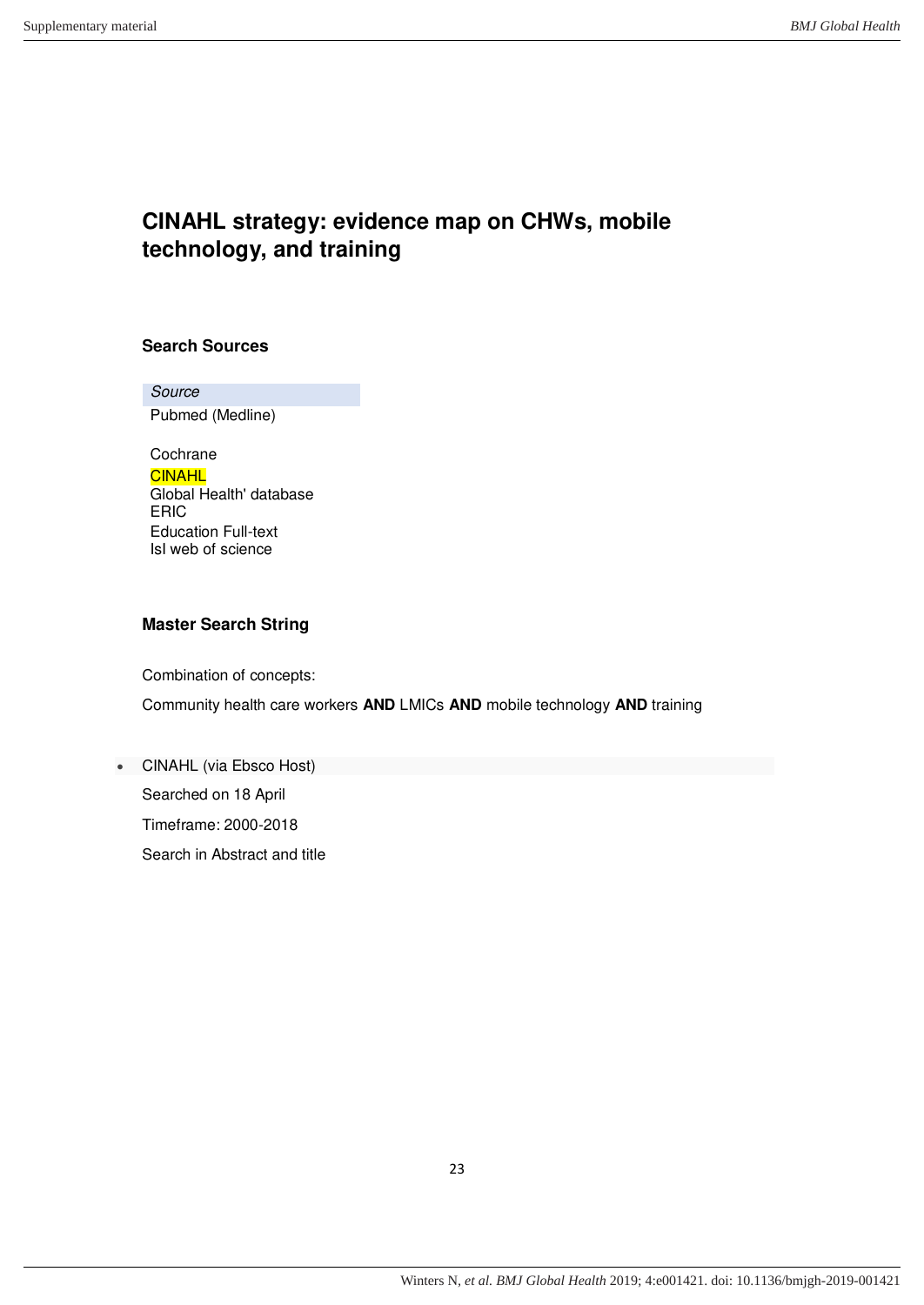Search History:

RESULTS: 27

Search **((((((((("community health care worker\*"[Title/Abstract] OR CHW[Title/Abstract] OR CHWs[Title/Abstract]))) OR (("community health worker\*"[Title/Abstract] OR "community health volunteer\*"[Title/Abstract] OR "community health aide\*"[Title/Abstract] OR "community health practition\*"[Title/Abstract] OR "community health representative\*"[Title/Abstract] OR "community health advocate\*"[Title/Abstract] OR "community health promote\*"[Title/Abstract]))) OR (((community[Title/Abstract] AND "mental health\*"[Title/Abstract])) AND (worker\*[Title/Abstract] OR volunteer\*[Title/Abstract] OR aide\*[Title/Abstract]))) OR (((village[Title/Abstract] AND health\*[Title/Abstract])) AND (worker\*[Title/Abstract] OR team\*[Title/Abstract] OR guide\*[Title/Abstract]))) OR (("lady health worker\*"[Title/Abstract] OR "lady health visitor\*"[Title/Abstract] OR "front-line primary healthcare"[Title/Abstract] OR "front-line primary health care"[Title/Abstract] OR behvarz[Title/Abstract] OR brigadista[Title/Abstract] OR manzaneras[Title/Abstract] OR "rural health assistant\*"[Title/Abstract] OR gramsakhi[Title/Abstract] OR Doula[Title/Abstract] OR "lay health worker\*"[Title/Abstract] OR "trained birth assistant\*"[Title/Abstract] OR "accredited social health activist\*"[Title/Abstract] OR "adherence support worker\*"[Title/Abstract] OR "care facilitator\*"[Title/Abstract] OR "health extension worker\*"[Title/Abstract] OR "lay counsellor\*"[Title/Abstract] OR "peer counsellor\*"[Title/Abstract] OR "maternal health worker\*"[Title/Abstract] OR "shasthy\* shebikas"[Title/Abstract] OR "shasthy\* kormis"[Title/Abstract] OR "front line primary health\* care worker\*"[Title/Abstract] OR "front line primary healthcare worker\*"[Title/Abstract] OR "health activist\*"[Title/Abstract] OR "home health aide\*"[Title/Abstract] OR "Nutrition worker\*"[Title/Abstract] OR "barefoot doctor\*"[Title/Abstract] OR "basic health worker\*"[Title/Abstract]))) OR ((midwife[Title/Abstract] OR midwives[Title/Abstract] OR midwifery[Title/Abstract] OR "birth assistant\*"[Title/Abstract])))) AND (((((((((in-service[Title/Abstract] OR ongoing[Title/Abstract] OR update[Title/Abstract] OR recap\*[Title/Abstract]))) OR (((refresher\* train\*[Title/Abstract] OR refresher\* course\*[Title/Abstract] OR "continuing medical education"[Title/Abstract] OR "continuing medical training"[Title/Abstract] OR "continuing nursing education"[Title/Abstract] OR "continuing nursing training"[Title/Abstract] OR "continuing education"[Title/Abstract])) OR (adequa\*[Title/Abstract] AND train\*[Title/Abstract]))) OR ((Education\*[Title/Abstract] OR learn\*[Title/Abstract] OR train\*[Title/Abstract] OR teach\*[Title/Abstract] OR instruct\*[Title/Abstract] OR coach\*[Title/Abstract] OR guide\*[Title/Abstract] OR tutor\*[Title/Abstract] OR supervision[Title/Abstract] OR "decision-support"[Title/Abstract] OR "provider-provider communication"[Title/Abstract] OR "provider work planning"[Title/Abstract] OR "provider work scheduling"[Title/Abstract])))) AND (((((Text message\*[Title/Abstract] OR short messag\*[Title/Abstract] OR SMS[Title/Abstract] OR "social media"[Title/Abstract] OR "mobile communication"[Title/Abstract]))) OR ((("mobile technology"[Title/Abstract] OR "mobile technologies"[Title/Abstract] OR "mobile phone"[Title/Abstract] OR "mobile phones"[Title/Abstract] OR mobile telephone\*[Title/Abstract] OR cell phone\*[Title/Abstract] OR mobile device\*[Title/Abstract] OR portable electronic device\*[Title/Abstract] OR phone\*[Title/Abstract] OR tablet\*[Title/Abstract] OR PDA[Title/Abstract]**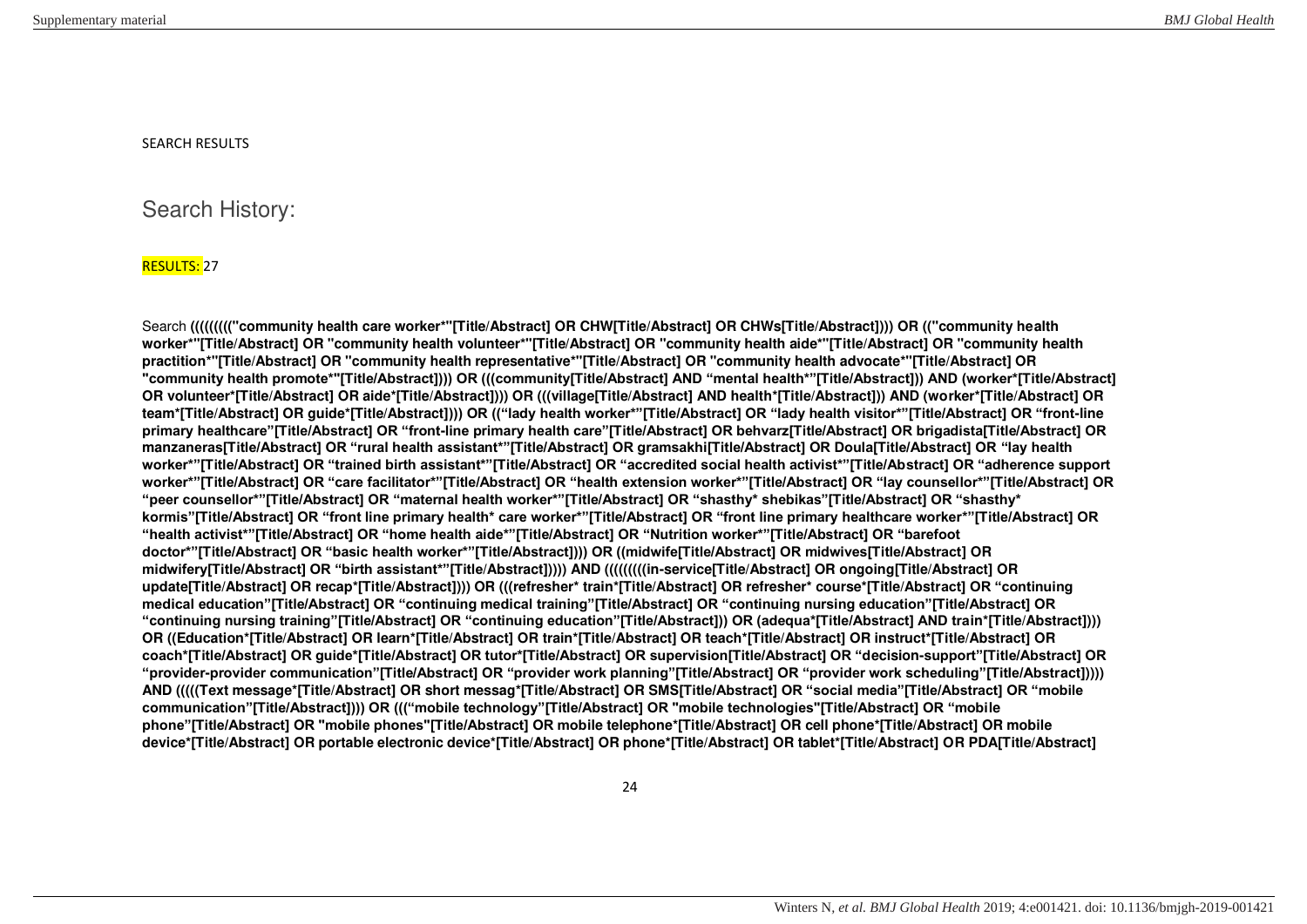**OR personal digital assistant\*[Title/Abstract] OR handheld computer\*[Title/Abstract] OR tablet computer\*[Title/Abstract] OR computer tablet\*[Title/Abstract] OR iPAD[Title/Abstract] OR iPOD[Title/Abstract] OR iPhone[Title/Abstract] OR smart phone\*[Title/Abstract] OR smartphone\*[Title/Abstract] OR feature phone\*[Title/Abstract] OR basic phone\*[Title/Abstract] OR "app"[Title/Abstract] OR mobile application\*[Title/Abstract]))) OR ((mhealth[Title/Abstract] OR m-health[Title/Abstract] OR "mobile health"[Title/Abstract]))))) AND ((((((((Africa[Title/Abstract] OR Asia[Title/Abstract] OR Caribbean[Title/Abstract] OR "West Indies"[Title/Abstract] OR "South America"[Title/Abstract] OR "Latin America"[Title/Abstract] OR "Central America"[Title/Abstract] OR Afghanistan[Title/Abstract] OR Albania[Title/Abstract] OR Algeria[Title/Abstract] OR Angola[Title/Abstract] OR Antigua[Title/Abstract] OR Barbuda[Title/Abstract] OR Argentina[Title/Abstract] OR Armenia[Title/Abstract] OR Aruba[Title/Abstract] OR Azerbaijan[Title/Abstract] OR Bahrain[Title/Abstract] OR Bangladesh[Title/Abstract] OR Barbados[Title/Abstract] OR Benin[Title/Abstract] OR Byelarus[Title/Abstract] OR Byelorussian[Title/Abstract] OR Belarus[Title/Abstract] OR Belorussian[Title/Abstract] OR Belorussia[Title/Abstract] OR Belize[Title/Abstract] OR Bhutan[Title/Abstract] OR Bolivia[Title/Abstract] OR Bosnia[Title/Abstract] OR Herzegovina[Title/Abstract] OR Hercegovina[Title/Abstract] OR Botswana[Title/Abstract] OR Brasil[Title/Abstract] OR Brazil[Title/Abstract] OR Bulgaria[Title/Abstract] OR "Burkina Faso"[Title/Abstract] OR "Burkina Fasso"[Title/Abstract] OR "Upper Volta"[Title/Abstract] OR Burundi[Title/Abstract] OR Urundi[Title/Abstract] OR Cambodia[Title/Abstract] OR "Khmer Republic"[Title/Abstract] OR Kampuchea[Title/Abstract] OR Cameroon[Title/Abstract] OR Cameroons[Title/Abstract] OR Cameron[Title/Abstract] OR Camerons[Title/Abstract] OR "Cape Verde"[Title/Abstract] OR "Central African Republic"[Title/Abstract] OR CAR[Title/Abstract] OR Chad[Title/Abstract] OR Chile[Title/Abstract] OR China[Title/Abstract] OR Colombia[Title/Abstract] OR Comoros[Title/Abstract] OR "Comoro Islands"[Title/Abstract] OR Comores[Title/Abstract] OR Mayotte[Title/Abstract] OR Congo[Title/Abstract] OR Zaire[Title/Abstract] OR "Costa Rica"[Title/Abstract] OR "Cote d'Ivoire"[Title/Abstract] OR "Ivory Coast"[Title/Abstract] OR Croatia[Title/Abstract] OR Cuba[Title/Abstract] OR Cyprus[Title/Abstract] OR Czechoslovakia[Title/Abstract] OR "Czech Republic"[Title/Abstract] OR Slovakia[Title/Abstract] OR "Slovak Republic"[Title/Abstract] OR Djibouti[Title/Abstract] OR "French Somaliland"[Title/Abstract] OR Dominica[Title/Abstract] OR "Dominican Republic"[Title/Abstract] OR "East Timor"[Title/Abstract] OR "East Timur"[Title/Abstract] OR "Timor Leste"[Title/Abstract] OR Ecuador[Title/Abstract] OR Egypt[Title/Abstract] OR "United Arab Republic"[Title/Abstract] OR "El Salvador"[Title/Abstract] OR Eritrea[Title/Abstract] OR Estonia[Title/Abstract] OR Ethiopia[Title/Abstract] OR Fiji[Title/Abstract] OR Gabon[Title/Abstract] OR "Gabonese Republic"[Title/Abstract] OR Gambia[Title/Abstract] OR Gaza[Title/Abstract] OR Georgia[Title/Abstract] OR Ghana[Title/Abstract] OR "Gold Coast"[Title/Abstract] OR Greece[Title/Abstract] OR Grenada[Title/Abstract] OR Guatemala[Title/Abstract] OR Guinea[Title/Abstract] OR Guam[Title/Abstract] OR Guiana[Title/Abstract] OR Guyana[Title/Abstract] OR Haiti[Title/Abstract] OR Honduras[Title/Abstract] OR Hungary[Title/Abstract] OR India[Title/Abstract] OR Maldives[Title/Abstract] OR Indonesia[Title/Abstract] OR Iran[Title/Abstract] OR Iraq[Title/Abstract] OR Jamaica[Title/Abstract] OR Jordan[Title/Abstract] OR Kazakhstan[Title/Abstract] OR Kazakh[Title/Abstract] OR Kenya[Title/Abstract] OR Kiribati[Title/Abstract] OR Korea[Title/Abstract] OR Kosovo[Title/Abstract] OR Kyrgyzstan[Title/Abstract] OR Kirghizia[Title/Abstract] OR "Kyrgyz Republic"[Title/Abstract] OR Kirghiz[Title/Abstract] OR Kirgizstan[Title/Abstract] OR "Lao PDR"[Title/Abstract] OR Laos[Title/Abstract] OR Latvia[Title/Abstract] OR Lebanon[Title/Abstract] OR Lesotho[Title/Abstract] OR Basutoland[Title/Abstract] OR Liberia[Title/Abstract] OR Libya[Title/Abstract] OR Lithuania[Title/Abstract] OR Macedonia[Title/Abstract] OR Madagascar[Title/Abstract] OR "Malagasy Republic"[Title/Abstract] OR Malaysia[Title/Abstract] OR Malaya[Title/Abstract] OR Malay[Title/Abstract] OR Sabah[Title/Abstract] OR Sarawak[Title/Abstract] OR Malawi[Title/Abstract] OR Nyasaland[Title/Abstract] OR Mali[Title/Abstract] OR Malta[Title/Abstract] OR "Marshall Islands"[Title/Abstract] OR Mauritania[Title/Abstract] OR Mauritius[Title/Abstract] OR "Agalega Islands"[Title/Abstract] OR Mexico[Title/Abstract] OR Micronesia[Title/Abstract] OR "Middle East"[Title/Abstract] OR Moldova[Title/Abstract] OR**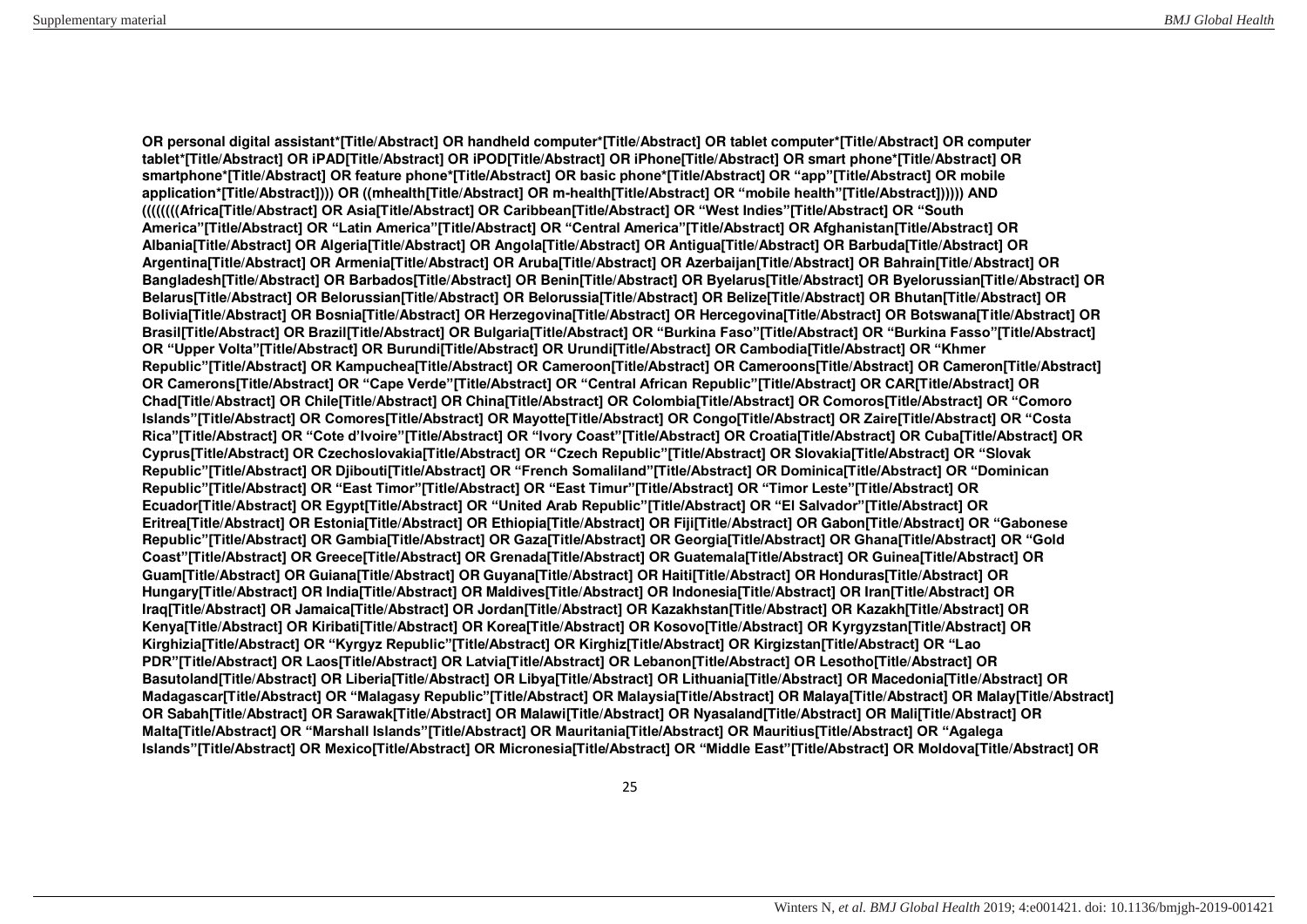**Moldovia[Title/Abstract] OR Mongolia[Title/Abstract] OR Montenegro[Title/Abstract] OR Morocco [Title/Abstract] OR Mozambique[Title/Abstract] OR Mocambique[Title/Abstract] OR Myanmar[Title/Abstract] OR Myanma[Title/Abstract] OR Burma[Title/Abstract] OR Namibia[Title/Abstract] OR Nepal[Title/Abstract] OR "Netherlands Antilles"[Title/Abstract] OR "New Caledonia"[Title/Abstract] OR Nicaragua[Title/Abstract] OR Niger[Title/Abstract] OR Nigeria[Title/Abstract] OR "Northern Mariana Islands"[Title/Abstract] OR Oman[Title/Abstract] OR Muscat[Title/Abstract]**  OR Pakistan[Title/Abstract] OR Palau[Title/Abstract] OR Palestine[Title/Abstract] OR Panama[Title/Abstract] OR Paraguay[Title/Abstract] OR **Peru[Title/Abstract] OR Philippines[Title/Abstract] OR Philipines[Title/Abstract] OR Phillipines[Title/Abstract] OR Phillippines[Title/Abstract] OR Poland[Title/Abstract] OR Portugal[Title/Abstract] OR "Puerto Rico"[Title/Abstract] OR Romania[Title/Abstract] OR Rumania[Title/Abstract] OR Roumania[Title/Abstract] OR Russia[Title/Abstract] OR Russian[Title/Abstract] OR Rwanda[Title/Abstract] OR Ruanda[Title/Abstract] OR "Saint Kitts"[Title/Abstract] OR "St Kitts"[Title/Abstract] OR Nevis[Title/Abstract] OR "Saint Lucia"[Title/Abstract] OR "St Lucia"[Title/Abstract] OR "Saint Vincent"[Title/Abstract] OR "St Vincent"[Title/Abstract] OR Grenadines[Title/Abstract] OR Samoa[Title/Abstract] OR "Samoan Islands"[Title/Abstract] OR "Navigator Island"[Title/Abstract] OR "Navigator Islands"[Title/Abstract] OR "Sao Tome"[Title/Abstract] OR "Saudi Arabia"[Title/Abstract] OR Senegal[Title/Abstract] OR Serbia[Title/Abstract] OR Montenegro[Title/Abstract] OR Seychelles[Title/Abstract] OR "Sierra Leone"[Title/Abstract] OR Slovenia[Title/Abstract] OR "Sri Lanka"[Title/Abstract] OR Ceylon[Title/Abstract] OR "Solomon Islands"[Title/Abstract] OR Somalia[Title/Abstract] OR Sudan[Title/Abstract] OR Suriname[Title/Abstract] OR Surinam[Title/Abstract] OR Swaziland[Title/Abstract] OR Syria[Title/Abstract] OR Tajikistan[Title/Abstract] OR Tadzhikistan[Title/Abstract] OR Tadjikistan[Title/Abstract] OR Tadzhik[Title/Abstract] OR Tanzania[Title/Abstract] OR Thailand[Title/Abstract] OR Togo[Title/Abstract] OR "Togolese Republic"[Title/Abstract] OR Tonga[Title/Abstract] OR Trinidad[Title/Abstract] OR Tobago[Title/Abstract] OR Tunisia[Title/Abstract] OR Turkey[Title/Abstract] OR Turkmenistan[Title/Abstract] OR Turkmen[Title/Abstract] OR Uganda[Title/Abstract] OR Ukraine[Title/Abstract] OR Uruguay[Title/Abstract] OR "USSR"[Title/Abstract] OR "Soviet Union"[Title/Abstract] OR "Union of Soviet Socialist Republics"[Title/Abstract] OR Uzbekistan[Title/Abstract] OR Uzbek[Title/Abstract] OR Vanuatu[Title/Abstract] OR "New Hebrides"[Title/Abstract] OR Venezuela[Title/Abstract] OR Vietnam[Title/Abstract] OR "Viet Nam"[Title/Abstract] OR "West Bank"[Title/Abstract] OR Yemen[Title/Abstract] OR Yugoslavia[Title/Abstract] OR Zambia[Title/Abstract] OR Zimbabwe[Title/Abstract]))) OR (("developing countr\*"[Title/Abstract] OR "developing countries"[Title/Abstract] OR "developing nation\*"[Title/Abstract] OR "developing world"[Title/Abstract] OR "less-developed countr\*"[Title/Abstract] OR "less developed countr\*"[Title/Abstract] OR "less-developed world"[Title/Abstract] OR "lesser developed world"[Title/Abstract] OR "lesser-developed countr\*"[Title/Abstract] OR "lesser developed countr\*"[Title/Abstract] OR "lesser-developed nation\*"[Title/Abstract] OR "lesser developed nation\*"[Title/Abstract] OR "lesser-developed world"[Title/Abstract] OR "under-developed countr\*"[Title/Abstract] OR "under developed countr\*"[Title/Abstract] OR "under-developed nation\*"[Title/Abstract] OR "under developed nation\*" [Title/Abstract] OR "under-developed world"[Title/Abstract] OR "underdeveloped world" [Title/Abstract] OR "under developed world"[Title/Abstract] OR "underdeveloped countr\*"[Title/Abstract] OR "under-developed countr\*"[Title/Abstract] OR "Under developed countr\*"[Title/Abstract] OR "under developed nation\*"[Title/Abstract] OR "under-developed nation\*"[Title/Abstract] OR "underdeveloped nation\*"[Title/Abstract])))) OR (("lower middle income country"[Title/Abstract] OR "lower middle-income country" [Title/Abstract] OR "lower middle income nation"[Title/Abstract] OR "lower middleincome nation" [Title/Abstract] OR "upper middle-income country"[Title/Abstract] OR "upper middle income country"[Title/Abstract] OR "upper middle-income nation" [Title/Abstract] OR "upper middle income nation"[Title/Abstract] OR "low-income country"[Title/Abstract] OR "low income country" [Title/Abstract] OR "low-income nation"[Title/Abstract] OR "low income nation" [Title/Abstract] OR "lower income country" [Title/Abstract] OR "lower-income country"[Title/Abstract] OR "lower income nation" [Title/Abstract] OR "lower-income nation" [Title/Abstract] OR "Low-[Title/Abstract] AND Middle- Income country"[Title/Abstract] OR "Low[Title/Abstract] AND Middle Income Country"[Title/Abstract]))) OR**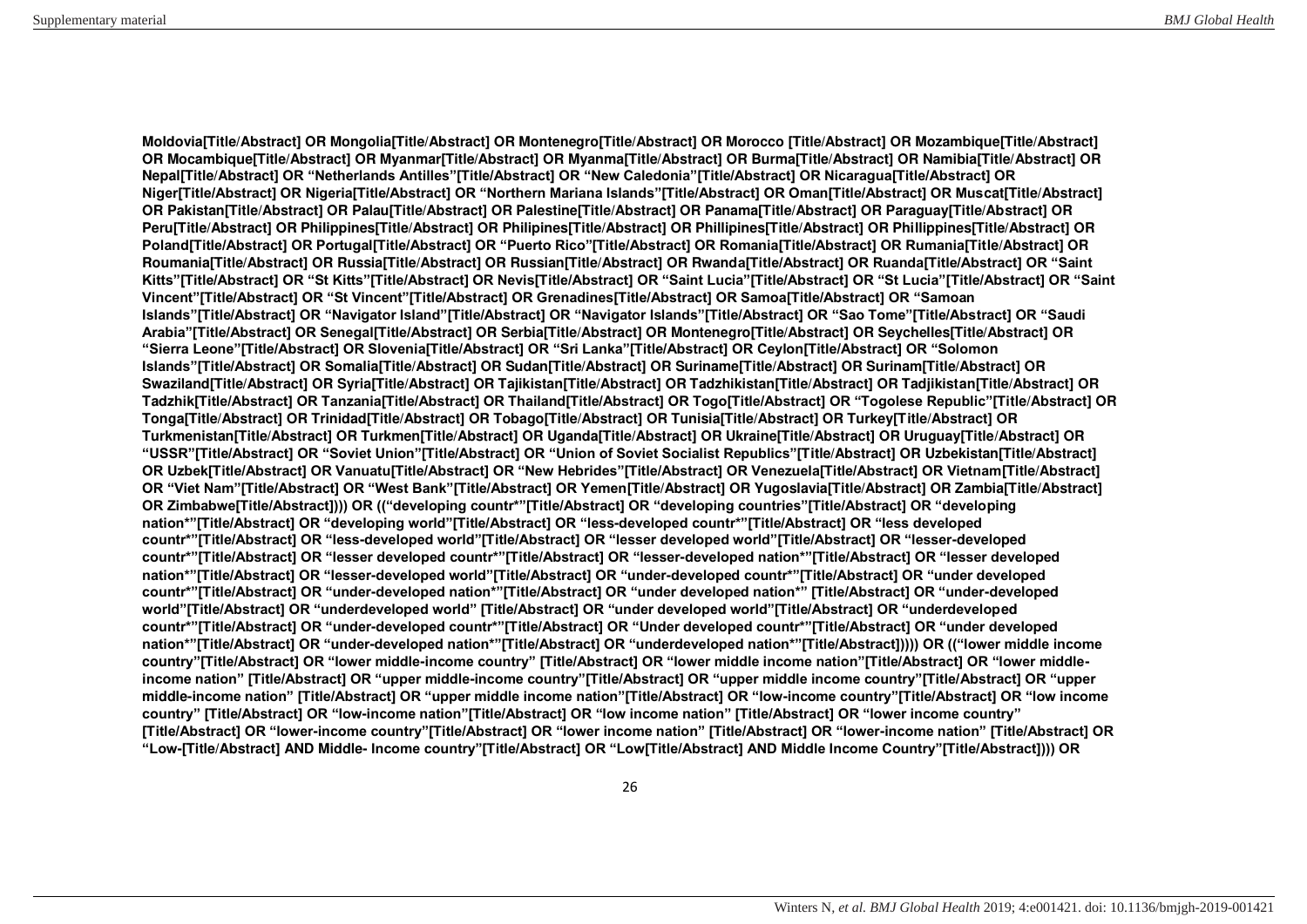**(("lower middle income countries"[Title/Abstract] OR "lower middle-income countries" [Title/Abstract] OR "lower middle income nation"[Title/Abstract] OR "lower middle-income nation" [Title/Abstract] OR "upper middle-income countries"[Title/Abstract] OR "upper middle income countries"[Title/Abstract] OR "upper middle-income nation" [Title/Abstract] OR "upper middle income nation"[Title/Abstract] OR "lowincome countries"[Title/Abstract] OR "low income countries" [Title/Abstract] OR "low-income nation"[Title/Abstract] OR "low income nation" [Title/Abstract] OR "lower income countries" [Title/Abstract] OR "lower-income countries"[Title/Abstract] OR "lower income nation" [Title/Abstract] OR "lower-income nation" [Title/Abstract] OR "Low-[Title/Abstract] AND Middle- Income countries"[Title/Abstract] OR "Low[Title/Abstract] AND Middle Income Countries"[Title/Abstract]))) OR ((lmic[Title/Abstract] OR lmics [Title/Abstract] OR "third world"[Title/Abstract] OR "lami countr\*"[Title/Abstract] OR "transitional countr\*"[Title/Abstract] OR "majority world"[Title/Abstract] OR "Global South"[Title/Abstract] OR LMIC[Title/Abstract] OR LMICs[Title/Abstract] OR LIC[Title/Abstract] OR LICs[Title/Abstract] OR LMICs[Title/Abstract] OR LMIC[Title/Abstract] OR UMICs[Title/Abstract] OR UMIC"[Title/Abstract]))))** Filters: **Publication date from 2000/01/01 to 2019/12/31**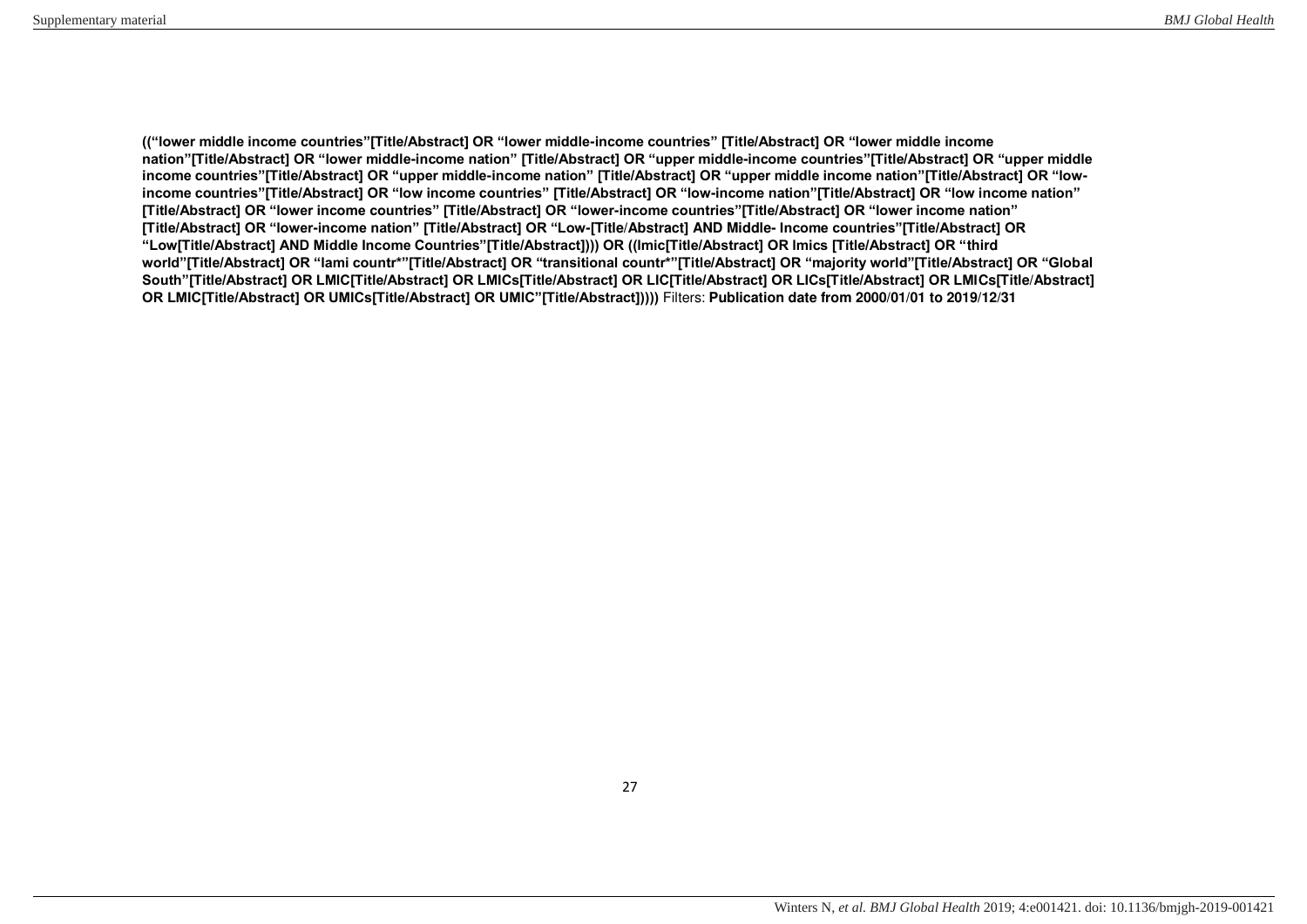## **Cochrane: evidence map on CHWs, mobile technology, and training**

#### **Search Sources**

Source Pubmed (Medline)

#### **Cochrane**

CINAHL Global Health' database ERIC Education Full-text IsI web of science

#### **Master Search String**

Combination of concepts: Community health care workers **AND** LMICs **AND** mobile technology **AND** training Searched on 19 April Timeframe: 2000-2019 Search in Abstract and title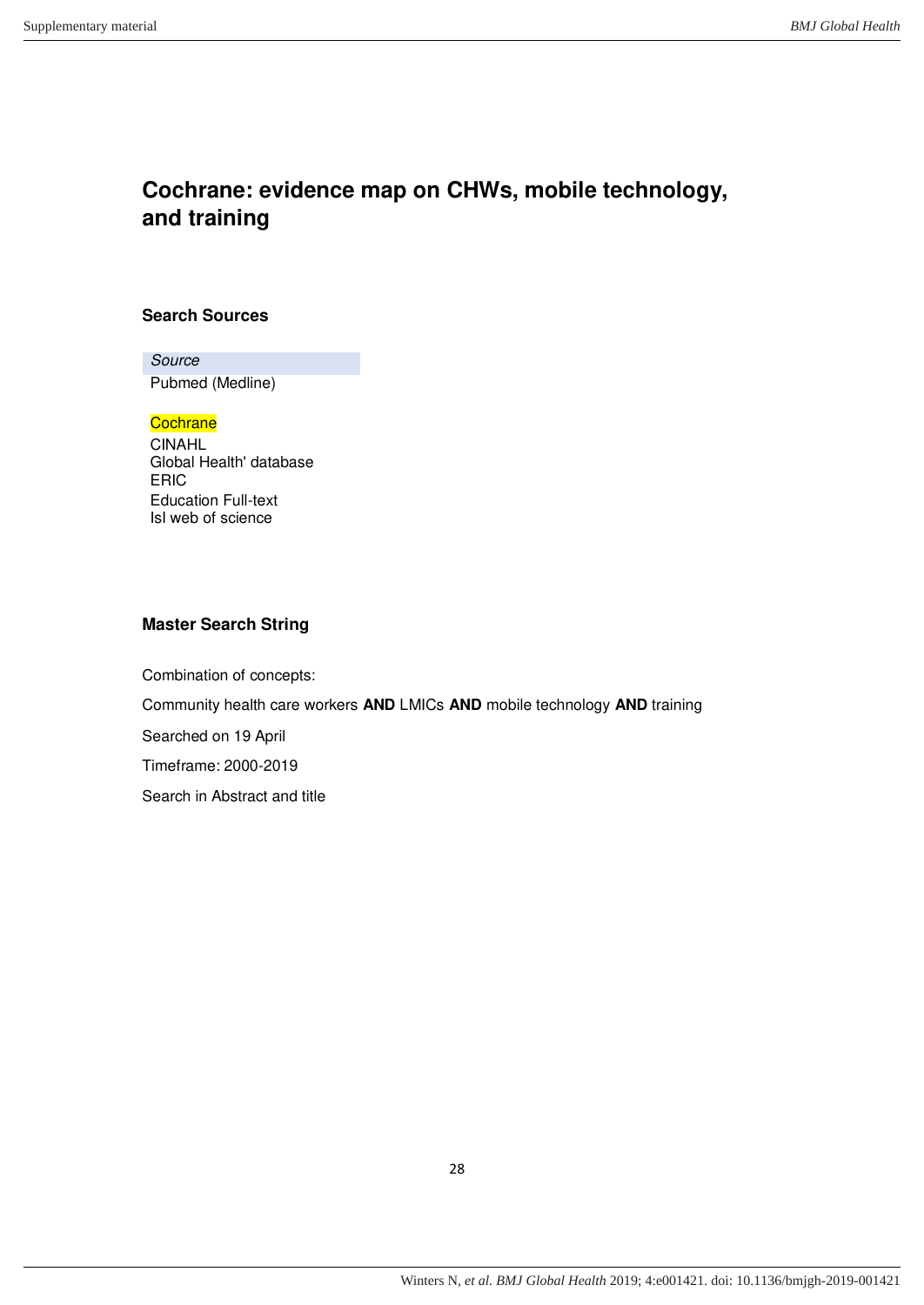Search History:

**RESULTS: 648** 

Search Name:

Date Run: 19/04/18 14:16:09.927

Description:

ID Search Hits

#1 "community health care worker\*" or CHW or CHWs Publication Year from 2000 to 2018 413

#2 "community health worker\*" or "community health volunteer\*" or "community health aide\*" or "community health practition\*" or "community health representative\*" or "community health advocate\*" or "community health promote\*" Publication Year from 2000 to 2018 906

#3 (community and "mental health\*" and (worker\* or volunteer\* or aide\*)) Publication Year from 2000 to 2018 853

#4 (village and health\* and (worker\* or team\* or guide\*)) Publication Year from 2000 to 2018 340

#5 "lady health worker\*" or "lady health visitor\*" or "front-line primary healthcare" or "front-line primary health care" or behvarz or brigadista or manzaneras or "rural health assistant\*" or gramsakhi or Doula or "lay health worker\*" or "trained birth assistant\*" or "accredited social health activist\*" or "adherence support worker\*" or "care facilitator\*" or "health extension worker\*" or "lay counsellor\*" or "peer counsellor\*" or "maternal health worker\*" or "shasthy\* shebikas" or "shasthy\* kormis" or "front line primary health\* care worker\*" or "front line primary healthcare worker\*" or "health activist\*" or "home health aide\*" or "Nutrition worker\*" or "barefoot doctor\*" or "basic health worker\*" Publication Year from 2000 to 2018 368

#6 midwife or midwives or midwifery or "birth assistant\*" Publication Year from 2000 to 2018 2724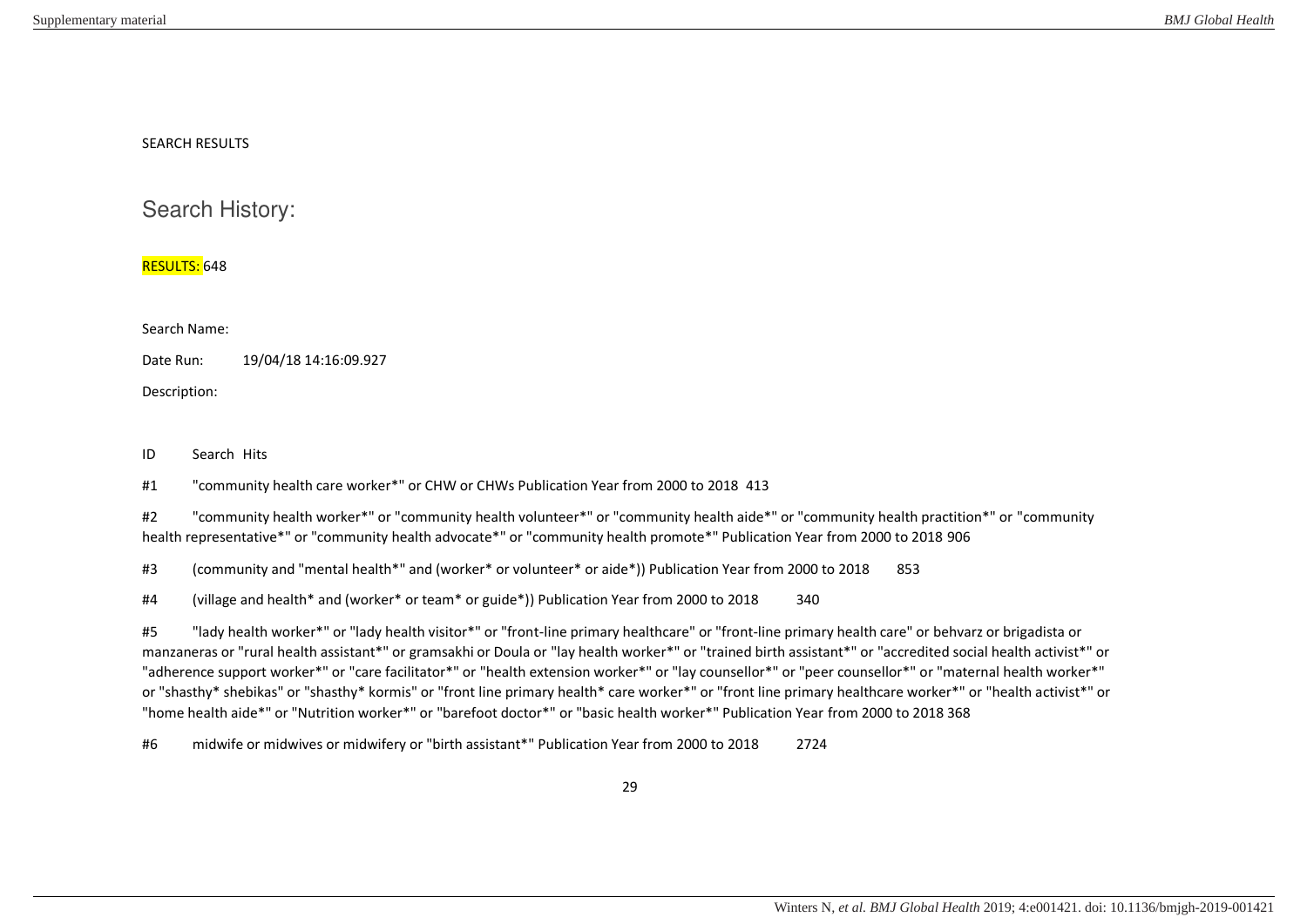#### #7 {or #1-#6} Publication Year from 2000 to 2018 4766

#8 Africa or Asia or Caribbean or "West Indies" or "South America" or "Latin America" or "Central America" or Afghanistan or Albania or Algeria or Angola or Antigua or Barbuda or Argentina or Armenia or Aruba or Azerbaijan or Bahrain or Bangladesh or Barbados or Benin or Byelarus or Byelorussian or Belarus or Belorussian or Belorussia or Belize or Bhutan or Bolivia or Bosnia or Herzegovina or Hercegovina or Botswana or Brasil or Brazil or Bulgaria or "Burkina Faso" or "Burkina Fasso" or "Upper Volta" or Burundi or Urundi or Cambodia or "Khmer Republic" or Kampuchea or Cameroon or Cameroons or Cameron or Camerons or "Cape Verde" or "Central African Republic" or CAR or Chad or Chile or China or Colombia or Comoros or "Comoro Islands" or Comores or Mayotte or Congo or Zaire or "Costa Rica" or "Cote d'Ivoire" or "Ivory Coast" or Croatia or Cuba or Cyprus or Czechoslovakia or "Czech Republic" or Slovakia or "Slovak Republic" or Djibouti or "French Somaliland" or Dominica or "Dominican Republic" or "East Timor" or "East Timur" or "Timor Leste" or Ecuador or Egypt or "United Arab Republic" or "El Salvador" or Eritrea or Estonia or Ethiopia or Fiji or Gabon or "Gabonese Republic" or Gambia or Gaza or Georgia or Ghana or "Gold Coast" or Greece or Grenada or Guatemala or Guinea or Guam or Guiana or Guyana or Haiti or Honduras or Hungary or India or Maldives or Indonesia or Iran or Iraq or Jamaica or Jordan or Kazakhstan or Kazakh or Kenya or Kiribati or Korea or Kosovo or Kyrgyzstan or Kirghizia or "Kyrgyz Republic" or Kirghiz or Kirgizstan or "Lao PDR" or Laos or Latvia or Lebanon or Lesotho or Basutoland or Liberia or Libya or Lithuania or Macedonia or Madagascar or "Malagasy Republic" or Malaysia or Malaya or Malay or Sabah or Sarawak or Malawi or Nyasaland or Mali or Malta or "Marshall Islands" or Mauritania or Mauritius or "Agalega Islands" or Mexico or Micronesia or "Middle East" or Moldova or Moldovia or Mongolia or Montenegro or Morocco or Mozambique or Mocambique or Myanmar or Myanma or Burma or Namibia or Nepal or "Netherlands Antilles" or "New Caledonia" or Nicaragua or Niger or Nigeria or "Northern Mariana Islands" or Oman or Muscat or Pakistan or Palau or Palestine or Panama or Paraguay or Peru or Philippines or Philipines or Phillipines or Phillippines or Poland or Portugal or "Puerto Rico" or Romania or Rumania or Roumania or Russia or Russian or Rwanda or Ruanda or "Saint Kitts" or "St Kitts" or Nevis or "Saint Lucia" or "St Lucia" or "Saint Vincent" or "St Vincent" or Grenadines or Samoa or "Samoan Islands" or "Navigator Island" or "Navigator Islands" or "Sao Tome" or "Saudi Arabia" or Senegal or Serbia or Montenegro or Seychelles or "Sierra Leone" or Slovenia or "Sri Lanka" or Ceylon or "Solomon Islands" or Somalia or Sudan or Suriname or Surinam or Swaziland or Syria or Tajikistan or Tadzhikistan or Tadjikistan or Tadzhik or Tanzania or Thailand or Togo or "Togolese Republic" or Tonga or Trinidad or Tobago or Tunisia or Turkey or Turkmenistan or Turkmen or Uganda or Ukraine or Uruguay or "USSR" or "Soviet Union" or "Union of Soviet Socialist Republics" or Uzbekistan or Uzbek or Vanuatu or "New Hebrides" or Venezuela or Vietnam or "Viet Nam" or "West Bank" or Yemen or Yugoslavia or Zambia or Zimbabwe Publication Year from 2000 to 2018 168859

#9 "developing countr\*" or "developing countries" or "developing nation\*" or "developing world" or "less-developed countr\*" or "less developed countr\*" or "less-developed world" or "lesser developed world" or "lesser-developed countr\*" or "lesser developed countr\*" or "lesser-developed nation\*" or "lesser developed nation\*" or "lesser-developed world" or "under-developed countr\*" or "under developed countr\*" or "under-developed nation\*" or "under developed nation\*" or "under-developed world" or "underdeveloped world" or "under developed world" or "underdeveloped countr\*" or "under-developed countr\*" or "Under developed countr\*" or "under developed nation\*" or "under-developed nation\*" or "underdeveloped nation\*" Publication Year from 2000 to 2018 4040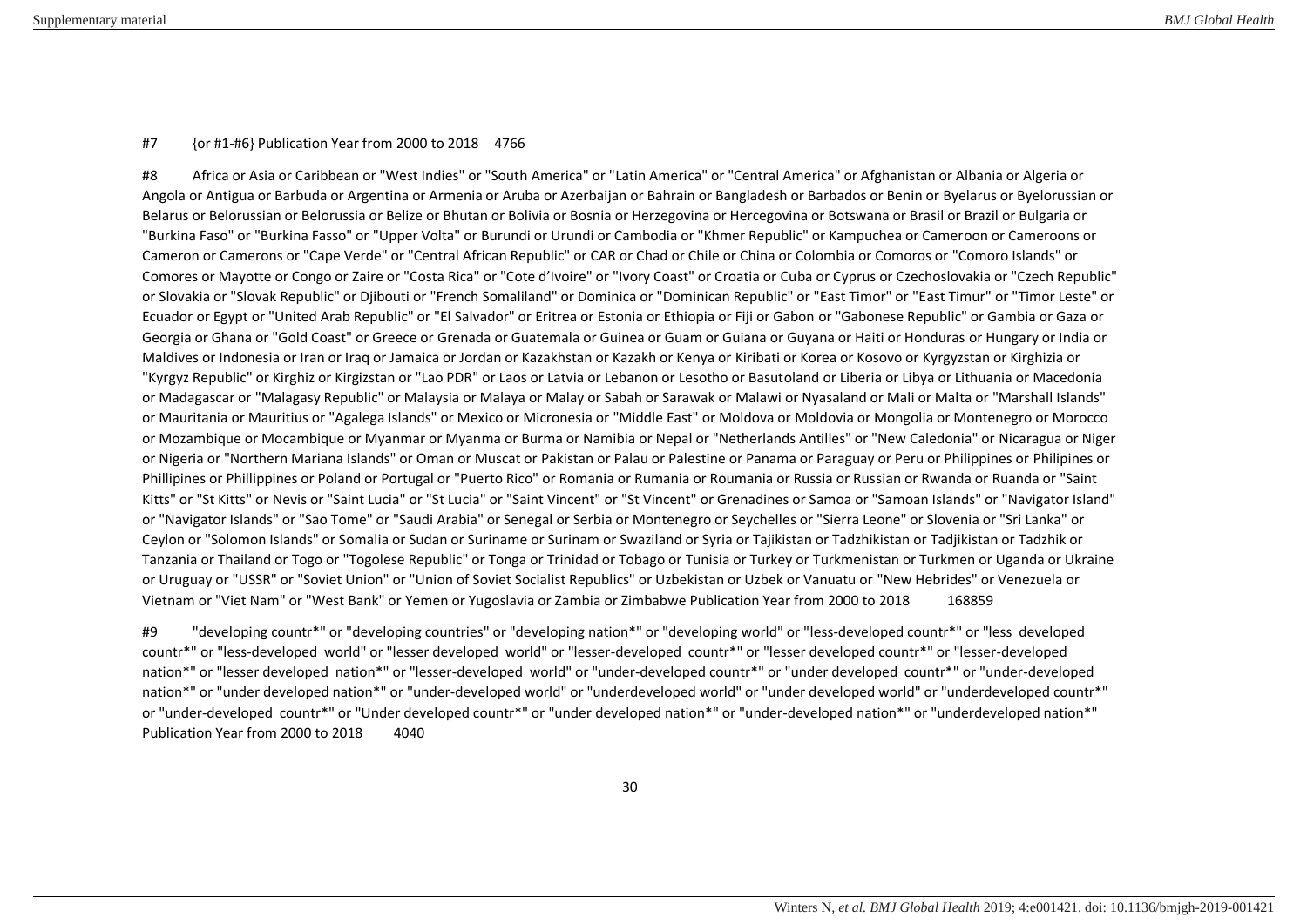#10 "lower middle income countr\*" or "lower middle-income countr\*" or "lower middle income nation\*" or "lower middle-income nation\*" or "upper middle-income countr\*" or "upper middle income countr\*" or "upper middle-income nation\*" or "upper middle income nation\*" or "low-income countr\*" or "low income countr\*" or "low-income nation\*" or "low income nation\*" or "lower income countr\*" or "lower-income countr\*" or "lower income nation\*" or "lower-income nation\*" or "Low- and Middle- Income countr\*" or "Low and Middle Income Countr\*" Publication Year from 2000 to 2018

1880

#11 "underserved country" or "underserved countries" or "underserved nation" or "underserved nations" or "underserved world" or "under served country" or "under served countries" or "under served nation" or "under served nations" or "under served world" or "deprived country" or "deprived countries" or "deprived nation" or "deprived nations" or "deprived world" or "poor countr\*" or "poor nation" or "poor nations" or "poor world" or "poorer country" or "poorer countries" or "poorer nation" or "poorer nations" or "poorer world" Publication Year from 2000 to 2018 166

#12 "developing econom\*" or "less developed econom\*" or "lesser developed econom\*" or "under developed econom\*" or "underdeveloped econom\*" or "middle income econom\*" or "low income econom\*" or "lower income econom\*" Publication Year from 2000 to 2018 45

#13 lmic or lmics or "third world" or "lami countr\*" or "transitional countr\*" or "majority world" or "Global South" or LMIC or LMICs or LIC or LICs or LMICs or LMIC or UMICs or UMIC Publication Year from 2000 to 2018 452

#14 "khmer" and "republic" or "cape" and "verde" or "central" and "african" and "republic" Publication Year from 2000 to 2018 347

#15 {or #8-#14} Publication Year from 2000 to 2018 169960

#16 (mhealth or m-health or "mobile health") Publication Year from 2000 to 2018 675

#17 ("mobile technolog\*" or "mobile phone\*" or "mobile telephone\*" or "cell\* phone\*" or "mobile device\*" or "portable electronic device\*" or phone\* or tablet\* or PDA or "personal digital assistant\*" or "handheld computer\*" or "tablet computer\*" or "computer tablet\*" or iPAD or iPOD or iPhone or "smart phone\*" or "smartphone\*" or "feature phone\*" or "basic phone\*" or "app" or "mobile application\*") Publication Year from 2000 to 2018 21986

#18 ("Text messag\*" or "short messag\*" or SMS or "social media" or "mobile communication") Publication Year from 2000 to 2018 2524

#19 {or #16-#18} Publication Year from 2000 to 2018 23656

#20 Education\* or learn\* or train\* or teach\* or instruct\* or coach\* or guide\* or tutor\* or supervision or "decision-support" or "provider-provider communication" or "provider work planning" or "provider work scheduling" Publication Year from 2000 to 2018 152151

#21 ((in-service or ongoing or update or recap\*) and train\*) Publication Year from 2000 to 2018 4343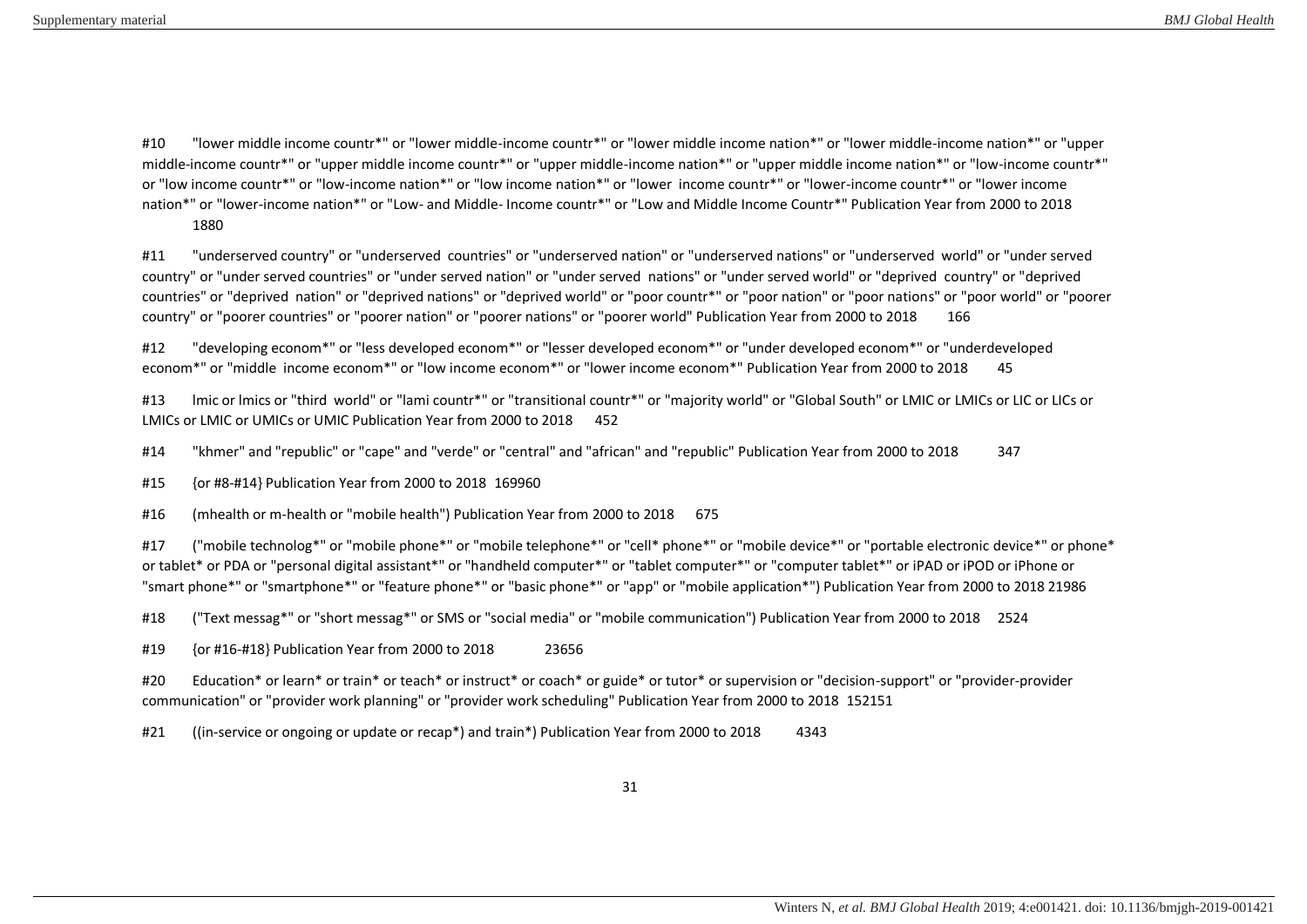#22 (refresher\* train\* or refresher\* course\* or (adequa\* and train\*)) or "continuing medical education" or "continuing medical training" or "continuing nursing education" or "continuing nursing training" or "continuing education" Publication Year from 2000 to 2018 5489

#23 {or #20-#22} Publication Year from 2000 to 2018 152154

#24 {and #7, #15, #19, #23} Publication Year from 2000 to 2018 648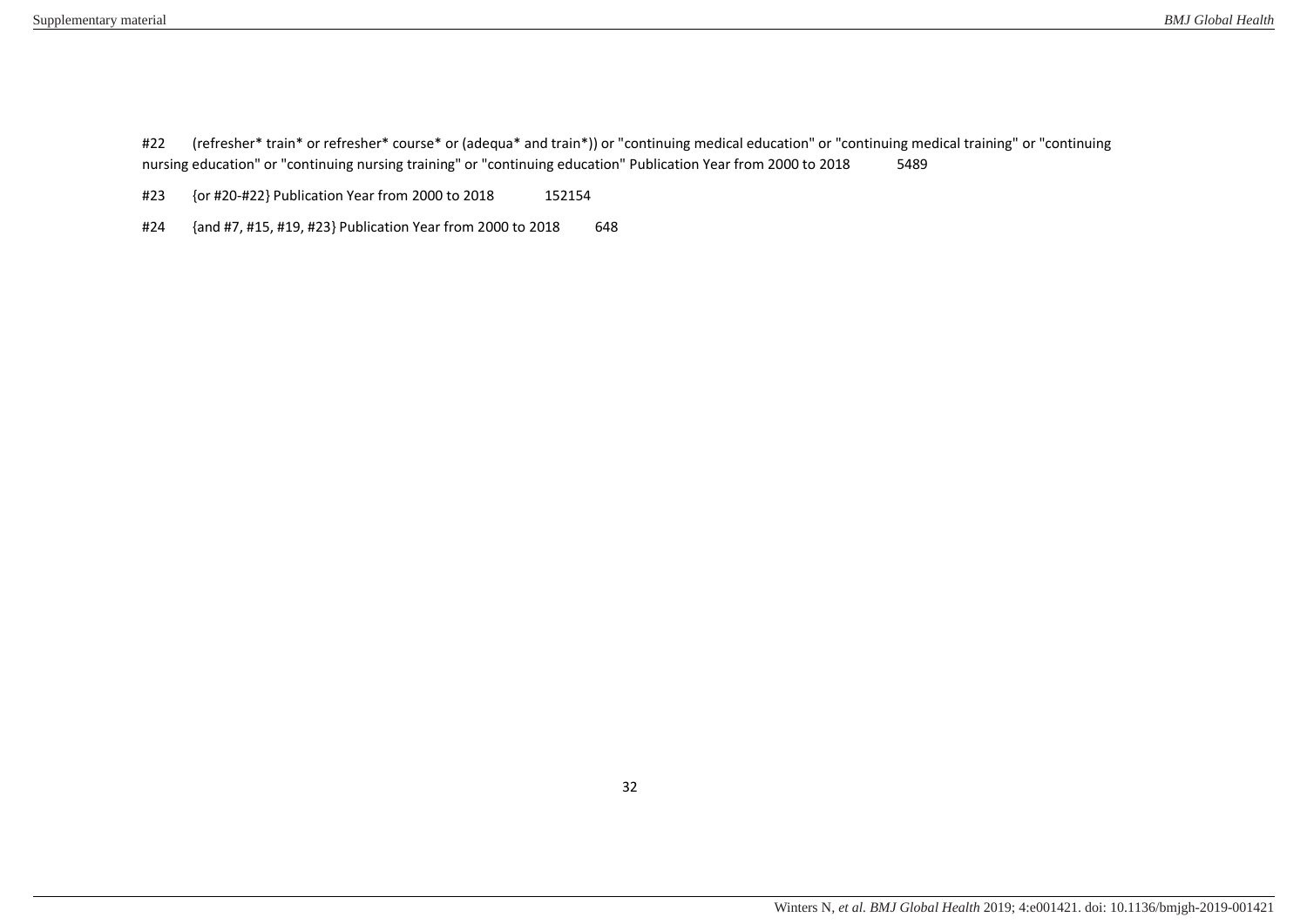## **Global Health: evidence map on CHWs, mobile technology, and training**

### **Search Sources**

Source Pubmed (Medline)

**Cochrane** CINAHL Global Health' database **ERIC** Education Full-text IsI web of science

### **Master Search String**

Combination of concepts:

Community health care workers **AND** LMICs **AND** mobile technology **AND** training

 Global Health database Searched on 13 April Timeframe: 2000-2018 Search in Abstract and title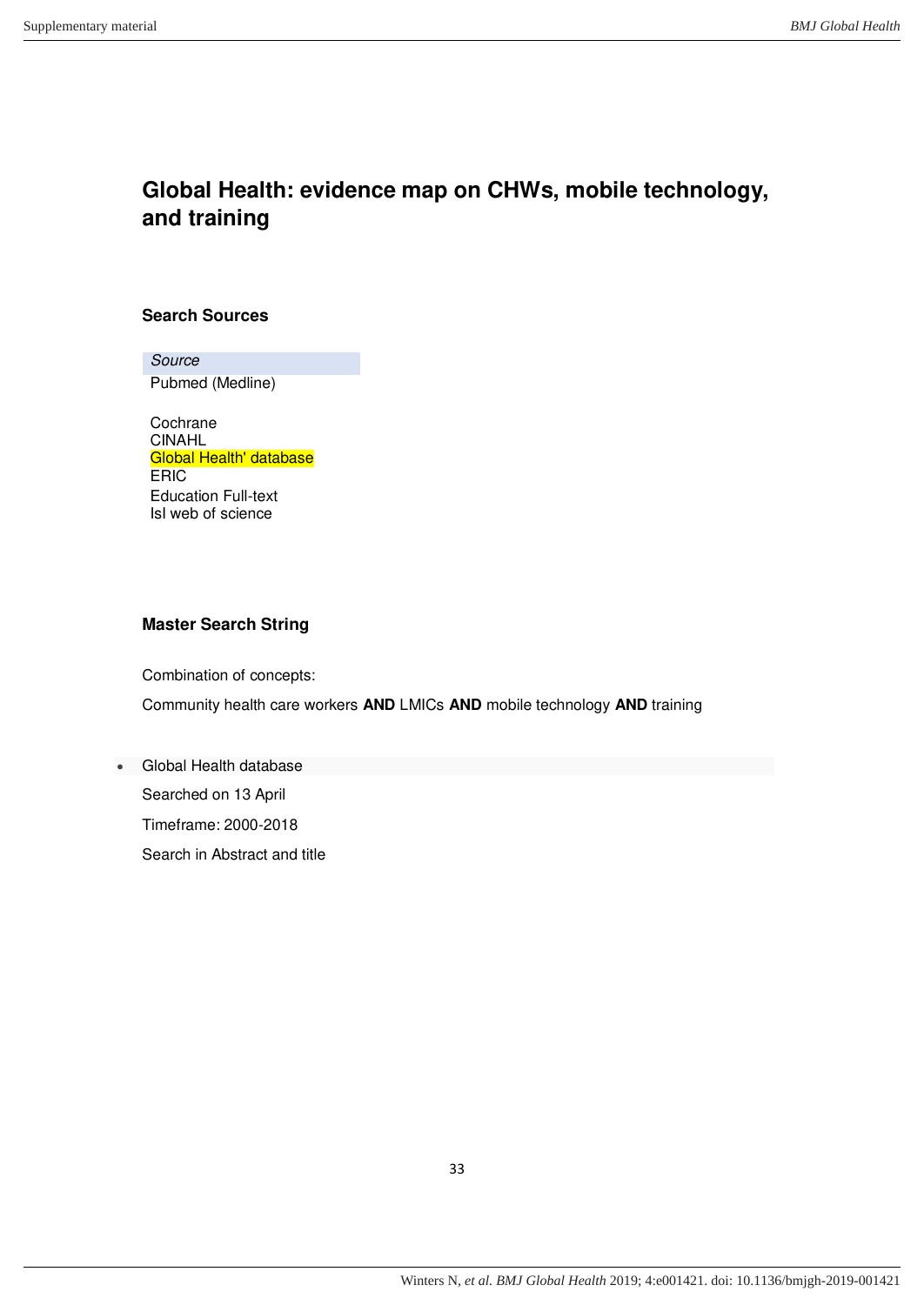## Search History:

RESULTS: 89

Search **(((((((((community health care worker\*[Title/Abstract] OR CHW[Title/Abstract] OR CHWs[Title/Abstract]))) OR ((community health worker\*[Title/Abstract] OR community health volunteer\*[Title/Abstract] OR community health aide\*[Title/Abstract] OR community health practition\*[Title/Abstract] OR community health representative\*[Title/Abstract] OR community health advocate\*[Title/Abstract] OR community health promote\*[Title/Abstract]))) OR (((community[Title/Abstract] AND mental health\*[Title/Abstract])) AND (worker\*[Title/Abstract] OR volunteer\*[Title/Abstract] OR aide\*[Title/Abstract]))) OR (((village[Title/Abstract] AND health\*[Title/Abstract])) AND (worker\*[Title/Abstract] OR team\*[Title/Abstract] OR guide\*[Title/Abstract]))) OR ((lady health worker\*[Title/Abstract] OR lady health visitor\*[Title/Abstract] OR front-line primary healthcare[Title/Abstract] OR front-line primary health care[Title/Abstract] OR behvarz[Title/Abstract] OR brigadista[Title/Abstract] OR manzaneras[Title/Abstract] OR rural health assistant\*[Title/Abstract] OR gramsakhi[Title/Abstract] OR Doula[Title/Abstract] OR lay health worker\*[Title/Abstract] OR trained birth assistant\*[Title/Abstract] OR accredited social health activist\*[Title/Abstract] OR adherence support worker\*[Title/Abstract] OR care facilitator\*[Title/Abstract] OR health extension worker\*[Title/Abstract] OR lay counsellor\*[Title/Abstract] OR peer counsellor\*[Title/Abstract] OR maternal health worker\*[Title/Abstract] OR shasthy\* shebikas[Title/Abstract] OR shasthy\* kormis[Title/Abstract] OR**  front line primary health\* care worker\*[Title/Abstract] OR front line primary healthcare worker\*[Title/Abstract] OR health activist\*[Title/Abstract] OR **home health aide\*[Title/Abstract] OR Nutrition worker\*[Title/Abstract] OR barefoot doctor\*[Title/Abstract] OR basic health worker\*[Title/Abstract]))) OR ((midwife[Title/Abstract] OR midwives[Title/Abstract] OR midwifery[Title/Abstract] OR birth assistant\*[Title/Abstract])))) AND (((((((((inservice[Title/Abstract] OR ongoing[Title/Abstract] OR update[Title/Abstract] OR recap\*[Title/Abstract]))) OR (((refresher\* train\*[Title/Abstract] OR refresher\* course\*[Title/Abstract] OR continuing medical education[Title/Abstract] OR continuing medical training[Title/Abstract] OR continuing nursing education[Title/Abstract] OR continuing nursing training[Title/Abstract] OR continuing education[Title/Abstract])) OR (adequa\*[Title/Abstract] AND train\*[Title/Abstract]))) OR ((Education\*[Title/Abstract] OR learn\*[Title/Abstract] OR train\*[Title/Abstract] OR teach\*[Title/Abstract] OR instruct\*[Title/Abstract] OR coach\*[Title/Abstract] OR guide\*[Title/Abstract] OR tutor\*[Title/Abstract] OR supervision[Title/Abstract] OR decision-support[Title/Abstract] OR provider-provider communication[Title/Abstract] OR provider work planning[Title/Abstract] OR provider work scheduling[Title/Abstract])))) AND (((((Text message\*[Title/Abstract] OR short messag\*[Title/Abstract] OR SMS[Title/Abstract] OR social media[Title/Abstract] OR mobile communication[Title/Abstract]))) OR (((mobile technology[Title/Abstract] OR mobile technologies[Title/Abstract] OR mobile phone[Title/Abstract] OR mobile phones[Title/Abstract] OR mobile telephone\*[Title/Abstract] OR cell phone\*[Title/Abstract] OR mobile device\*[Title/Abstract] OR portable electronic device\*[Title/Abstract] OR phone\*[Title/Abstract] OR tablet\*[Title/Abstract] OR PDA[Title/Abstract] OR personal digital assistant\*[Title/Abstract] OR handheld computer\*[Title/Abstract] OR tablet**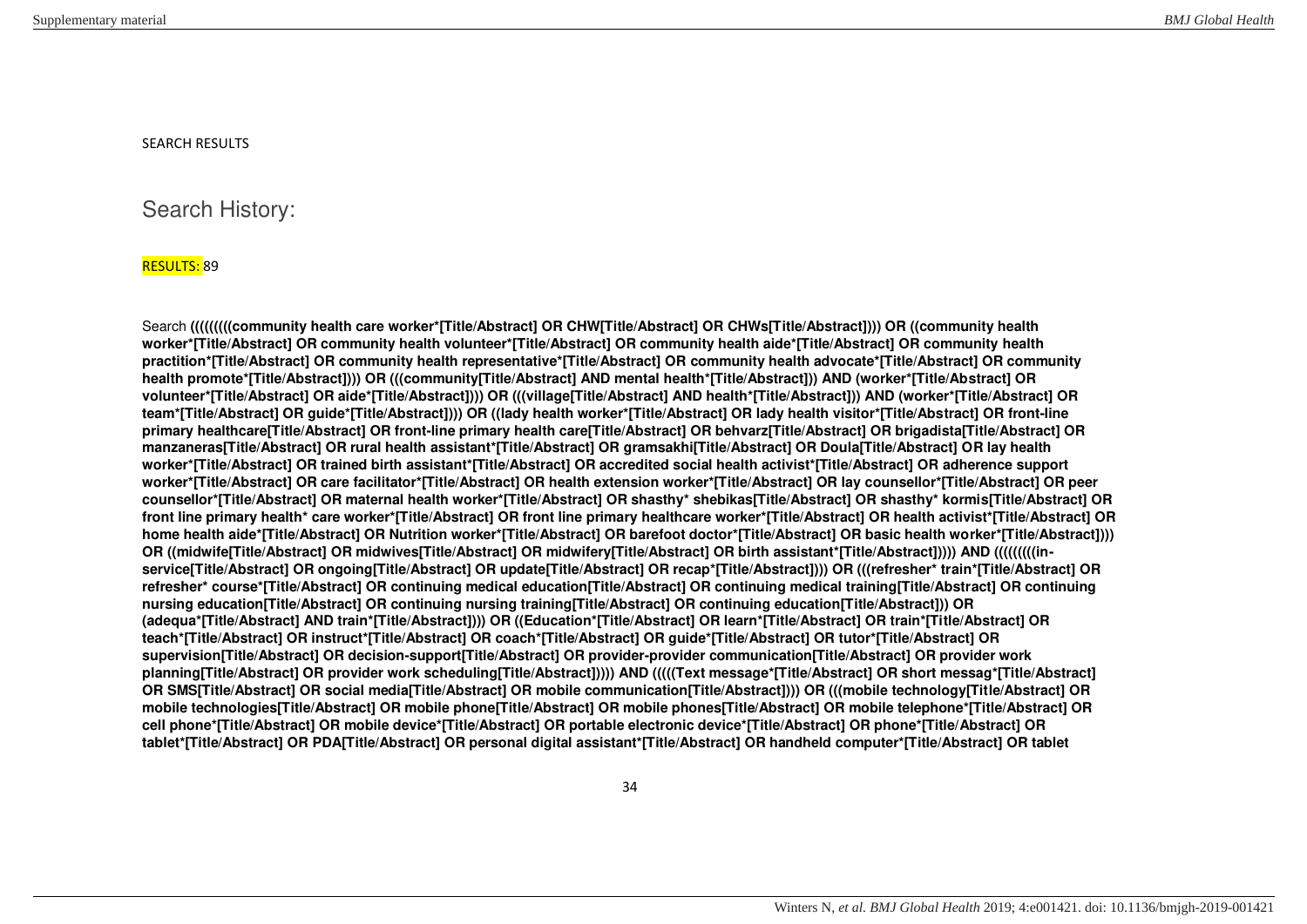**computer\*[Title/Abstract] OR computer tablet\*[Title/Abstract] OR iPAD[Title/Abstract] OR iPOD[Title/Abstract] OR iPhone[Title/Abstract] OR smart phone\*[Title/Abstract] OR smartphone\*[Title/Abstract] OR feature phone\*[Title/Abstract] OR basic phone\*[Title/Abstract] OR app[Title/Abstract] OR mobile application\*[Title/Abstract]))) OR ((mhealth[Title/Abstract] OR m-health[Title/Abstract] OR mobile health[Title/Abstract]))))) AND ((((((((Africa[Title/Abstract] OR Asia[Title/Abstract] OR Caribbean[Title/Abstract] OR West Indies[Title/Abstract] OR South America[Title/Abstract] OR Latin America[Title/Abstract] OR Central America[Title/Abstract] OR Afghanistan[Title/Abstract] OR Albania[Title/Abstract] OR Algeria[Title/Abstract] OR Angola[Title/Abstract] OR Antigua[Title/Abstract] OR Barbuda[Title/Abstract] OR Argentina[Title/Abstract] OR Armenia[Title/Abstract] OR Aruba[Title/Abstract] OR Azerbaijan[Title/Abstract] OR Bahrain[Title/Abstract] OR Bangladesh[Title/Abstract] OR Barbados[Title/Abstract] OR Benin[Title/Abstract] OR Byelarus[Title/Abstract] OR Byelorussian[Title/Abstract] OR Belarus[Title/Abstract] OR Belorussian[Title/Abstract] OR Belorussia[Title/Abstract] OR Belize[Title/Abstract] OR Bhutan[Title/Abstract] OR Bolivia[Title/Abstract] OR Bosnia[Title/Abstract] OR Herzegovina[Title/Abstract] OR Hercegovina[Title/Abstract] OR Botswana[Title/Abstract] OR Brasil[Title/Abstract] OR Brazil[Title/Abstract] OR Bulgaria[Title/Abstract] OR Burkina Faso[Title/Abstract] OR Burkina Fasso[Title/Abstract] OR Upper Volta[Title/Abstract] OR Burundi[Title/Abstract] OR Urundi[Title/Abstract] OR Cambodia[Title/Abstract] OR Khmer Republic[Title/Abstract] OR Kampuchea[Title/Abstract] OR Cameroon[Title/Abstract] OR Cameroons[Title/Abstract] OR Cameron[Title/Abstract] OR Camerons[Title/Abstract]**  OR Cape Verde[Title/Abstract] OR Central African Republic[Title/Abstract] OR CAR[Title/Abstract] OR Chad[Title/Abstract] OR Chile[Title/Abstract] **OR China[Title/Abstract] OR Colombia[Title/Abstract] OR Comoros[Title/Abstract] OR Comoro Islands[Title/Abstract] OR Comores[Title/Abstract] OR Mayotte[Title/Abstract] OR Congo[Title/Abstract] OR Zaire[Title/Abstract] OR Costa Rica[Title/Abstract] OR Cote d'Ivoire[Title/Abstract] OR Ivory Coast[Title/Abstract] OR Croatia[Title/Abstract] OR Cuba[Title/Abstract] OR Cyprus[Title/Abstract] OR Czechoslovakia[Title/Abstract] OR Czech Republic[Title/Abstract] OR Slovakia[Title/Abstract] OR Slovak Republic[Title/Abstract] OR Djibouti[Title/Abstract] OR French Somaliland[Title/Abstract] OR Dominica[Title/Abstract] OR Dominican Republic[Title/Abstract] OR East Timor[Title/Abstract] OR East Timur[Title/Abstract] OR Timor Leste[Title/Abstract] OR Ecuador[Title/Abstract] OR Egypt[Title/Abstract] OR United Arab Republic[Title/Abstract]**  OR El Salvador[Title/Abstract] OR Eritrea[Title/Abstract] OR Estonia[Title/Abstract] OR Ethiopia[Title/Abstract] OR Fiji[Title/Abstract] OR **Gabon[Title/Abstract] OR Gabonese Republic[Title/Abstract] OR Gambia[Title/Abstract] OR Gaza[Title/Abstract] OR Georgia[Title/Abstract] OR Ghana[Title/Abstract] OR Gold Coast[Title/Abstract] OR Greece[Title/Abstract] OR Grenada[Title/Abstract] OR Guatemala[Title/Abstract] OR Guinea[Title/Abstract] OR Guam[Title/Abstract] OR Guiana[Title/Abstract] OR Guyana[Title/Abstract] OR Haiti[Title/Abstract] OR Honduras[Title/Abstract] OR Hungary[Title/Abstract] OR India[Title/Abstract] OR Maldives[Title/Abstract] OR Indonesia[Title/Abstract] OR Iran[Title/Abstract] OR Iraq[Title/Abstract] OR Jamaica[Title/Abstract] OR Jordan[Title/Abstract] OR Kazakhstan[Title/Abstract] OR Kazakh[Title/Abstract] OR Kenya[Title/Abstract] OR Kiribati[Title/Abstract] OR Korea[Title/Abstract] OR Kosovo[Title/Abstract] OR Kyrgyzstan[Title/Abstract] OR Kirghizia[Title/Abstract] OR Kyrgyz Republic[Title/Abstract] OR Kirghiz[Title/Abstract] OR Kirgizstan[Title/Abstract] OR Lao PDR[Title/Abstract] OR Laos[Title/Abstract] OR Latvia[Title/Abstract] OR Lebanon[Title/Abstract] OR Lesotho[Title/Abstract] OR Basutoland[Title/Abstract] OR Liberia[Title/Abstract] OR Libya[Title/Abstract] OR Lithuania[Title/Abstract] OR Macedonia[Title/Abstract] OR Madagascar[Title/Abstract] OR Malagasy Republic[Title/Abstract] OR Malaysia[Title/Abstract] OR Malaya[Title/Abstract] OR Malay[Title/Abstract] OR Sabah[Title/Abstract] OR Sarawak[Title/Abstract] OR Malawi[Title/Abstract] OR Nyasaland[Title/Abstract] OR Mali[Title/Abstract] OR Malta[Title/Abstract] OR Marshall Islands[Title/Abstract] OR Mauritania[Title/Abstract] OR Mauritius[Title/Abstract] OR Agalega Islands[Title/Abstract] OR Mexico[Title/Abstract] OR Micronesia[Title/Abstract] OR Middle East[Title/Abstract] OR Moldova[Title/Abstract] OR Moldovia[Title/Abstract] OR Mongolia[Title/Abstract] OR Montenegro[Title/Abstract] OR Morocco [Title/Abstract] OR Mozambique[Title/Abstract] OR Mocambique[Title/Abstract] OR Myanmar[Title/Abstract] OR Myanma[Title/Abstract] OR Burma[Title/Abstract] OR Namibia[Title/Abstract] OR**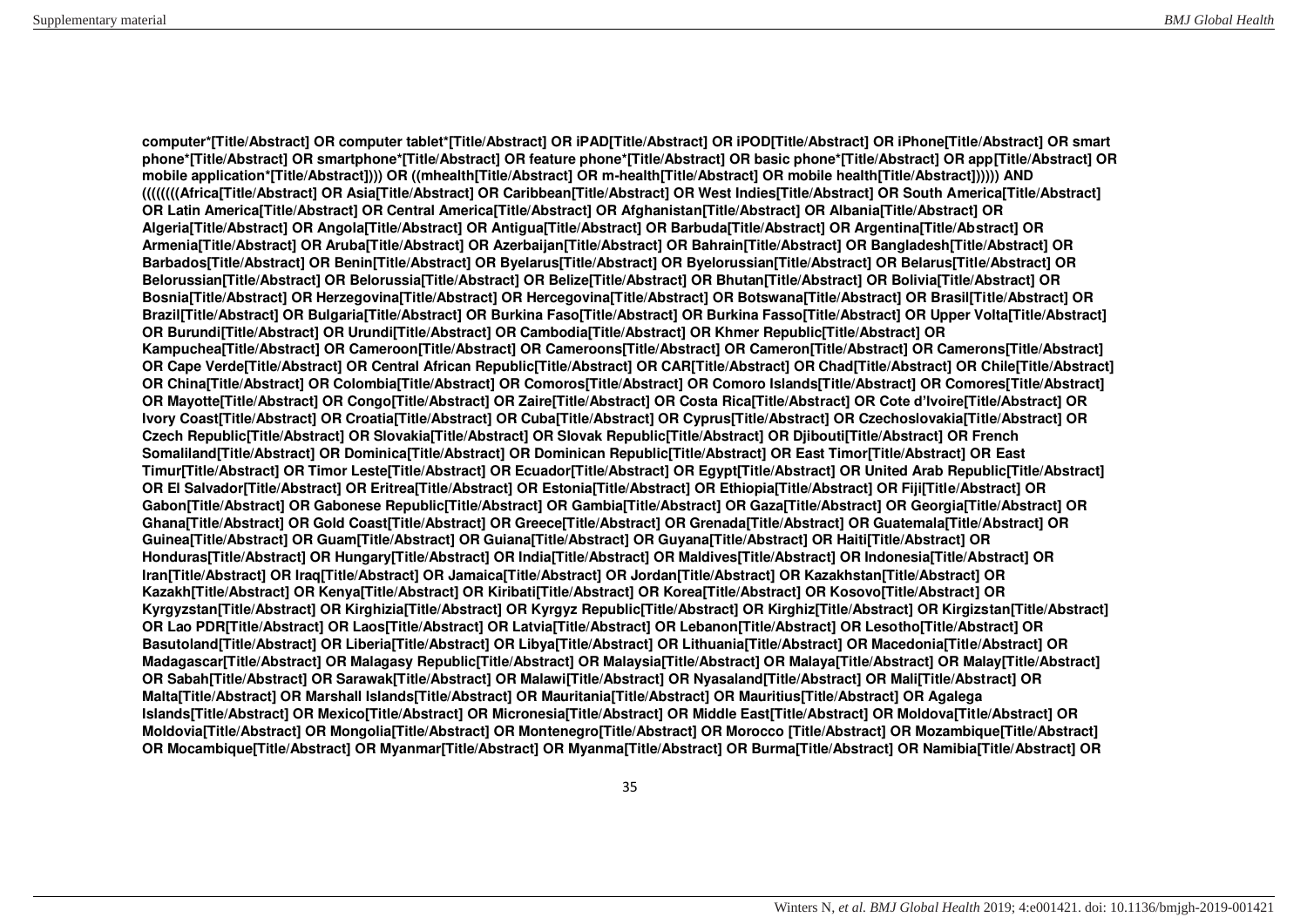**Nepal[Title/Abstract] OR Netherlands Antilles[Title/Abstract] OR New Caledonia[Title/Abstract] OR Nicaragua[Title/Abstract] OR Niger[Title/Abstract] OR Nigeria[Title/Abstract] OR Northern Mariana Islands[Title/Abstract] OR Oman[Title/Abstract] OR Muscat[Title/Abstract] OR**  Pakistan[Title/Abstract] OR Palau[Title/Abstract] OR Palestine[Title/Abstract] OR Panama[Title/Abstract] OR Paraguay[Title/Abstract] OR **Peru[Title/Abstract] OR Philippines[Title/Abstract] OR Philipines[Title/Abstract] OR Phillipines[Title/Abstract] OR Phillippines[Title/Abstract] OR Poland[Title/Abstract] OR Portugal[Title/Abstract] OR Puerto Rico[Title/Abstract] OR Romania[Title/Abstract] OR Rumania[Title/Abstract] OR Roumania[Title/Abstract] OR Russia[Title/Abstract] OR Russian[Title/Abstract] OR Rwanda[Title/Abstract] OR Ruanda[Title/Abstract] OR Saint Kitts[Title/Abstract] OR St Kitts[Title/Abstract] OR Nevis[Title/Abstract] OR Saint Lucia[Title/Abstract] OR St Lucia[Title/Abstract] OR Saint**  Vincent(Title/Abstract) OR St Vincent(Title/Abstract) OR Grenadines(Title/Abstract) OR Samoa(Title/Abstract) OR Samoan Islands(Title/Abstract) **OR Navigator Island[Title/Abstract] OR Navigator Islands[Title/Abstract] OR Sao Tome[Title/Abstract] OR Saudi Arabia[Title/Abstract] OR Senegal[Title/Abstract] OR Serbia[Title/Abstract] OR Montenegro[Title/Abstract] OR Seychelles[Title/Abstract] OR Sierra Leone[Title/Abstract] OR Slovenia[Title/Abstract] OR Sri Lanka[Title/Abstract] OR Ceylon[Title/Abstract] OR Solomon Islands[Title/Abstract] OR Somalia[Title/Abstract] OR Sudan[Title/Abstract] OR Suriname[Title/Abstract] OR Surinam[Title/Abstract] OR Swaziland[Title/Abstract] OR Syria[Title/Abstract] OR Tajikistan[Title/Abstract] OR Tadzhikistan[Title/Abstract] OR Tadjikistan[Title/Abstract] OR Tadzhik[Title/Abstract] OR Tanzania[Title/Abstract] OR Thailand[Title/Abstract] OR Togo[Title/Abstract] OR Togolese Republic[Title/Abstract] OR Tonga[Title/Abstract] OR Trinidad[Title/Abstract] OR Tobago[Title/Abstract] OR Tunisia[Title/Abstract] OR Turkey[Title/Abstract] OR Turkmenistan[Title/Abstract] OR Turkmen[Title/Abstract] OR**  Uganda[Title/Abstract] OR Ukraine[Title/Abstract] OR Uruguay[Title/Abstract] OR USSR[Title/Abstract] OR Soviet Union[Title/Abstract] OR Union **of Soviet Socialist Republics[Title/Abstract] OR Uzbekistan[Title/Abstract] OR Uzbek[Title/Abstract] OR Vanuatu[Title/Abstract] OR New Hebrides[Title/Abstract] OR Venezuela[Title/Abstract] OR Vietnam[Title/Abstract] OR Viet Nam[Title/Abstract] OR West Bank[Title/Abstract] OR Yemen[Title/Abstract] OR Yugoslavia[Title/Abstract] OR Zambia[Title/Abstract] OR Zimbabwe[Title/Abstract]))) OR ((developing countr\*[Title/Abstract] OR developing countries[Title/Abstract] OR developing nation\*[Title/Abstract] OR developing world[Title/Abstract] OR lessdeveloped countr\*[Title/Abstract] OR less developed countr\*[Title/Abstract] OR less-developed world[Title/Abstract] OR lesser developed world[Title/Abstract] OR lesser-developed countr\*[Title/Abstract] OR lesser developed countr\*[Title/Abstract] OR lesser-developed nation\*[Title/Abstract] OR lesser developed nation\*[Title/Abstract] OR lesser-developed world[Title/Abstract] OR under-developed countr\*[Title/Abstract] OR under developed countr\*[Title/Abstract] OR under-developed nation\*[Title/Abstract] OR under developed nation\* [Title/Abstract] OR under-developed world[Title/Abstract] OR underdeveloped world [Title/Abstract] OR under developed world[Title/Abstract] OR underdeveloped countr\*[Title/Abstract] OR under-developed countr\*[Title/Abstract] OR Under developed countr\*[Title/Abstract] OR under developed nation\*[Title/Abstract] OR under-developed nation\*[Title/Abstract] OR underdeveloped nation\*[Title/Abstract])))) OR ((lower middle income country[Title/Abstract] OR lower middle-income country [Title/Abstract] OR lower middle income nation[Title/Abstract] OR lower middleincome nation [Title/Abstract] OR upper middle-income country[Title/Abstract] OR upper middle income country[Title/Abstract] OR upper middleincome nation [Title/Abstract] OR upper middle income nation[Title/Abstract] OR low-income country[Title/Abstract] OR low income country [Title/Abstract] OR low-income nation[Title/Abstract] OR low income nation [Title/Abstract] OR lower income country [Title/Abstract] OR lowerincome country[Title/Abstract] OR lower income nation [Title/Abstract] OR lower-income nation [Title/Abstract] OR Low-[Title/Abstract] AND Middle- Income country[Title/Abstract] OR Low[Title/Abstract] AND Middle Income Country[Title/Abstract]))) OR ((lower middle income countries[Title/Abstract] OR lower middle-income countries [Title/Abstract] OR lower middle income nation[Title/Abstract] OR lower middleincome nation [Title/Abstract] OR upper middle-income countries[Title/Abstract] OR upper middle income countries[Title/Abstract] OR upper middle-income nation [Title/Abstract] OR upper middle income nation[Title/Abstract] OR low-income countries[Title/Abstract] OR low income**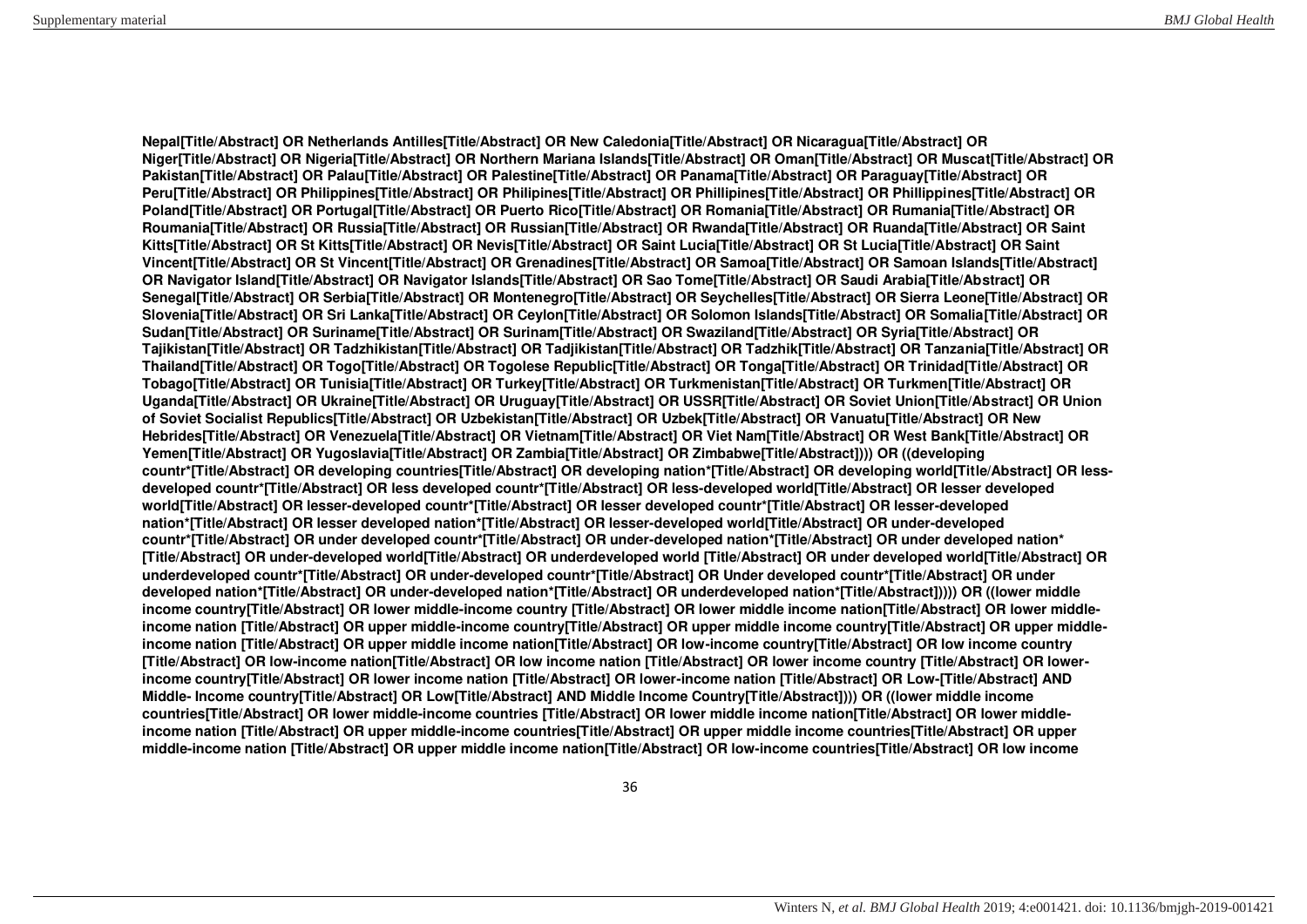**countries [Title/Abstract] OR low-income nation[Title/Abstract] OR low income nation [Title/Abstract] OR lower income countries [Title/Abstract] OR lower-income countries[Title/Abstract] OR lower income nation [Title/Abstract] OR lower-income nation [Title/Abstract] OR Low-[Title/Abstract] AND Middle- Income countries[Title/Abstract] OR Low[Title/Abstract] AND Middle Income Countries[Title/Abstract]))) OR ((lmic[Title/Abstract] OR lmics [Title/Abstract] OR third world[Title/Abstract] OR lami countr\*[Title/Abstract] OR transitional countr\*[Title/Abstract] OR majority world[Title/Abstract] OR Global South[Title/Abstract] OR LMIC[Title/Abstract] OR LMICs[Title/Abstract] OR LIC[Title/Abstract] OR LICs[Title/Abstract] OR LMICs[Title/Abstract] OR LMIC[Title/Abstract] OR UMICs[Title/Abstract] OR UMIC[Title/Abstract]))))** Filters: **Publication date from 2000/01/01 to 2019/12/31**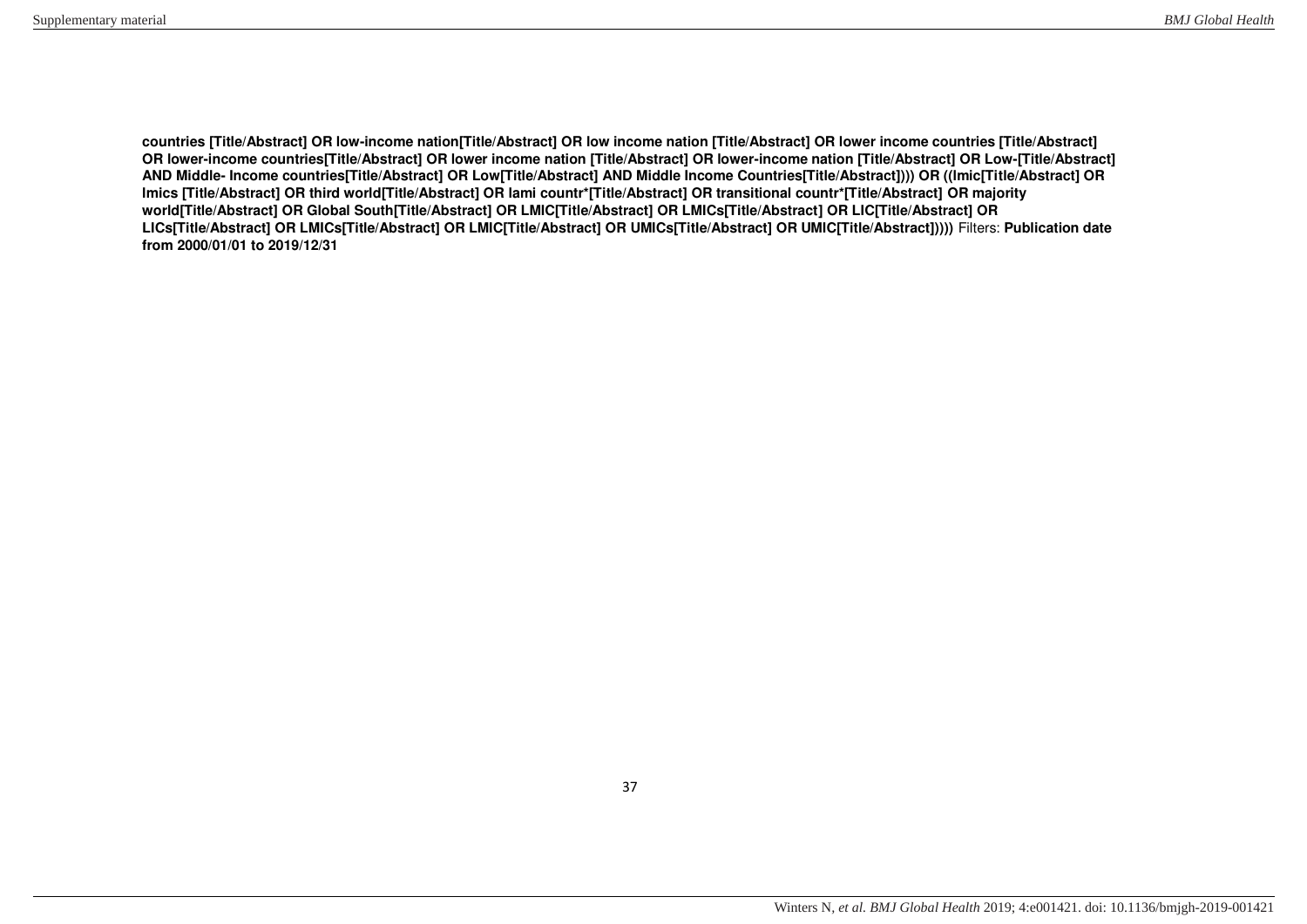# **Overview of Grey literature search**

| <b>Type</b>         | <b>Sources</b>                                 | <b>Results</b>  |
|---------------------|------------------------------------------------|-----------------|
|                     | Google<br>$\bullet$                            | 200             |
|                     | Google Scholar<br>$\bullet$                    | 300             |
|                     | Mobile Active [http://<br>$\bullet$            | 0               |
|                     | www.mobileactive.org]                          |                 |
|                     | <b>KIT Information Portal</b><br>$\bullet$     | $\overline{35}$ |
| <b>Repositories</b> | WHO publication database<br>$\bullet$          | 14              |
|                     | Knowledge for Health<br>$\bullet$              | 217             |
|                     | mHealth in Low-Resource Settings<br>$\bullet$  | 0               |
|                     | [http://www.mhealthinfo.org]).                 |                 |
|                     | K4Health (mHealth Evidence<br>$\bullet$        | $\overline{10}$ |
|                     | Knowledge 4 Health Database)                   |                 |
|                     | Centre for Disease Control<br>$\bullet$        | 30              |
|                     | Aga Khan Health Service, Tanzania<br>$\bullet$ | $\overline{5}$  |
|                     | <b>AMREF Health Africa,</b><br>$\bullet$       | $\overline{5}$  |
|                     | The BRAC MNCH<br>$\bullet$                     | $\mathbf{0}$    |
|                     | (Maternal, Neonatal and Child                  |                 |
|                     | Health) programme<br>Cell Life Project         | 0               |
|                     | $\bullet$<br>Concern Worldwide                 | 0               |
|                     | $\bullet$<br>D-Tree International<br>$\bullet$ | 0               |
|                     | The Innovation Working Group,<br>$\bullet$     | $\mathbf 0$     |
|                     | Family Health International (FHI)<br>$\bullet$ | $\overline{c}$  |
|                     | <b>Grameen Foundation</b><br>$\bullet$         | 1               |
|                     | <b>GSMA for Mobile Development</b>             | 59              |
|                     | International Institute for                    | 5               |
|                     | Communication and Development                  |                 |
|                     | (IICD)                                         |                 |
| Organisational      | Johns Hopkins (JHPIEGO)                        | $\overline{2}$  |
| websites            | Royal Tropical Institute (KIT)<br>$\bullet$    | 35              |
|                     | Mobile Alliance for Maternal Action<br>(MAMA)  | 12              |
|                     | Medic Mobile<br>$\bullet$                      | 56              |
|                     | mHealth Alliance<br>$\bullet$                  | 0               |
|                     | Mothers2Mothers<br>$\bullet$                   | $\mathbf 0$     |
|                     | <b>NEEDS</b><br>$\bullet$                      | $\overline{0}$  |
|                     | Pathfinder<br>٠                                | 0               |
|                     | <b>PLAN</b> International<br>$\bullet$         | $\overline{0}$  |
|                     | Pharmaccess International,<br>$\bullet$        | 62              |
|                     | <b>Red Cross</b><br>$\bullet$                  | 0               |
|                     | <b>USAID</b><br>$\bullet$                      | $\overline{1}$  |
|                     | <b>DFID</b><br>$\bullet$                       | 30              |
|                     | <b>UNICEF</b><br>$\bullet$                     | 86              |
|                     | <b>UNESCO</b><br>$\bullet$                     | $\overline{2}$  |

Winters N*, et al. BMJ Global Health* 2019; 4:e001421. doi: 10.1136/bmjgh-2019-001421